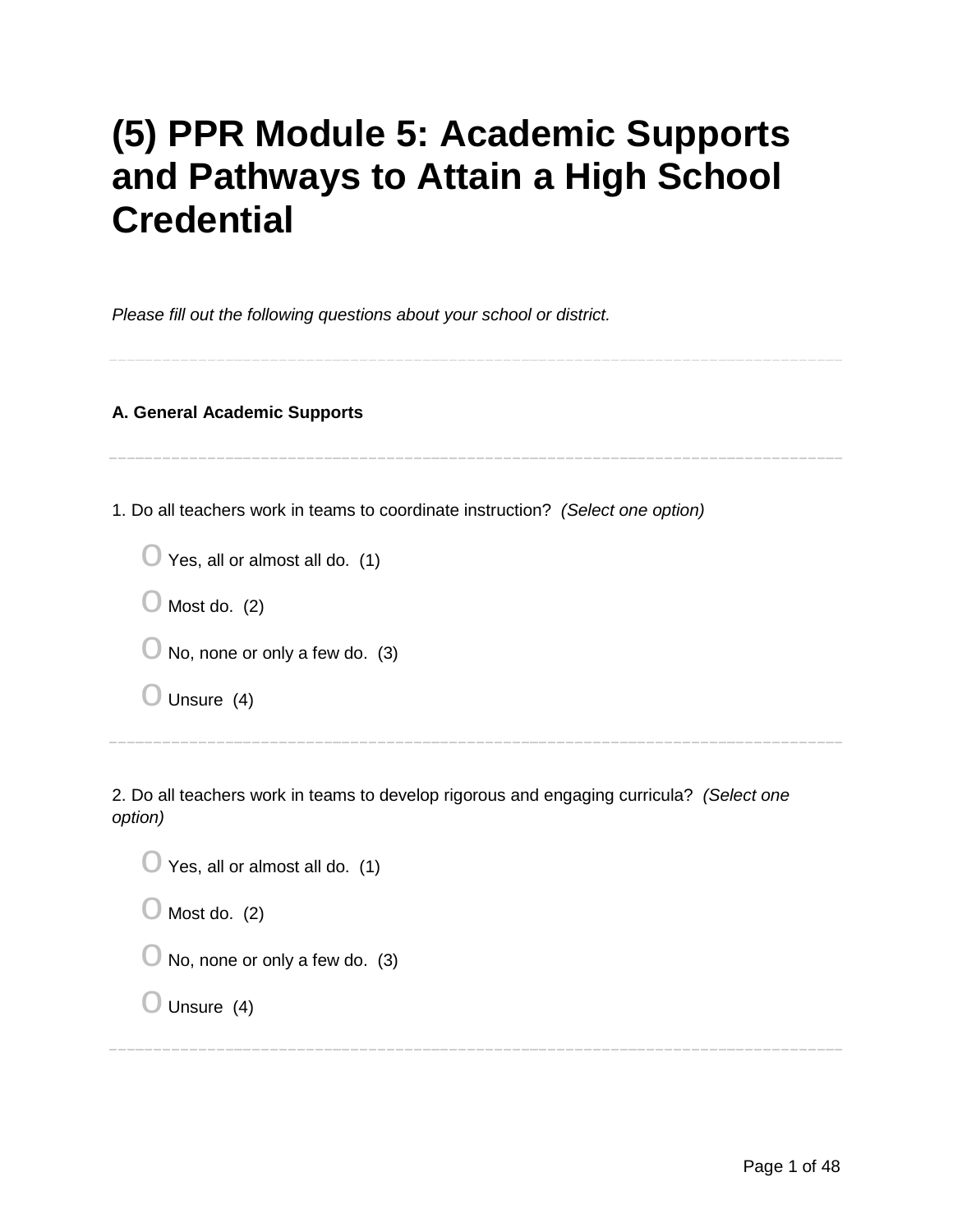3. If you offer in-school suspension, are students required to work on assignments during this time? *(Select one option)*

 $\bigcirc$  Yes (1)  $\bigcirc$  Yes, unless they are actively engaged in counseling or restorative work. (2)  $\bigcirc$  No (3)  $\bigcirc$  Unsure (4)

4. Do students have at least one period per day where they can do out-of-class work and have access to teachers for help during that time? *(Select one option)*

 $\bigcirc$  Yes, all or almost all our students do. (1)

 $\bigcirc$  Only struggling students or those with special needs do. (2)

 $\bigcirc$  No, almost none of our students do. (3)

 $\bigcirc$  Unsure (4)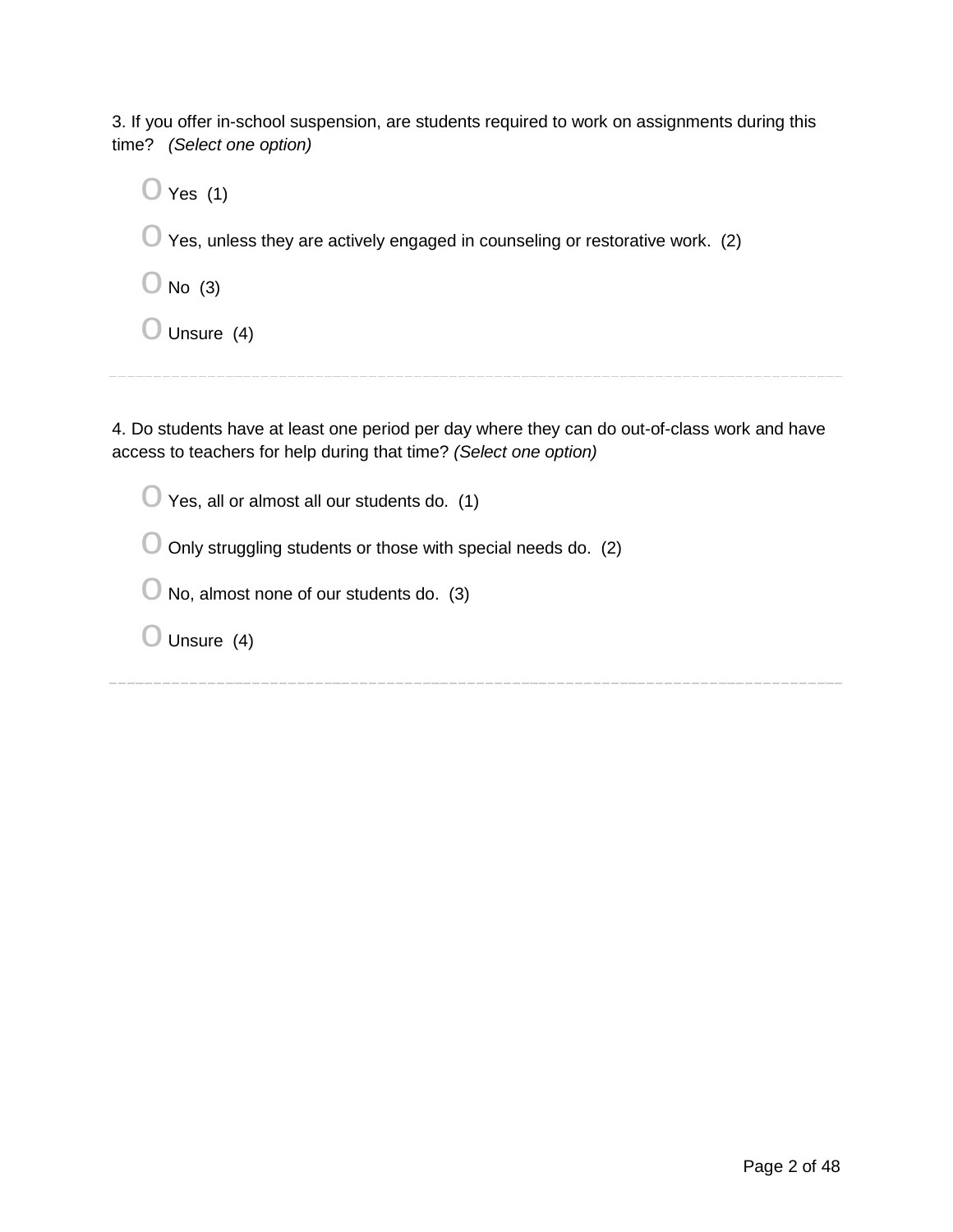5. If tutoring is available, at what times can students access these services? *(Check all that apply)*

| During the school day. (1) |                                 |  |
|----------------------------|---------------------------------|--|
| During lunch. (2)          |                                 |  |
| On Saturdays. (3)          |                                 |  |
| After school. (4)          |                                 |  |
| Before school. (5)         |                                 |  |
| By appointment only. (6)   |                                 |  |
|                            | Not applicable/No tutoring. (7) |  |
| Unsure (8)                 |                                 |  |
|                            |                                 |  |

6. Which of the following instructional practices are used routinely at the classroom level by teachers in your school? *(Check all that apply)*

| Scaffolding (1)                                                                  |
|----------------------------------------------------------------------------------|
| Graphic displays and organizers (2)                                              |
| Modeling & sequencing (3)                                                        |
| Differentiated instruction (4)                                                   |
| Small group learning (5)                                                         |
| Peer processing techniques e.g. "think aloud" or "pair and share" activities (6) |
| Unsure (7)                                                                       |
|                                                                                  |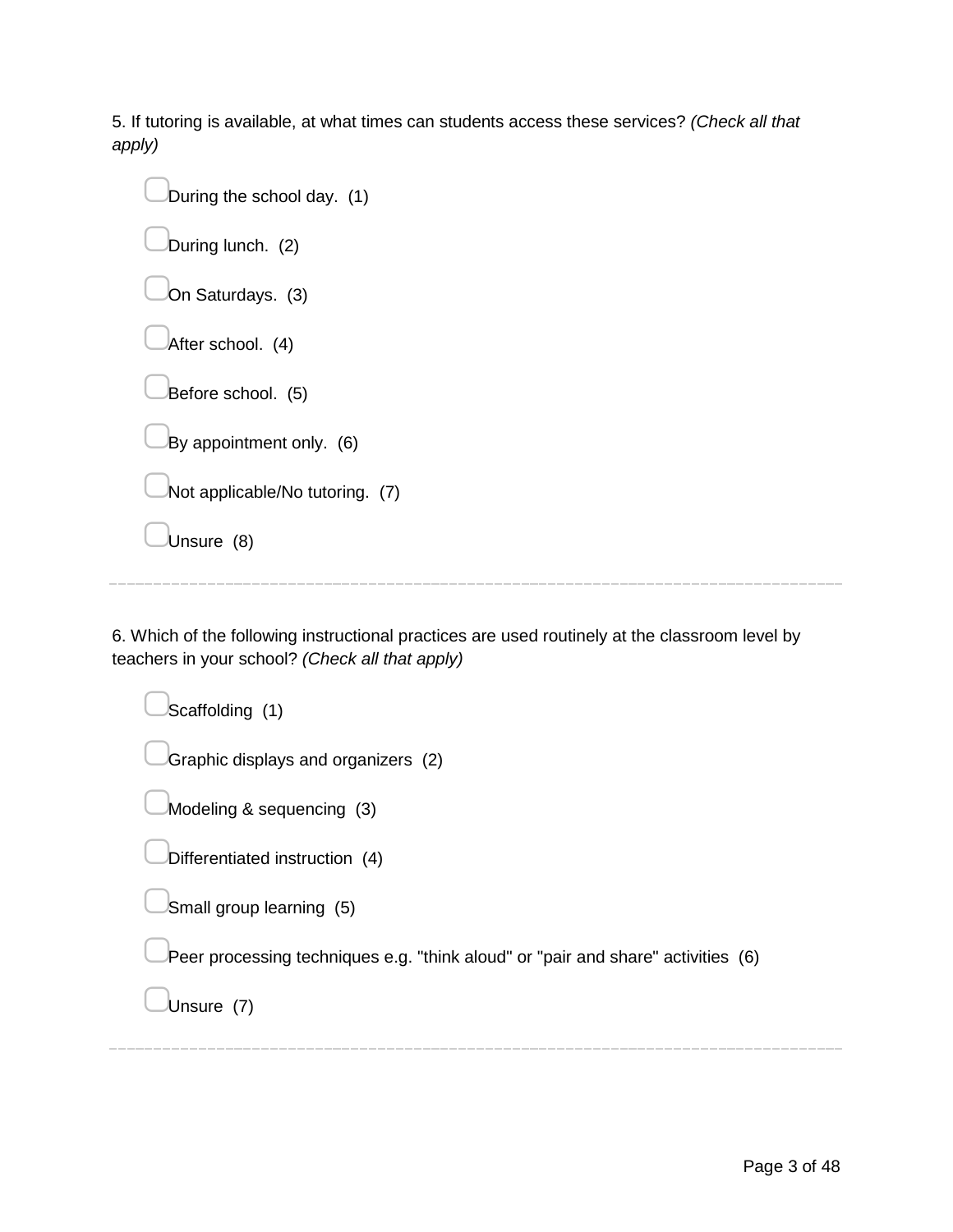7. Can students who enroll in your school mid-year or mid-course earn credit for demonstrating mastery of the course material? *(Select one option)*

| $\bigcirc$ Yes (1)       |  |  |
|--------------------------|--|--|
| $\bigcirc$ No (2)        |  |  |
| $\bigcirc$ Sometimes (3) |  |  |
| $\bigcirc$ Unsure (4)    |  |  |
|                          |  |  |

8. Which of the following statements applies to your school? *(Select one option)*

| $\bigcirc$ My School is a High School (1) |  |
|-------------------------------------------|--|
|-------------------------------------------|--|

| $\bigcirc$ My School is NOT a High School (2) |  |
|-----------------------------------------------|--|
|-----------------------------------------------|--|

9. When high school students can demonstrate need, does your school arrange class schedules to accommodate the following? *(Select one option for each statement)*

|                                                | Yes $(1)$ | No(2) | Unsure (3) |
|------------------------------------------------|-----------|-------|------------|
| a. Paid Employment                             |           |       |            |
| b. Caring for younger<br>siblings (2)          |           |       |            |
| c. Caring for other<br>family members (4)      |           |       |            |
| d. Other extenuating<br>life circumstances (5) |           |       |            |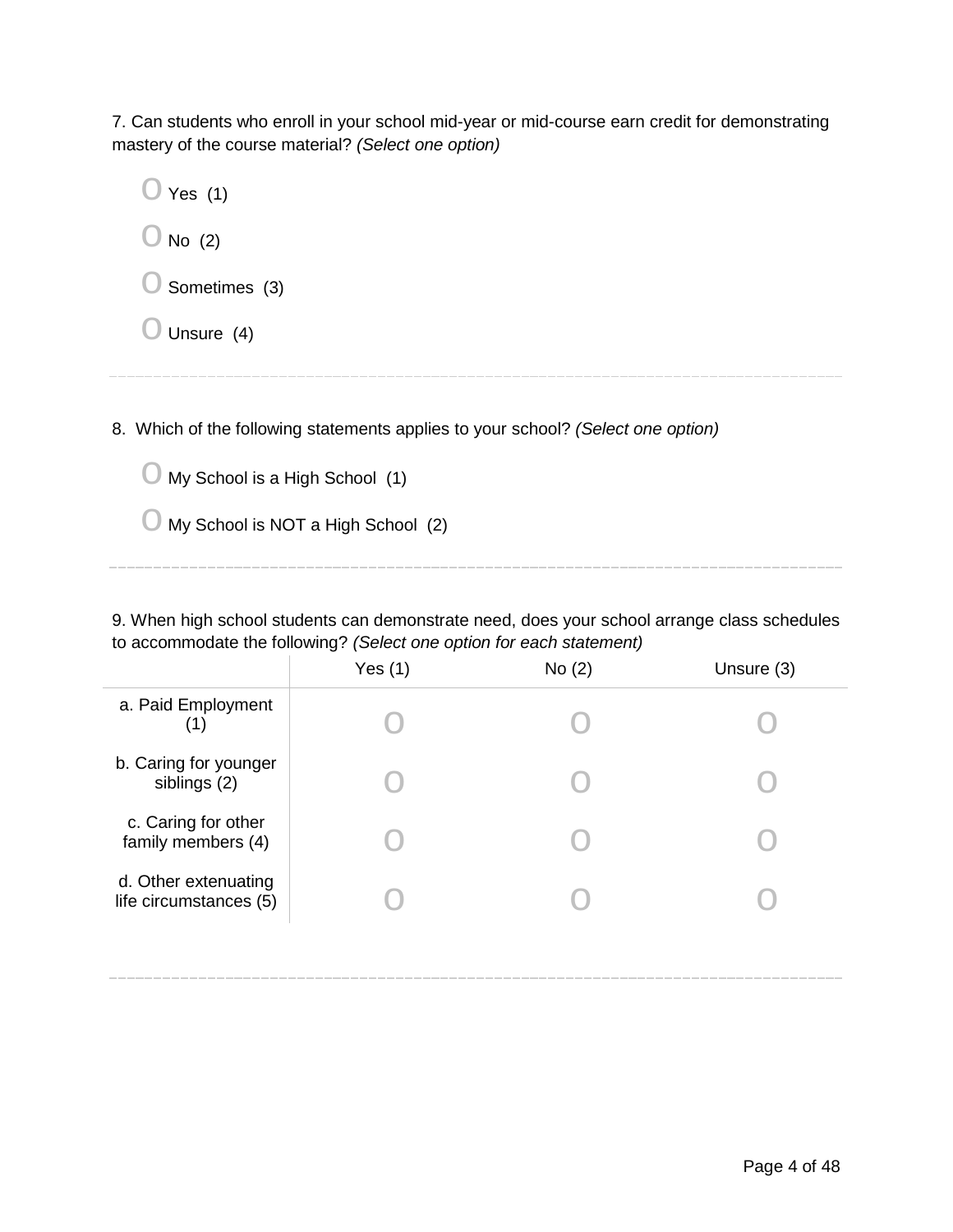| 10. What core classes such as math, language arts, social studies and science are available |  |  |  |
|---------------------------------------------------------------------------------------------|--|--|--|
| during the summer? (Select one option from each column for each statement)                  |  |  |  |

|                   | Was available last summer |       | Will be available next summer |           |       |            |
|-------------------|---------------------------|-------|-------------------------------|-----------|-------|------------|
|                   | Yes $(1)$                 | No(2) | Unsure (3)                    | Yes $(1)$ | No(2) | Unsure (3) |
| a. Math (1)       |                           |       |                               |           |       |            |
| b. Writing<br>(2) |                           |       |                               |           |       |            |
| c. Science<br>(3) |                           |       |                               |           |       |            |
| d. Reading<br>(4) |                           |       |                               |           |       |            |
|                   |                           |       |                               |           |       |            |

11. Do you offer 12th grade interventions for students who are not college ready? *(Select one option)*

 $\bigcirc$  Yes (1)  $\bigcirc$  No (2)  $\bigcirc$  Unsure (3)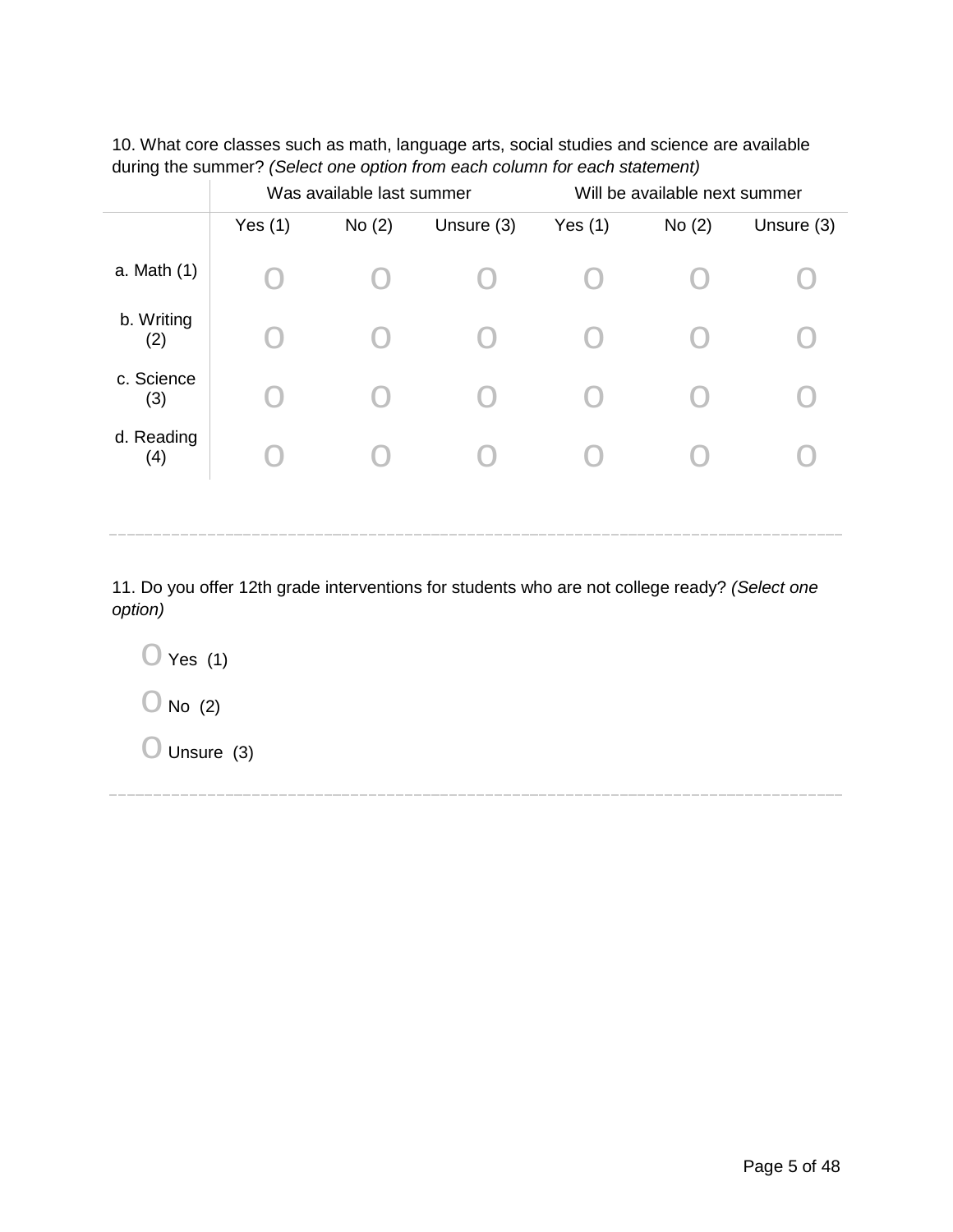12. Does your school have specialized transition supports such as: *(Check all that apply)*

| Freshman Academy (1)                                                                                 |
|------------------------------------------------------------------------------------------------------|
| Freshman Seminar (2)                                                                                 |
| 9th Grade Advisement (3)                                                                             |
| Summer Orientation (4)                                                                               |
| Academic Support Classes (5)                                                                         |
| New Student Buddy System, or similar program (6)                                                     |
| Other (7)                                                                                            |
| Unsure (8)                                                                                           |
|                                                                                                      |
| <b>Display This Question:</b>                                                                        |
| If 12. Does your school have specialized transition supports such as: (Check all that apply) = Other |

\_\_\_\_\_\_\_\_\_\_\_\_\_\_\_\_\_\_\_\_\_\_\_\_\_\_\_\_\_\_\_\_\_\_\_\_\_\_\_\_\_\_\_\_\_\_\_\_\_\_\_\_\_\_\_\_\_\_\_\_\_\_\_\_

\_\_\_\_\_\_\_\_\_\_\_\_\_\_\_\_\_\_\_\_\_\_\_\_\_\_\_\_\_\_\_\_\_\_\_\_\_\_\_\_\_\_\_\_\_\_\_\_\_\_\_\_\_\_\_\_\_\_\_\_\_\_\_\_

\_\_\_\_\_\_\_\_\_\_\_\_\_\_\_\_\_\_\_\_\_\_\_\_\_\_\_\_\_\_\_\_\_\_\_\_\_\_\_\_\_\_\_\_\_\_\_\_\_\_\_\_\_\_\_\_\_\_\_\_\_\_\_\_

\_\_\_\_\_\_\_\_\_\_\_\_\_\_\_\_\_\_\_\_\_\_\_\_\_\_\_\_\_\_\_\_\_\_\_\_\_\_\_\_\_\_\_\_\_\_\_\_\_\_\_\_\_\_\_\_\_\_\_\_\_\_\_\_

\_\_\_\_\_\_\_\_\_\_\_\_\_\_\_\_\_\_\_\_\_\_\_\_\_\_\_\_\_\_\_\_\_\_\_\_\_\_\_\_\_\_\_\_\_\_\_\_\_\_\_\_\_\_\_\_\_\_\_\_\_\_\_\_

**Other**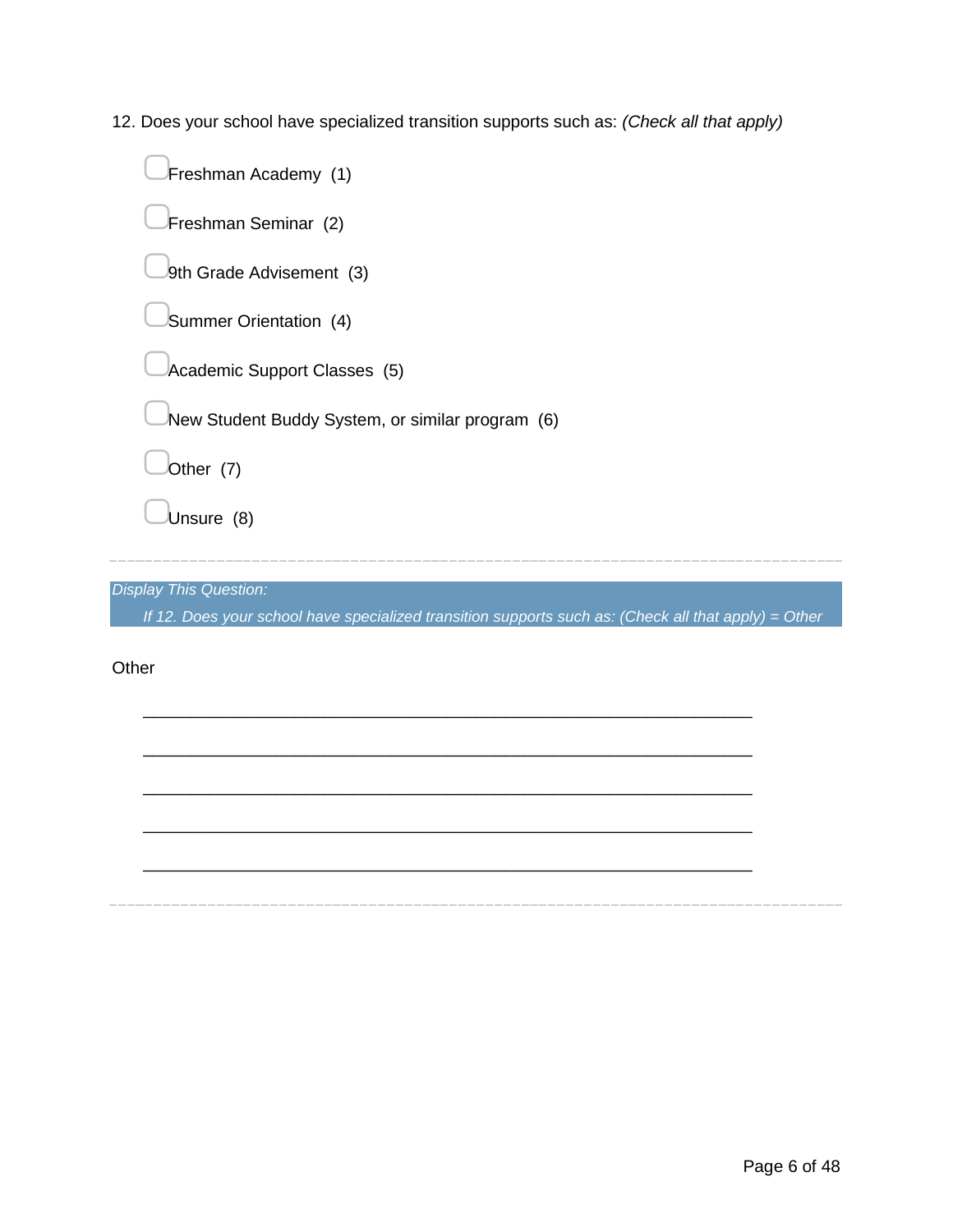13. Is there broad interest in strengthening options and multiple pathways to graduation? *(Select one option)*

 $\bigcirc$  Yes (1)

 $\bigcirc$  Somewhat (5)

 $\bigcirc$  No (2)

 $\bigcirc$  Unsure (3)

# **B. Individual Career and Academic Plans (ICAP)**

1. Are school personnel aware that all secondary students are required to have Individual

Career and Academic Plans (ICAP)? *(Select one option)*

 $\bigcirc$  Very aware (1)  $\bigcirc$  Somewhat aware (2)  $\bigcirc$  Not aware of this (3)  $\bigcirc$  Unsure (4)

2. Does your school utilize College in Colorado, along with other postsecondary resources to assist them in the financial aspect of individual postsecondary planning? *(Select one option)*

 $\bigcirc$  Yes (1)  $\bigcirc$  No (2)  $\bigcirc$  Unsure (3)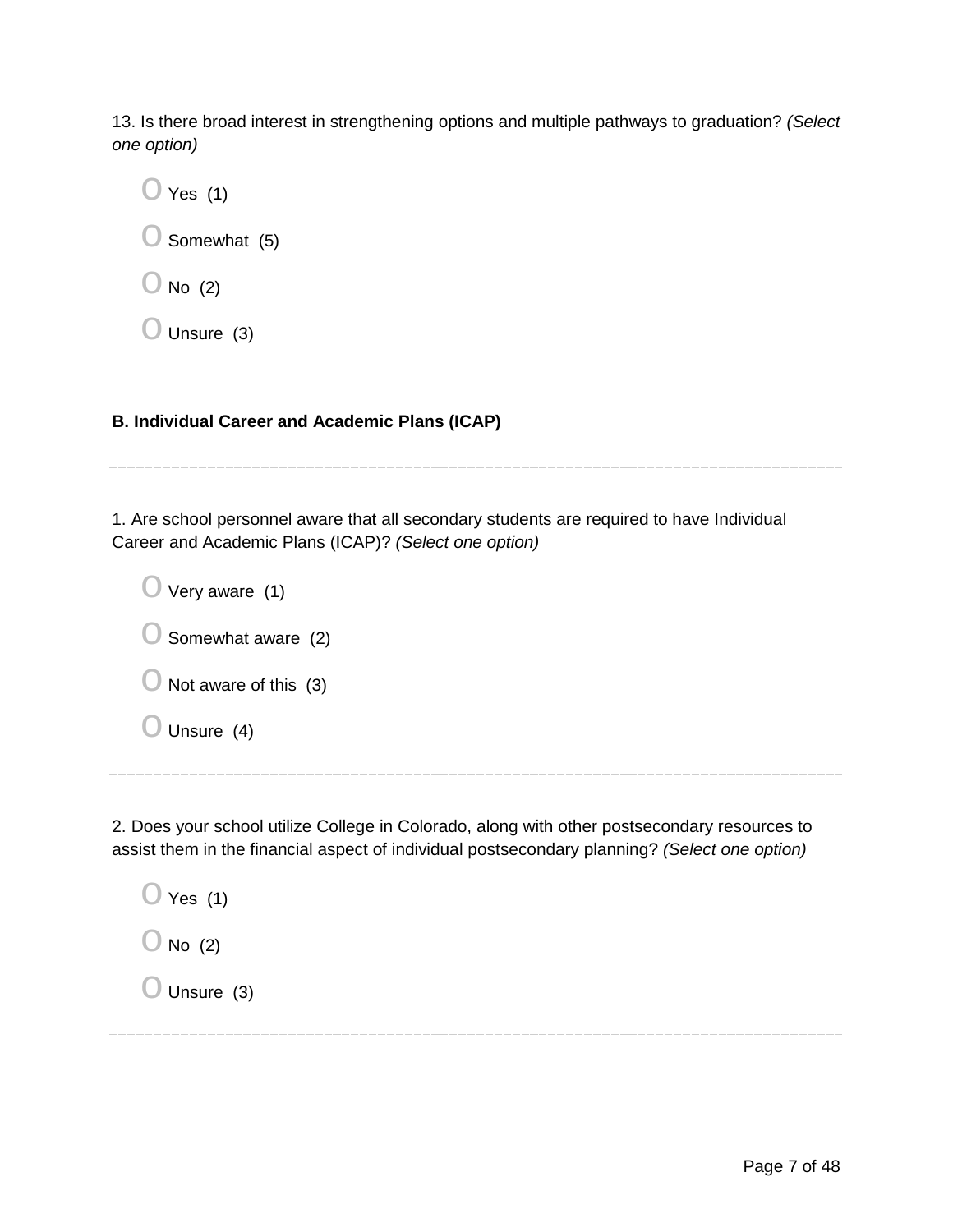|                                                                                                                                                                                                                                                     | Yes $(1)$ | Somewhat (2) | No(3) | Unsure (4) |
|-----------------------------------------------------------------------------------------------------------------------------------------------------------------------------------------------------------------------------------------------------|-----------|--------------|-------|------------|
| a. Self-<br>Awareness (1)                                                                                                                                                                                                                           |           |              |       |            |
| b. Career<br>Awareness (2)                                                                                                                                                                                                                          |           |              |       |            |
| c.<br>Postsecondary<br>Aspirations. (3)                                                                                                                                                                                                             |           |              |       |            |
| d.<br>Postsecondary<br>Options (4)                                                                                                                                                                                                                  |           |              |       |            |
| e. Environmental<br>Expectations,<br>which constitute<br>an ecological<br>system in which<br>school, family,<br>community,<br>culture, and<br>worldview<br>influence the<br>students' career<br>development<br>and<br>postsecondary<br>plans. $(5)$ |           |              |       |            |
| f. Academic<br>Planning (6)                                                                                                                                                                                                                         |           |              |       |            |
| g. Employability<br>Skills (7)                                                                                                                                                                                                                      |           |              |       |            |
| h. Personal<br>Financial<br>Literacy (8)                                                                                                                                                                                                            |           |              |       |            |
|                                                                                                                                                                                                                                                     |           |              |       |            |

# 3. Do your ICAP expectations include the following (*Select one option for each statement):*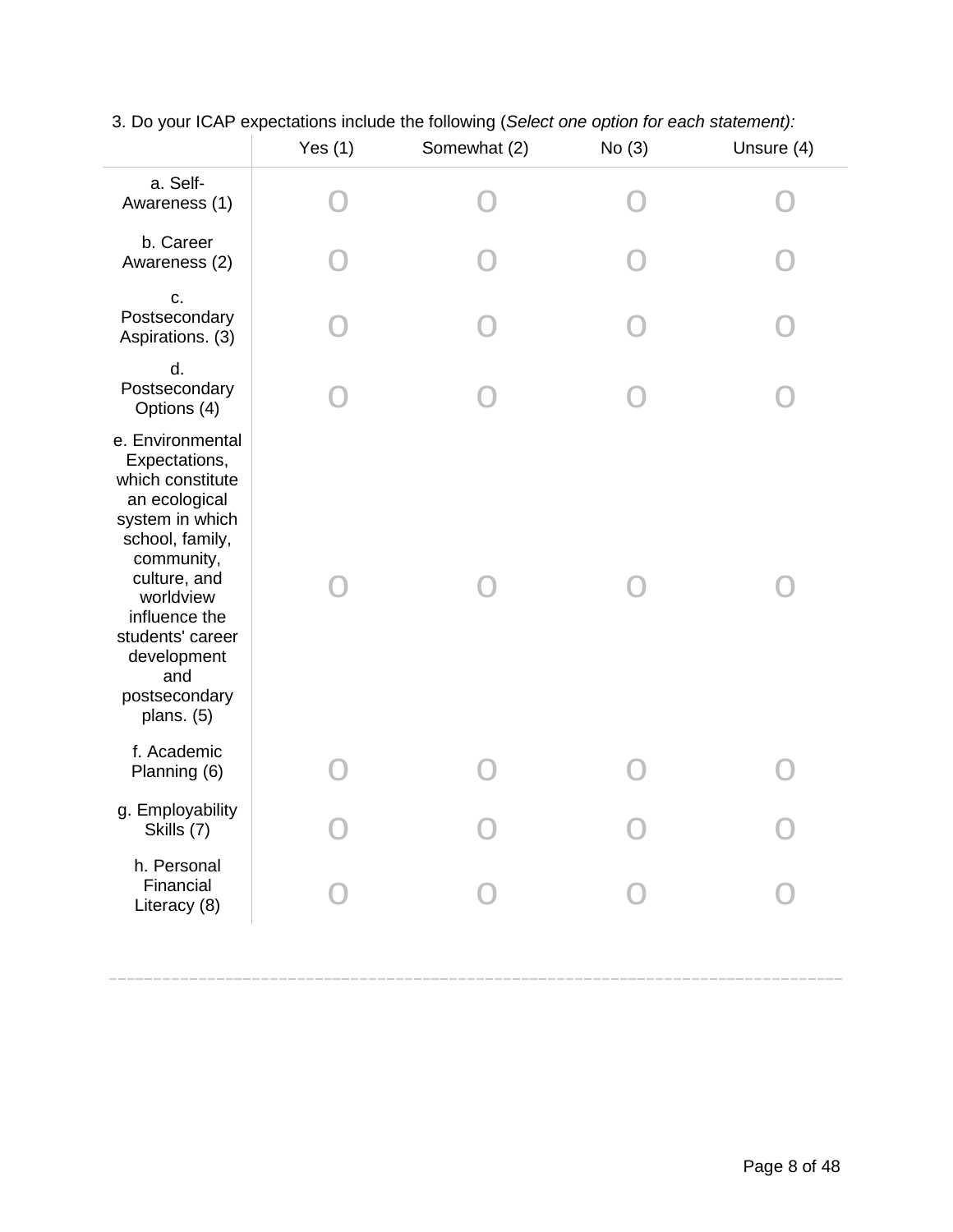4. Does your School Utilize the ICAP Program Readiness and Development Tool? *(Select one option)*

| Yes $(1)$                                                                      |
|--------------------------------------------------------------------------------|
| No $(2)$                                                                       |
| Unsure (3)                                                                     |
|                                                                                |
| 5. Does your school measure ICAP implementation? (Select one option)           |
| $\bigcirc$ Yes (1)                                                             |
| No $(2)$                                                                       |
| Unsure (3)                                                                     |
|                                                                                |
| 6. Does your school measure student-level ICAP completion? (Select one option) |
| $\bigcirc$ Yes (1)                                                             |
| No $(2)$                                                                       |
| Unsure (3)                                                                     |
|                                                                                |
|                                                                                |

7. Are school personnel aware that ICAPs are required to address a student's progress in visual and/or performing arts if applicable to that student? *(Select one option)*

 $\bigcirc$  Very aware (1)  $\bigcirc$  Somewhat aware (2)  $\bigcirc$  Not aware of this (3)  $\bigcirc$  Unsure (4)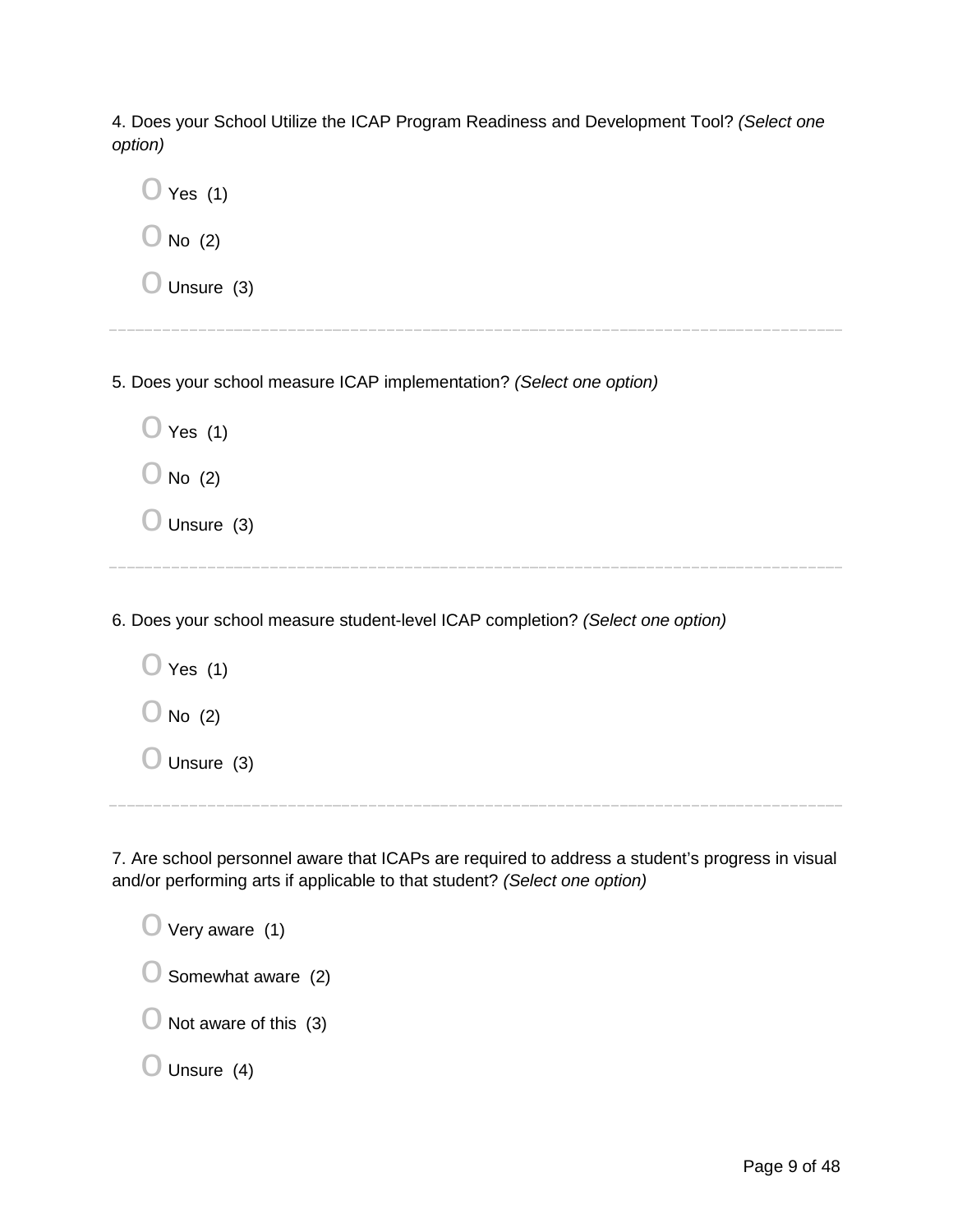8. Are student Individual Career and Academic Plans (ICAPs) shared with professionals from other systems (juvenile justice, child welfare and foster care) upon request? *(Select one option)*

 $\bigcirc$  Yes (1)

 $\bigcirc$  No (2)

 $\bigcirc$  We share ICAPs with some systems but not others. (3)

 $\bigcirc$  Unsure (4)

# **C. Credits and Grades**

1. How many students who were in grades 9 through 12 last year did not complete enough credits to advance to the next grade this year? *(Enter a number or "unsure".)*

| $\bigcup$ c. Grade 11 (3) $\bigcup$ |  |
|-------------------------------------|--|
|                                     |  |
|                                     |  |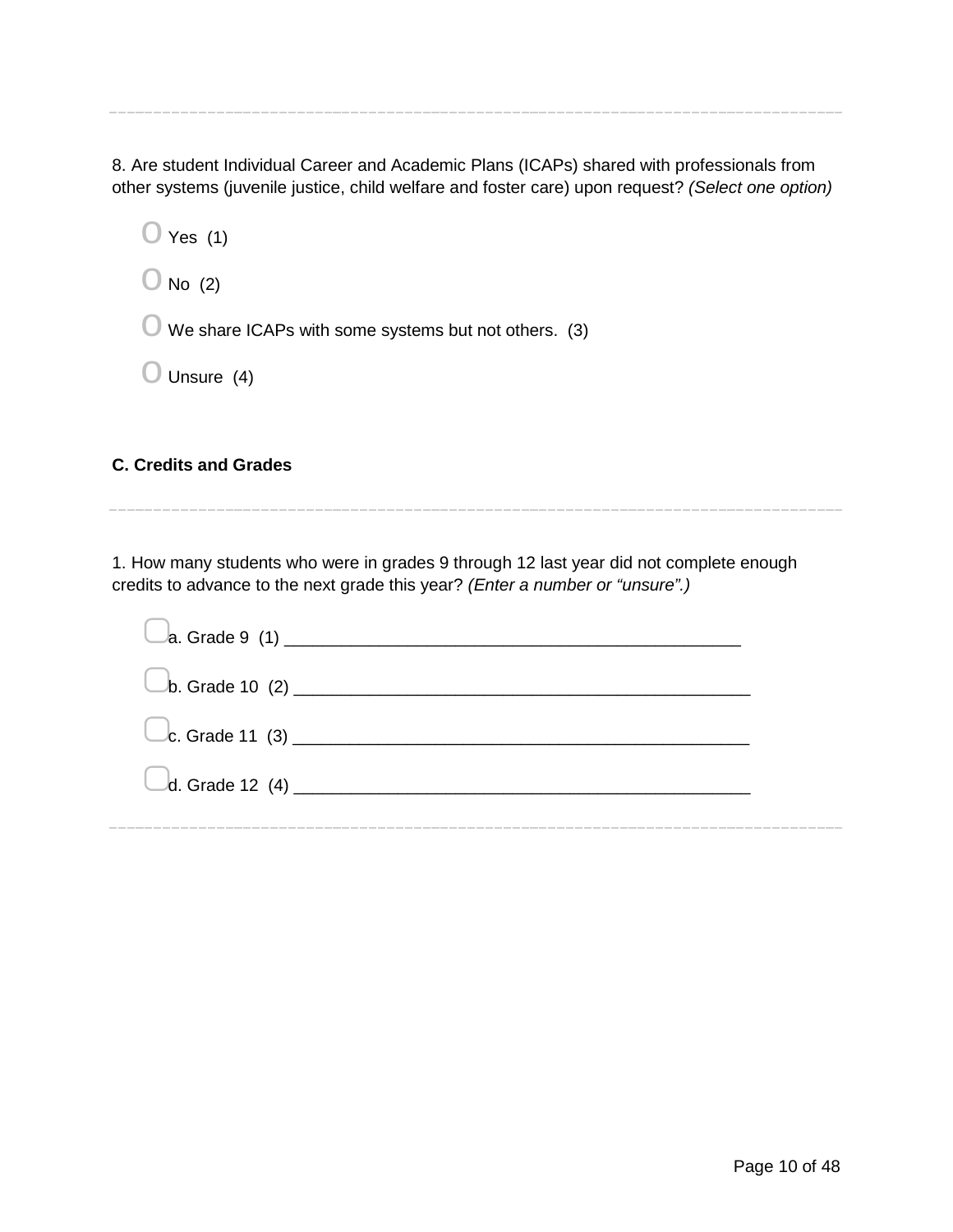2. In your school, do students lose credit in a class, either by getting an incomplete or an "F", when a specified threshold of unexcused absence is reached in that class regardless of the quality of their graded work? *(Select one option)*

| $\bigcirc$ Yes, by policy. (1)    |
|-----------------------------------|
| $\bigcirc$ Varies by teacher. (2) |
| $\bigcirc$ No (3)                 |
| $\bigcirc$ Unsure (4)             |
|                                   |

3. Can students make up classroom work and missing homework due to an *excused* absence? *(Select one option)*

| $\bigcirc$ Yes, per policy. (1)        |
|----------------------------------------|
| $\bigcirc$ No, per policy. (2)         |
| $\bigcup$ Varies, teachers decide. (3) |
| Unsure (4)                             |

4. Can students make up classroom work and missing homework due to an *unexcused* absence? *(Select one option)*

| $\bigcirc$ Yes, per policy. (1) |  |
|---------------------------------|--|
|---------------------------------|--|

|  |  |  | $\bigcirc$ No, per policy. (2) |  |
|--|--|--|--------------------------------|--|
|--|--|--|--------------------------------|--|

| $\bigcirc$ Varies, teachers decide. (3) |  |
|-----------------------------------------|--|
|-----------------------------------------|--|

| Unsure (4) |  |
|------------|--|
|------------|--|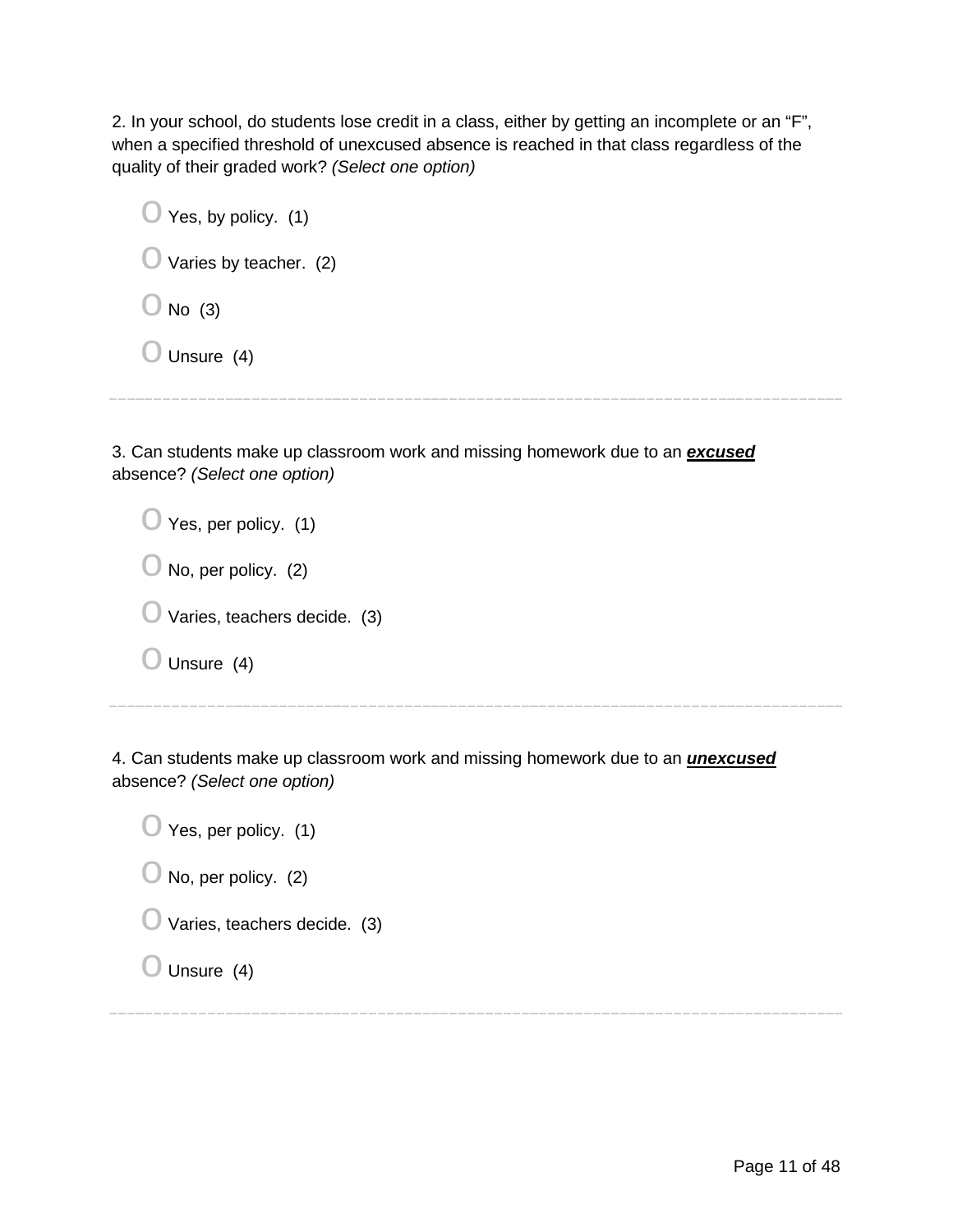5. If classroom work and missing homework are turned in late, is there a school-wide policy as to what level of credit or letter grade students can receive for the work? *(Select one option)*

| $\bigcirc$ Yes (1)                             |  |
|------------------------------------------------|--|
| $\bigcirc$ No, this is a teacher decision. (2) |  |
| $\bigcirc$ Unsure (3)                          |  |

6. Can teachers in your school give an "Incomplete" for a course rather than an "F"? *(Select one option)*

 $\bigcirc$  Yes, our teachers frequently do this. (1)

 $\bigcirc$  Yes, but our teachers rarely do this. (2)

- $\bigcirc$  No (3)
- $\bigcirc$  Unsure (4)

7. Can students earn partial credit for courses? *(Select one option)*

 $\bigcirc$  Yes, this is standard practice in our high school. (1)

- $\bigcirc$  Sometimes, but only in special cases. (2)
- $\bigcirc$  Never (3)
- $\bigcirc$  Unsure (4)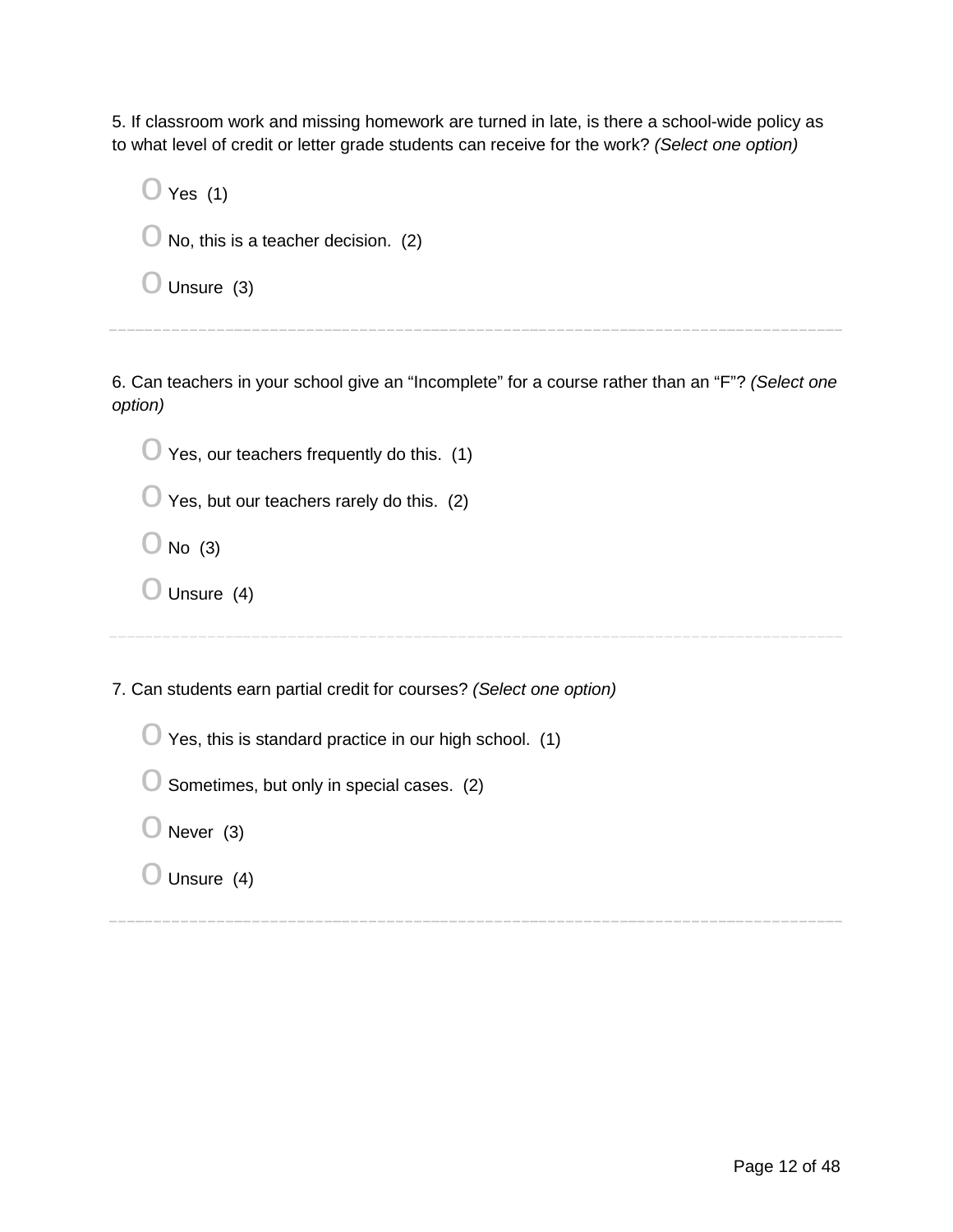8. If your school uses an online grade and attendance posting program such as Infinite Campus or Power School, how often are teachers required to update it? *(Select one option)*

 $\bigcirc$  At least every week. (1)  $\bigcirc$  At least every two weeks. (2)  $\bigcirc$  Before mid-term and final grades must be submitted. (3)  $\bigcirc$  Not applicable/No online grade and attendance program. (4)  $\bigcirc$  Other (Please define) (5)  $\bigcirc$  Unsure (6)

*Display This Question:*

*If 8. If your school uses an online grade and attendance posting program such as Infinite Campus or... = Other (Please define)*

\_\_\_\_\_\_\_\_\_\_\_\_\_\_\_\_\_\_\_\_\_\_\_\_\_\_\_\_\_\_\_\_\_\_\_\_\_\_\_\_\_\_\_\_\_\_\_\_\_\_\_\_\_\_\_\_\_\_\_\_\_\_\_\_

\_\_\_\_\_\_\_\_\_\_\_\_\_\_\_\_\_\_\_\_\_\_\_\_\_\_\_\_\_\_\_\_\_\_\_\_\_\_\_\_\_\_\_\_\_\_\_\_\_\_\_\_\_\_\_\_\_\_\_\_\_\_\_\_

\_\_\_\_\_\_\_\_\_\_\_\_\_\_\_\_\_\_\_\_\_\_\_\_\_\_\_\_\_\_\_\_\_\_\_\_\_\_\_\_\_\_\_\_\_\_\_\_\_\_\_\_\_\_\_\_\_\_\_\_\_\_\_\_

\_\_\_\_\_\_\_\_\_\_\_\_\_\_\_\_\_\_\_\_\_\_\_\_\_\_\_\_\_\_\_\_\_\_\_\_\_\_\_\_\_\_\_\_\_\_\_\_\_\_\_\_\_\_\_\_\_\_\_\_\_\_\_\_

\_\_\_\_\_\_\_\_\_\_\_\_\_\_\_\_\_\_\_\_\_\_\_\_\_\_\_\_\_\_\_\_\_\_\_\_\_\_\_\_\_\_\_\_\_\_\_\_\_\_\_\_\_\_\_\_\_\_\_\_\_\_\_\_

**Other**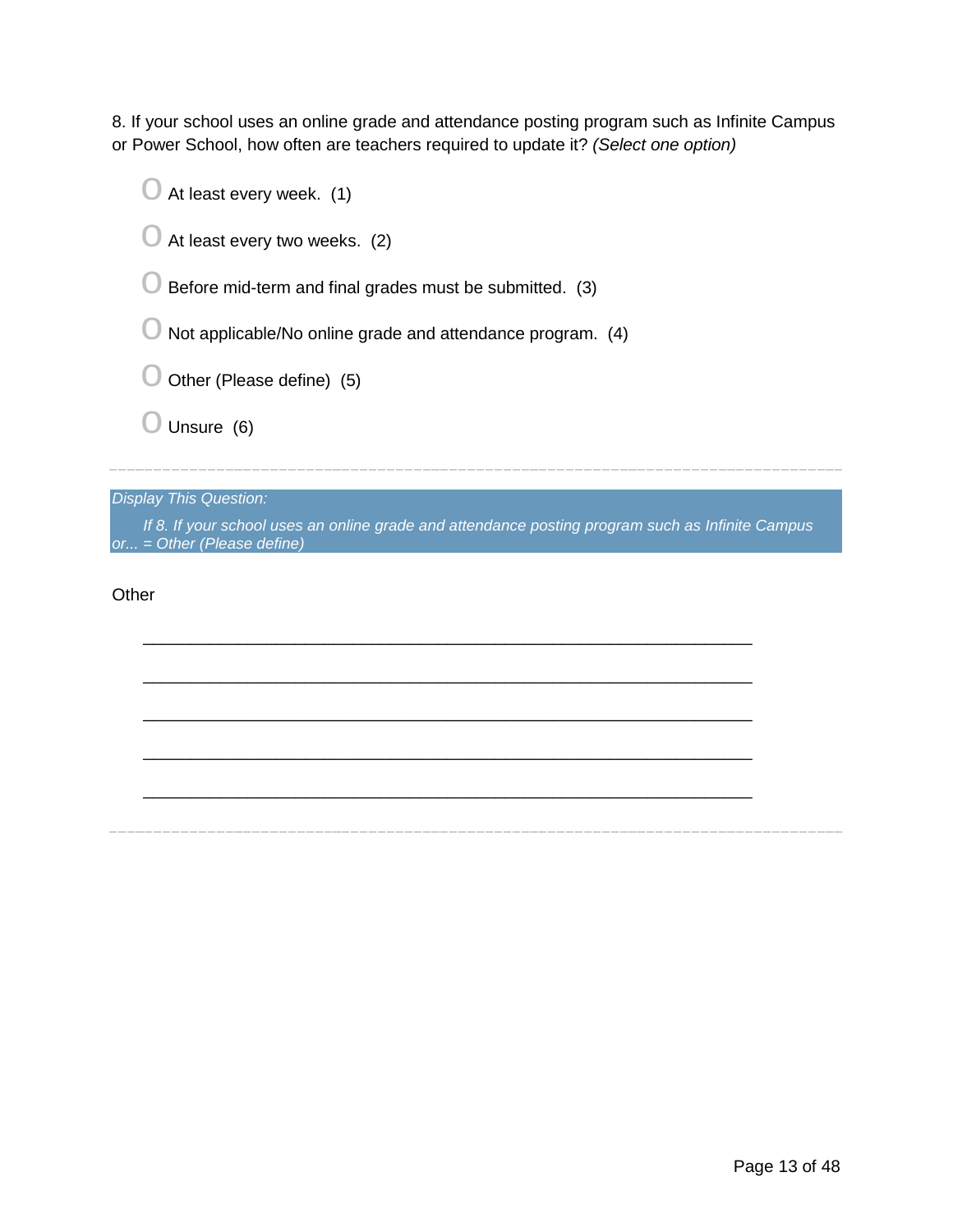9. Do you refer students to another learning environment, such as online learning, or a different school if your educational setting is not appropriate for their needs? *(Select one option)*

 $\bigcirc$  Yes, this is standard practice in our high school. (1)

 $\bigcirc$  Sometimes, but only in special cases. (2)

 $\bigcirc$  Never (3)

 $\bigcirc$  Unsure (4)

**D. Arts**

1. Are the appropriate personnel at the school level informed about the legislation (HB-10-1273) regarding visual and performing arts education in all Colorado public schools? *(Select one option)*

 $\bigcirc$  Yes (1)  $\bigcirc$  No (2)

 $\bigcirc$  Unsure (3)

2. Are school personnel aware that ICAPs are required to address a student's progress in visual and/or performing arts if applicable to that student? *(Select one option)*

 $\bigcirc$  Very aware (1)  $\bigcirc$  Somewhat aware (2)  $\bigcirc$  Not aware (3)  $\bigcirc$  Unsure (4)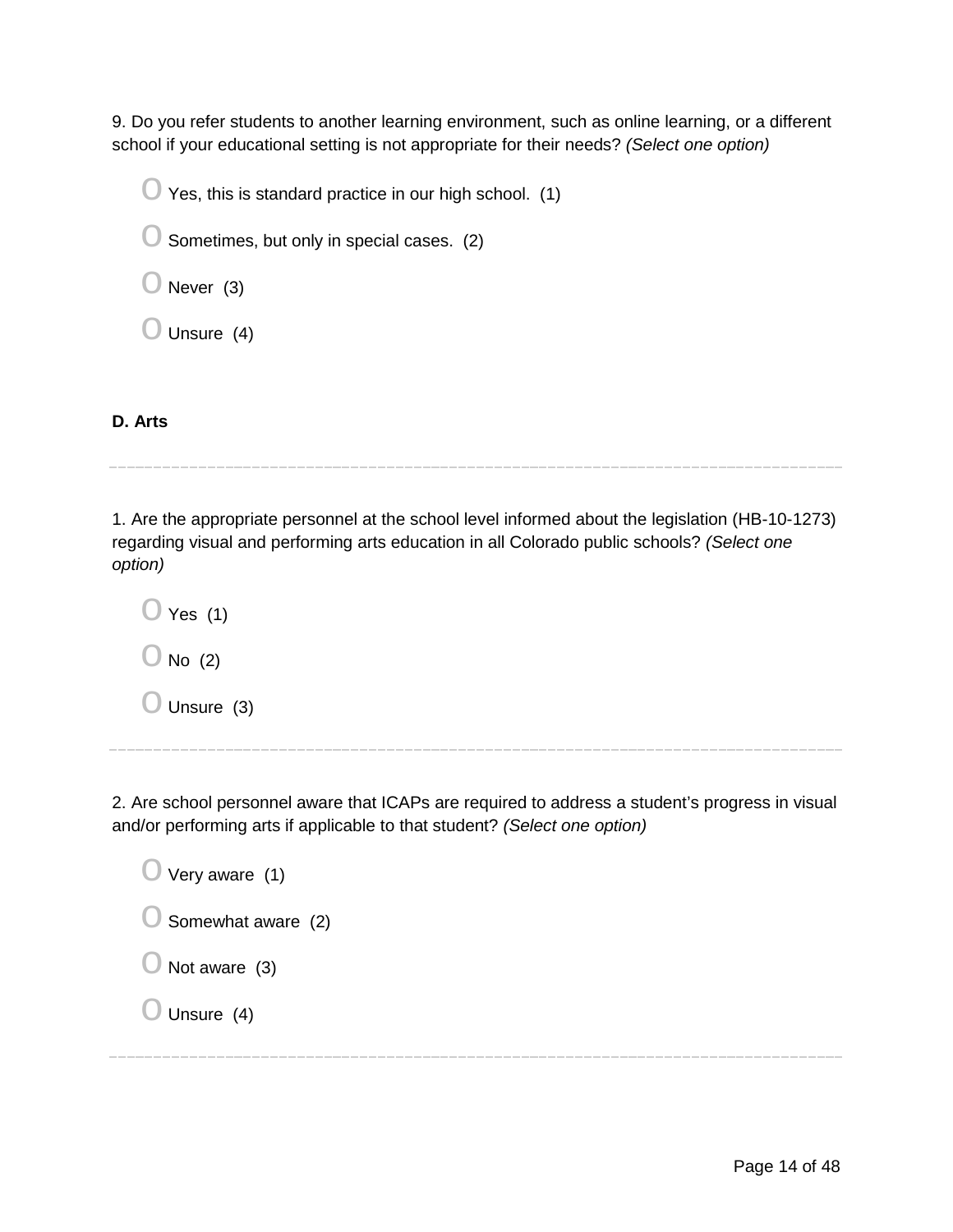|                                            |            | Was offered last year |               |                                               | Yes, this is currently<br>offered |               |            | Will be offered next year |               |
|--------------------------------------------|------------|-----------------------|---------------|-----------------------------------------------|-----------------------------------|---------------|------------|---------------------------|---------------|
|                                            | Yes<br>(1) | No(2)                 | Unsure<br>(3) | Yes<br>(1)                                    | No (2)                            | Unsure<br>(3) | Yes<br>(1) | No(2)                     | Unsure<br>(3) |
| a. Drawing<br>(1)                          |            |                       |               |                                               |                                   |               |            |                           |               |
| b. Painting<br>(2)                         |            | ר ז                   |               | $\left( \begin{array}{c} \end{array} \right)$ |                                   |               |            | ר ו                       |               |
| c. Ceramic<br>Arts $(3)$                   |            |                       |               |                                               |                                   |               |            |                           |               |
| d. Sculpture<br>(4)                        |            |                       |               |                                               |                                   |               |            |                           |               |
| е.<br>Photography<br>(5)                   |            |                       |               |                                               |                                   |               |            |                           |               |
| f. Graphic<br>Arts $(6)$                   |            |                       |               |                                               |                                   |               |            |                           |               |
| g.<br>Printmaking<br>(7)                   |            |                       |               |                                               |                                   |               |            |                           |               |
| h. Media Arts<br>(8)                       |            |                       |               |                                               |                                   |               |            |                           |               |
| i. Textiles (9)                            |            |                       |               |                                               |                                   |               |            |                           |               |
| j. Jewelry<br>(10)                         |            |                       |               |                                               |                                   |               |            |                           |               |
| k. Fine<br>Woodworking<br>(11)             |            |                       |               |                                               |                                   |               |            |                           |               |
| I. Glass Arts<br>(12)                      |            |                       |               |                                               |                                   |               |            |                           |               |
| m. Electronic<br>or Digital<br>Design (13) |            |                       |               |                                               |                                   |               |            |                           |               |

3. Which courses in visual arts are currently offered in your school? *(Select one option in each column for each statement)*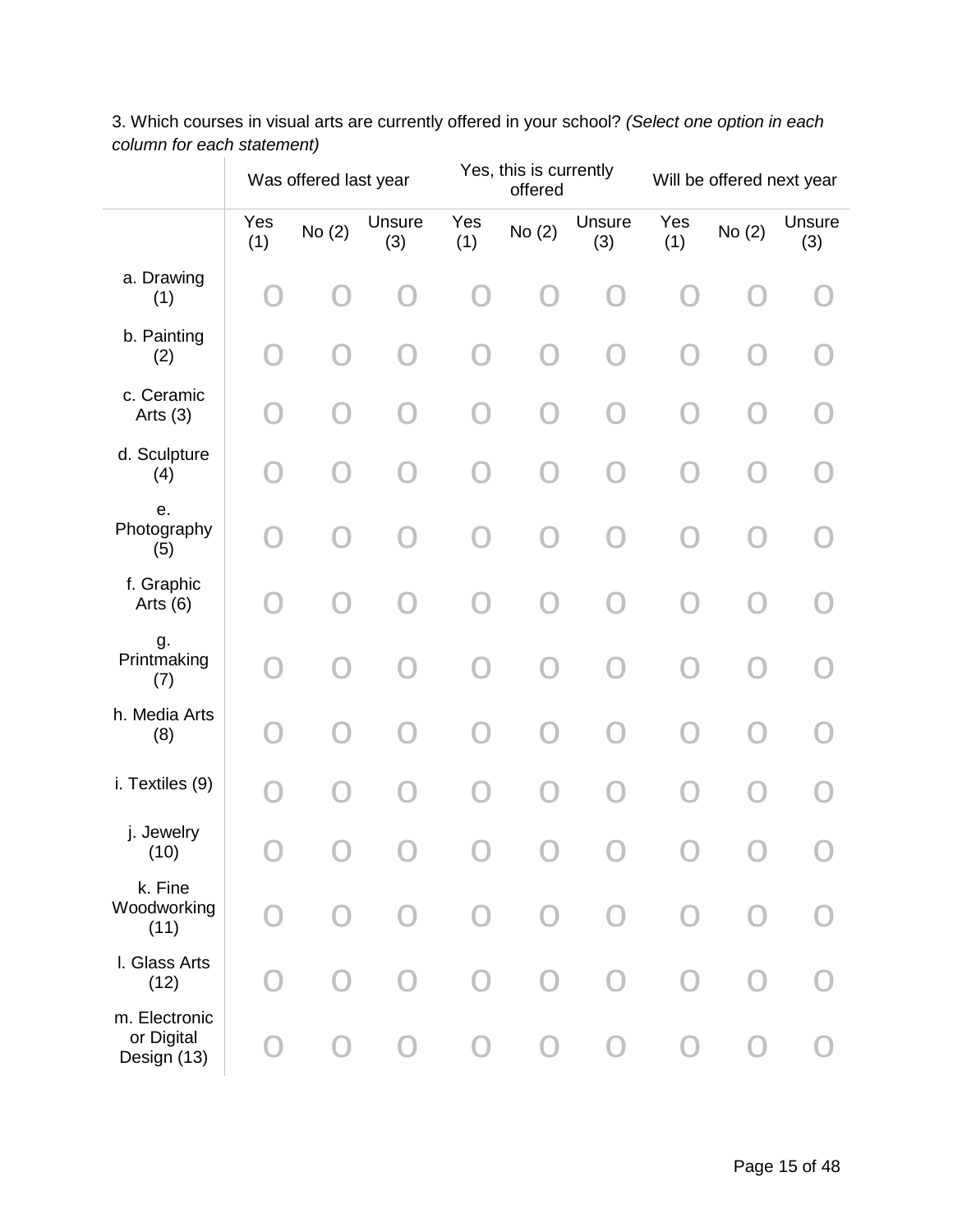4. Which performing arts courses are currently offered in your school? *(Select one option in each column for each statement)*

| Was offered last year |    |        |            | Yes, this is currently<br>offered |               |     | Will be offered next<br>vear |               |  |
|-----------------------|----|--------|------------|-----------------------------------|---------------|-----|------------------------------|---------------|--|
| Yes                   | No | Unsure | Yes<br>(1) | No.<br>(2)                        | Unsure<br>(3) | Yes | No.                          | Unsure<br>(3) |  |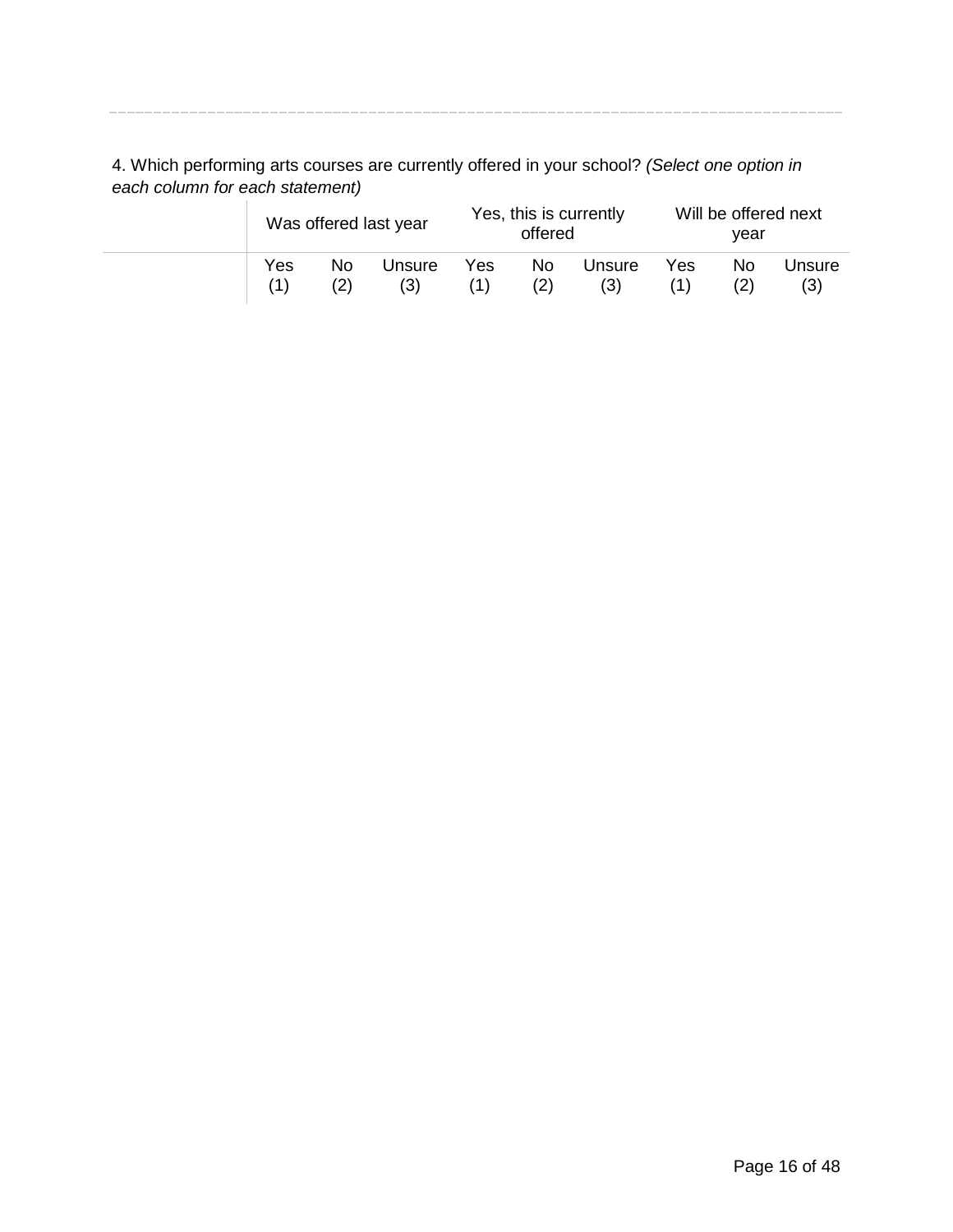| a. Dance-Ballet<br>(1)                                                            |  |               |        |  |  |  |
|-----------------------------------------------------------------------------------|--|---------------|--------|--|--|--|
| b. Dance-Tap<br>(2)                                                               |  |               |        |  |  |  |
| c. Dance-<br>Ballroom (3)                                                         |  | - 1           | $\Box$ |  |  |  |
| d. Dance-Latin<br>(4)                                                             |  |               |        |  |  |  |
| e. Dance-<br>Modern (5)                                                           |  |               |        |  |  |  |
| f. Dance-Break<br>(6)                                                             |  | $\mathcal{L}$ |        |  |  |  |
| g. Dance-Other<br>(7)                                                             |  |               |        |  |  |  |
| h. Instrumental<br>music lessons<br>(8)                                           |  |               |        |  |  |  |
| i. Music theory<br>(9)                                                            |  |               |        |  |  |  |
| j. Music<br>appreciation<br>(10)                                                  |  |               |        |  |  |  |
| k. Music<br>composition and<br>production (11)                                    |  |               |        |  |  |  |
| I.<br>Band/Orchestra-<br>Open to<br>everyone (12)                                 |  |               |        |  |  |  |
| m.<br>Ban/Orchestra-<br>Advanced,<br>audition<br>required (13)                    |  |               |        |  |  |  |
| n. Specialty<br>instrumental<br>groups, eg. Big<br>Band, Irish,<br>Mariachi, etc. |  |               |        |  |  |  |
|                                                                                   |  |               |        |  |  |  |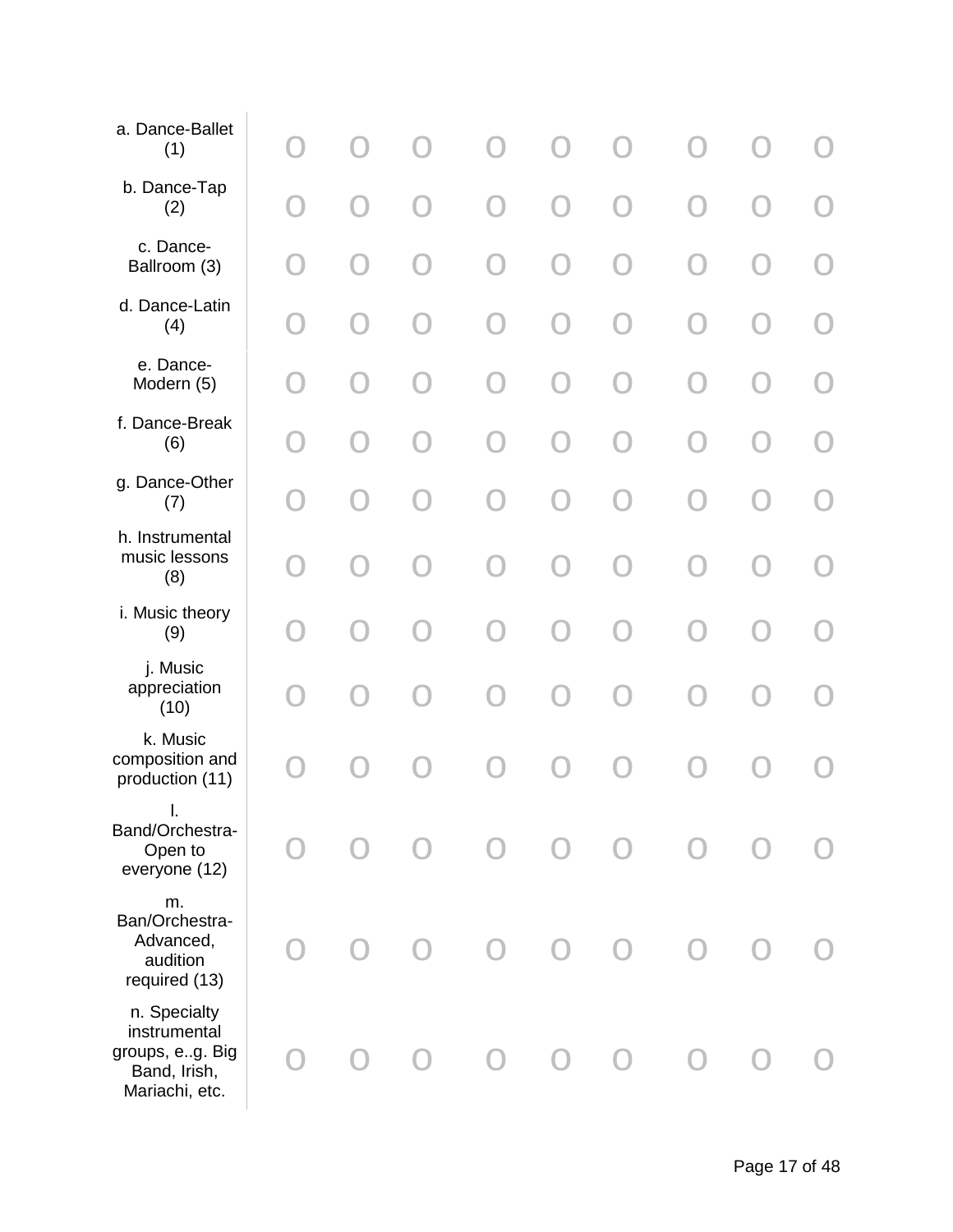| (14)                                                                            |           |                                               |                                               |           |        |  |  |
|---------------------------------------------------------------------------------|-----------|-----------------------------------------------|-----------------------------------------------|-----------|--------|--|--|
| o. Choir-Open<br>to everyone (15)                                               | $\bigcap$ | $\left( \begin{array}{c} \end{array} \right)$ | $\bigcap$                                     | $\bigcap$ |        |  |  |
| p. Choir-<br>Advanced,<br>audition<br>required (16)                             |           |                                               | $\left( \begin{array}{c} \end{array} \right)$ |           |        |  |  |
| q. Specialty<br>choirs, e.g.<br>acapella, girls<br>only, boys only,<br>etc (17) |           | $\left( \begin{array}{c} \end{array} \right)$ | $\bigcap$                                     |           |        |  |  |
| r. Acting (18)                                                                  |           |                                               | $\bigcap$                                     |           | $\Box$ |  |  |
| s. Theater<br>Production (19)                                                   |           | - 1                                           | $\rightarrow$                                 | O         |        |  |  |
| t. Video and film<br>production (20)                                            |           |                                               |                                               |           |        |  |  |
|                                                                                 |           |                                               |                                               |           |        |  |  |

#### **E. Afterschool Activities**

1. Are buildings open during non-school hours for after school programming and other extracurricular activities? *(Select one option)*

 $\bigcirc$  Yes (1)

 $\bigcirc$  No (2)

 $\bigcirc$  Varies depending on available space. (3)

 $\bigcirc$  Unsure (4)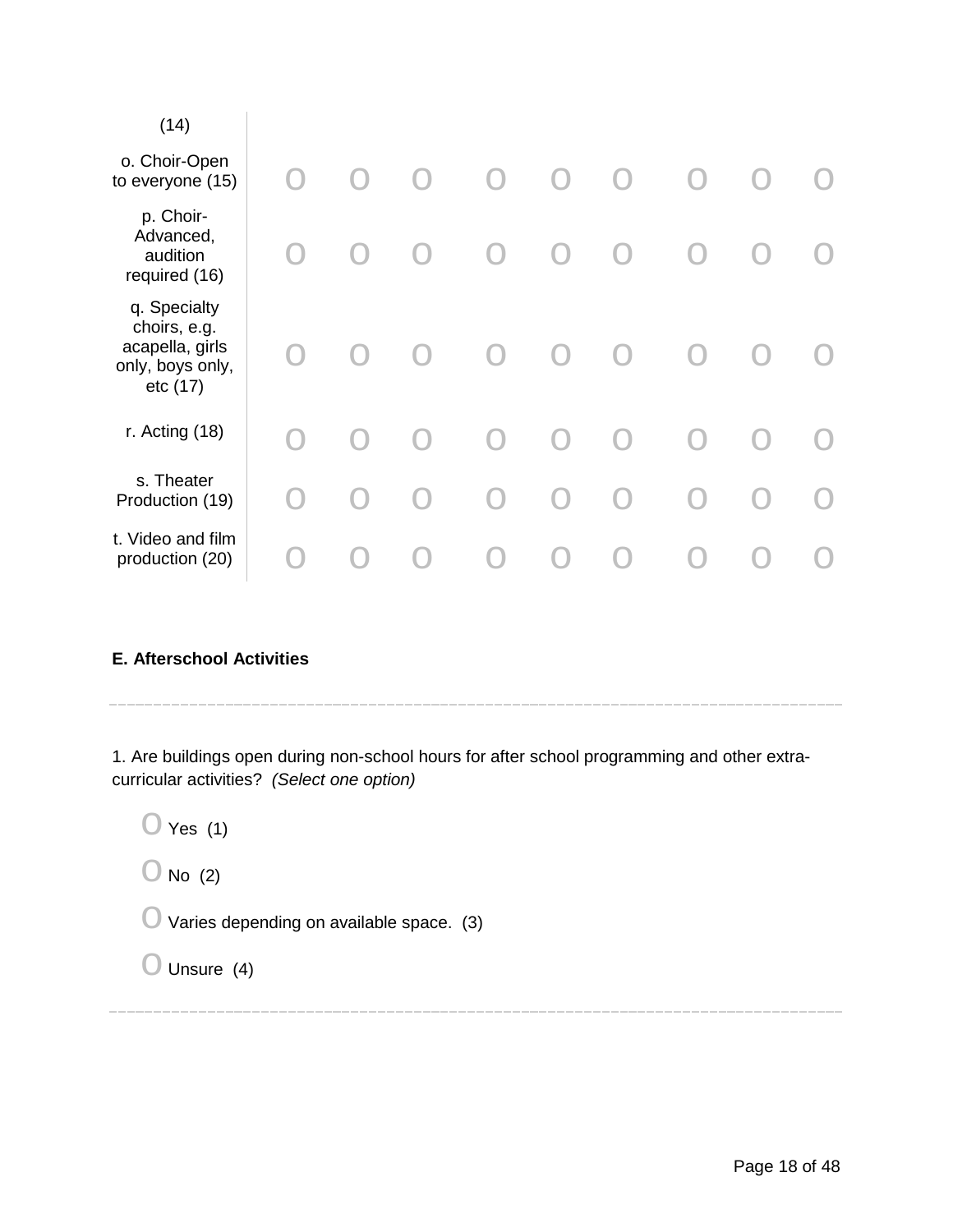|                                                           | Yes $(1)$ | No(2) | Unsure (3) |
|-----------------------------------------------------------|-----------|-------|------------|
| a. Varsity sports (1)                                     |           |       |            |
| b. Club sports in<br>which anyone may<br>participate. (2) |           |       |            |
| c. Performance arts<br>(3)                                |           |       |            |
| d. Visual arts (4)                                        |           |       |            |
| e. STEM themed<br>clubs (5)                               |           |       |            |
| f. Speech and Debate<br>team $(6)$                        |           |       |            |
| g. Mock Trial (7)                                         |           |       |            |
| h. Culturally themed<br>clubs $(8)$                       |           |       |            |
| i. Yearbook (9)                                           |           |       |            |
| j. Student newspaper<br>(10)                              |           |       |            |
| k. Student leadership<br>(11)                             |           |       |            |
| I. Other $(12)$                                           |           |       |            |

2. Do you offer afterschool clubs or teams in the following areas? *(Select one option for each statement)*

# *Display This Question:*

*If 2. Do you offer afterschool clubs or teams in the following areas? (Select one option for each st... = l. Other [ Yes ]*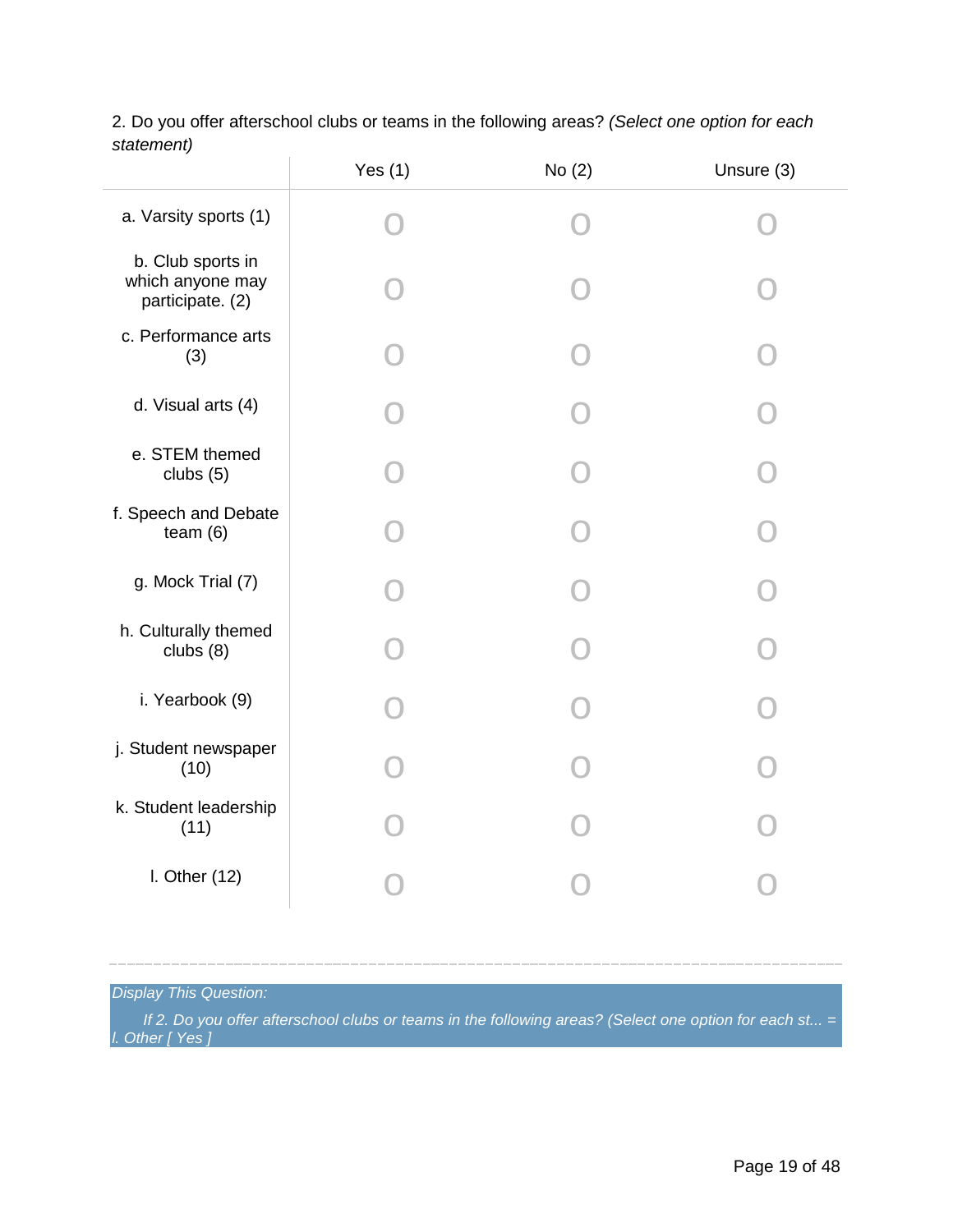| 3. Does your school currently support extra-curricular activities <i>off school premises</i> outside the<br>regular school day? (Note "support" is defined as transportation to activities, specialized referral<br>to activities, scholarships for students or partnerships with post-secondary institutions) (Select<br>one) |  |
|--------------------------------------------------------------------------------------------------------------------------------------------------------------------------------------------------------------------------------------------------------------------------------------------------------------------------------|--|
| Yes, for a range of activities and many students. (1)                                                                                                                                                                                                                                                                          |  |
| Yes, but only in special cases. (2)                                                                                                                                                                                                                                                                                            |  |
| No $(3)$                                                                                                                                                                                                                                                                                                                       |  |
| Unsure (4)                                                                                                                                                                                                                                                                                                                     |  |
|                                                                                                                                                                                                                                                                                                                                |  |

4. In your school, are fees charged to the student to participate in extra-curricular activities? *(Select one option)*

| $\bigcirc$ Yes (1)    |
|-----------------------|
| $\bigcirc$ No (2)     |
| $\bigcirc$ Varies (3) |
| $\bigcirc$ Unsure (4) |
|                       |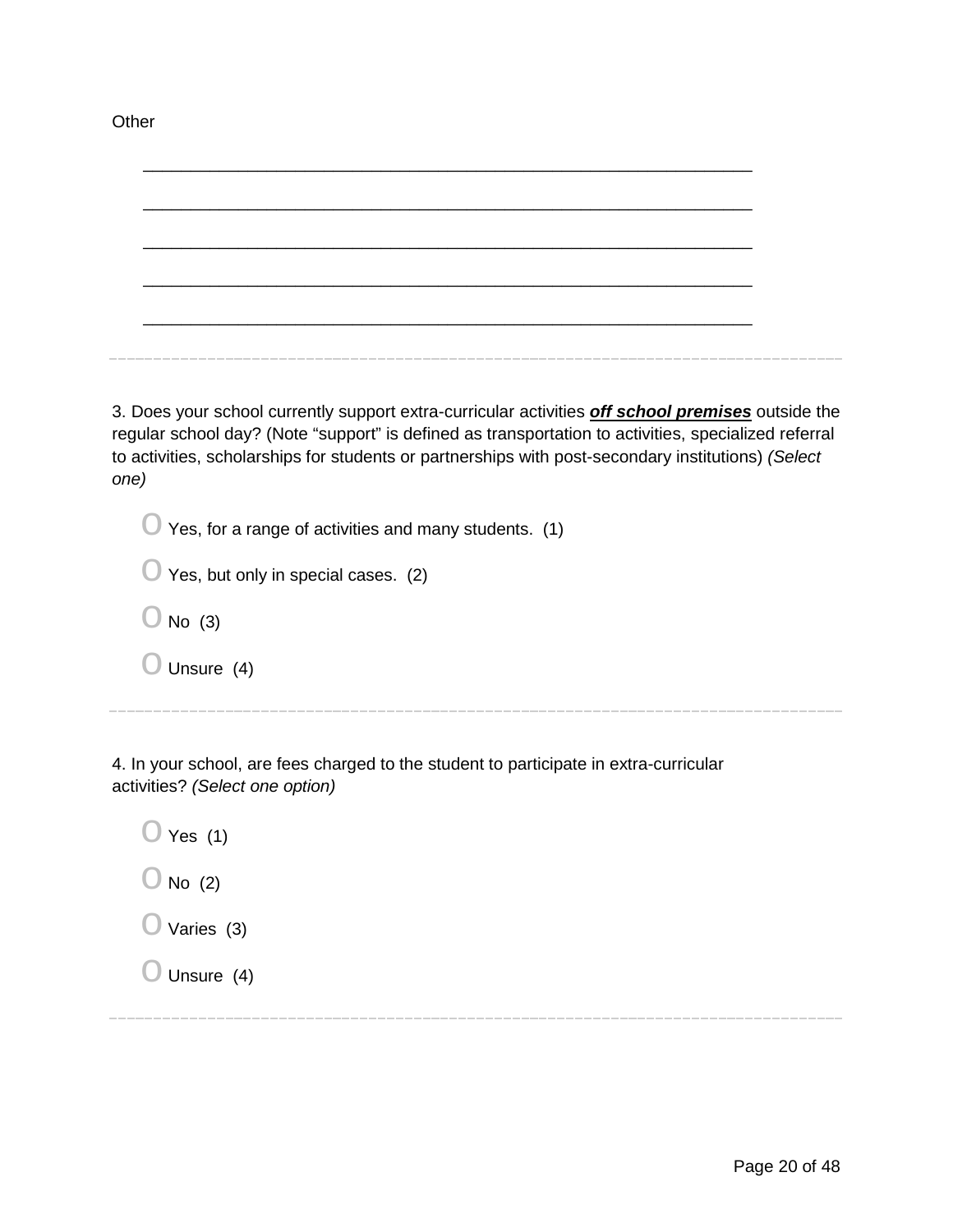5. In your school, is a "late bus" or other transportation provided to students who want to participate in after school activities? *(Select one option)*

 $\bigcirc$  Yes (1)  $\bigcirc$  No (2)  $\bigcirc$  Varies (3)  $\bigcirc$  Unsure (4)

#### **F. Graduation Guidelines**

1. Are administrators and staff at your school aware that CDE implemented a new set of graduation guidelines that should be implemented for the graduating class of 2021? *(Select one option)*

 $\bigcirc$  Yes (1)  $\bigcirc$  No (2)  $\bigcirc$  Unsure (3)

2. Have you seen the Graduation Guidelines Engagement Toolkit available at <http://www.cde.state.co.us/postsecondary/graduationguidelinesengagementtoolkit?> *(Select one option)*

 $\bigcirc$  Yes (1)

 $\bigcirc$  No (2)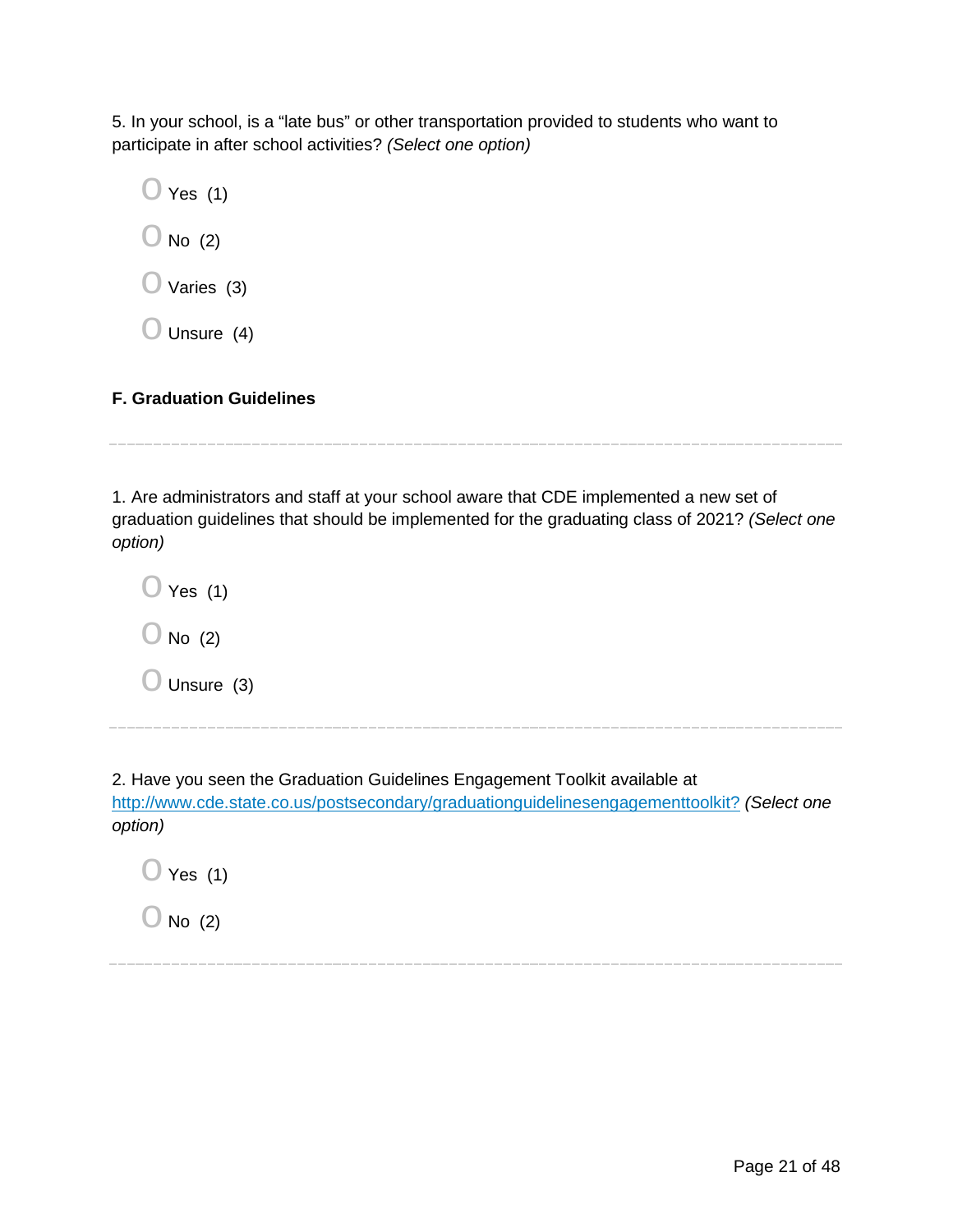|                                                       | Adopt, Decide<br>(1) | Plan, Prepare (2) | Already<br>Implemented (3) | Unsure (4) |
|-------------------------------------------------------|----------------------|-------------------|----------------------------|------------|
| a. Concurrent<br>enrollment (1)                       |                      |                   |                            |            |
| b. District<br>capstones (2)                          |                      |                   |                            |            |
| c. Industry<br>certificates (3)                       |                      |                   |                            |            |
| d. International<br>Baccalaureate<br>diploma (4)      |                      |                   |                            |            |
| e. Minimum<br>math and<br>English SAT<br>scores $(5)$ |                      |                   |                            |            |
| f. Accuplacer (6)                                     |                      |                   |                            |            |
| g. SAT (7)                                            |                      |                   |                            |            |
| h. ACT<br>WorkKeys (8)                                |                      |                   |                            |            |
| i. Compass<br>conditions (9)                          |                      |                   |                            |            |
| j. Advanced<br>Placement (10)                         |                      |                   |                            |            |
| k. ASVAB (11)                                         |                      |                   |                            |            |
|                                                       |                      |                   |                            |            |

3. Where is your school in terms of implementing each of the new graduation guidelines? *(Select one option for each statement)*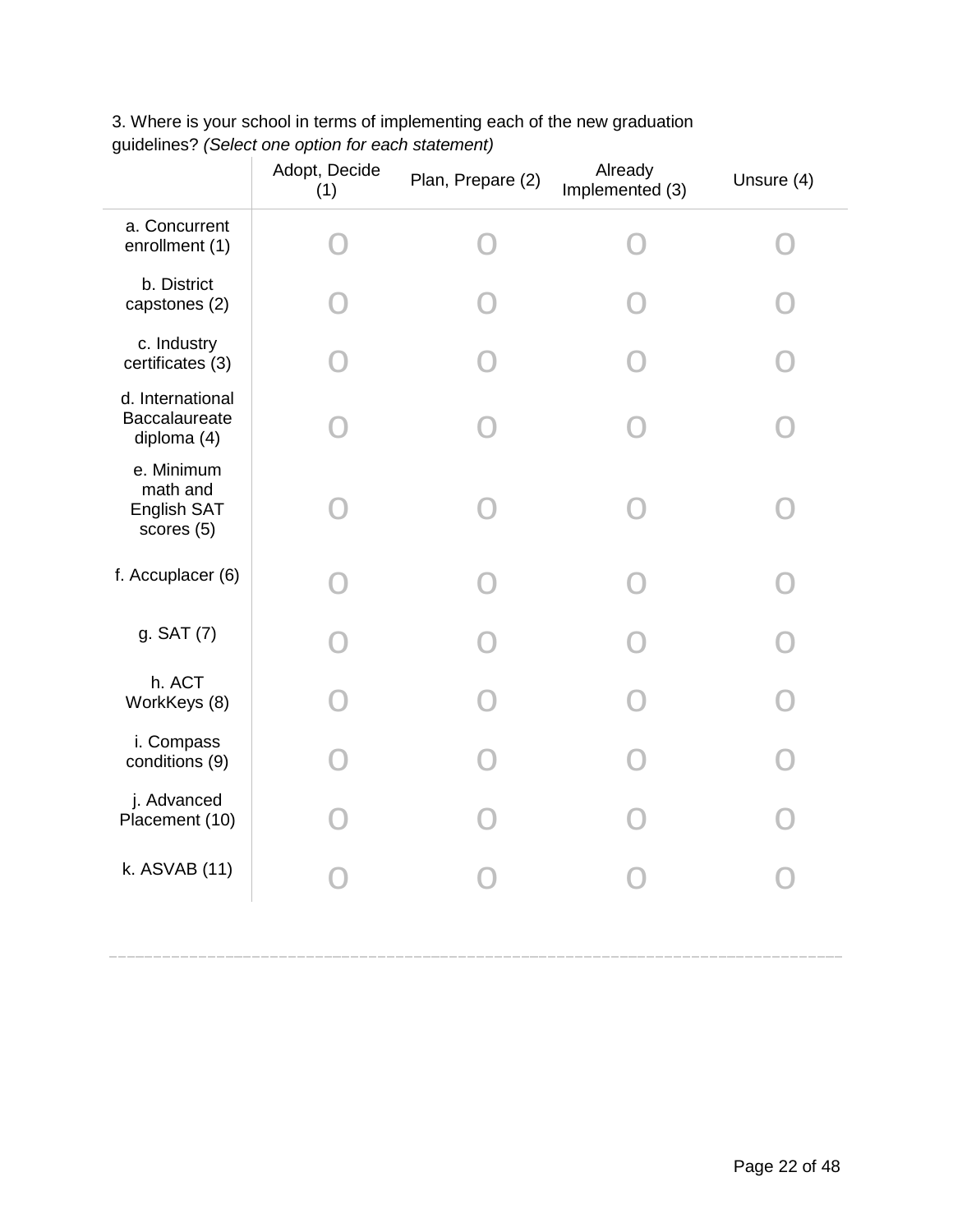4. Do you use "interest inventories" to help students guide their program choices in high school? *(Select one option)*

 $\bigcirc$  Yes (1)  $\bigcirc$  Sometimes (2)  $\bigcirc$  No (3)  $\bigcirc$  Unsure (4)

5. Do school counselors in your school have a clear understanding of the minimum ACT and SAT scores required by local state and community colleges for admission without remediation? *(Select one option)*

 $\bigcirc$  Yes (1)  $\bigcirc$  No (2)  $\bigcirc$  Unsure (3)

6. Do junior and senior students in your school understand that minimum high school graduation requirements may not qualify them to attend local state and community colleges without remediation? *(Select one option)*

 $\bigcirc$  Yes (1)  $\bigcirc$  No (2)  $\bigcirc$  Unsure (3)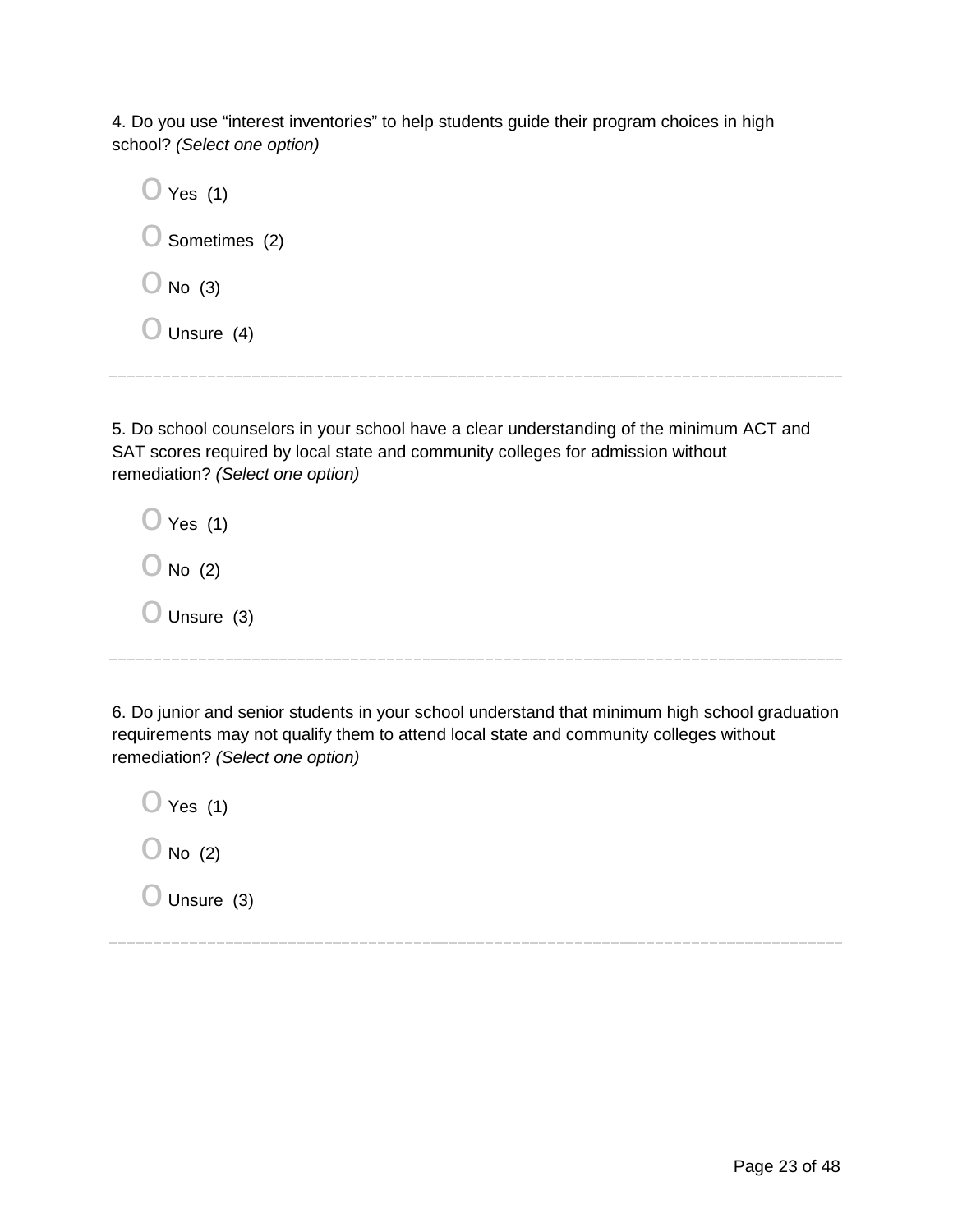7. Does your school work with local two and four-year colleges and universities in addressing graduation guidelines regarding the areas of math and reading? *(Select one option)*

| Yes (1)              |
|----------------------|
| $\bigcup$ No (2)     |
| $\bigcup$ Unsure (3) |

8. Has your school engaged in discussions with community colleges and/or universities regarding efforts to reduce remediation rates in the areas of reading and math? *(Select one option)*

| ∀es (1)<br>J  |  |
|---------------|--|
| $\cup$ No (2) |  |
| Unsure (3)    |  |

9. What types of industry certificates are available in your school or district?

\_\_\_\_\_\_\_\_\_\_\_\_\_\_\_\_\_\_\_\_\_\_\_\_\_\_\_\_\_\_\_\_\_\_\_\_\_\_\_\_\_\_\_\_\_\_\_\_\_\_\_\_\_\_\_\_\_\_\_\_\_\_\_\_

\_\_\_\_\_\_\_\_\_\_\_\_\_\_\_\_\_\_\_\_\_\_\_\_\_\_\_\_\_\_\_\_\_\_\_\_\_\_\_\_\_\_\_\_\_\_\_\_\_\_\_\_\_\_\_\_\_\_\_\_\_\_\_\_

\_\_\_\_\_\_\_\_\_\_\_\_\_\_\_\_\_\_\_\_\_\_\_\_\_\_\_\_\_\_\_\_\_\_\_\_\_\_\_\_\_\_\_\_\_\_\_\_\_\_\_\_\_\_\_\_\_\_\_\_\_\_\_\_

\_\_\_\_\_\_\_\_\_\_\_\_\_\_\_\_\_\_\_\_\_\_\_\_\_\_\_\_\_\_\_\_\_\_\_\_\_\_\_\_\_\_\_\_\_\_\_\_\_\_\_\_\_\_\_\_\_\_\_\_\_\_\_\_

\_\_\_\_\_\_\_\_\_\_\_\_\_\_\_\_\_\_\_\_\_\_\_\_\_\_\_\_\_\_\_\_\_\_\_\_\_\_\_\_\_\_\_\_\_\_\_\_\_\_\_\_\_\_\_\_\_\_\_\_\_\_\_\_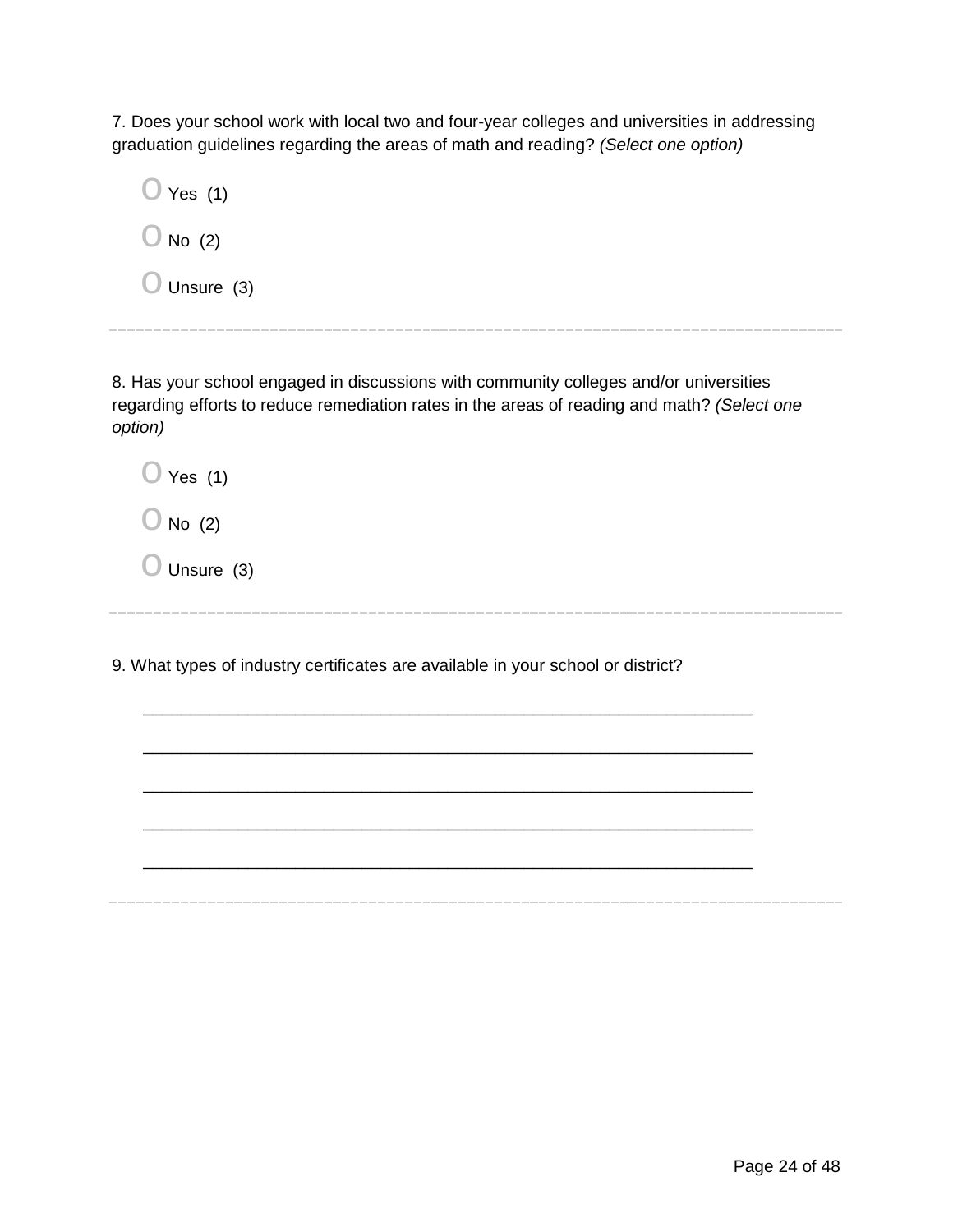10. If there are costs associated with industry certifications, who pays? (*Select one option*)

 $\bigcirc$  The student and his/her family. (1)

 $\bigcirc$  The school or district. (2)

 $\bigcirc$  Typically, the student and family, but some resources are available to assist low income students. (3)

 $\bigcirc$  Unsure (4)

11. Does your school district require students to take a class in civics that covers both the national and the Colorado state governments? *(Select one option)*

 $\bigcirc$  Yes (1)

 $\bigcirc$  No (2)

 $\bigcirc$  Unsure (3)

# **G. Concurrent Enrollment**

1. Do students in your school have the option of earning college credits in concurrent enrollment classes? *(Select one option)*

 $\bigcirc$  Yes (1)

 $\bigcirc$  Not yet, but we are working on this now. (2)

 $\bigcirc$  No (3)

 $\bigcirc$  Unsure (4)

*Skip To: End of Block If 1. Do students in your school have the option of earning college credits in concurrent enrollment... = Not yet, but we are working on this now.*

*Skip To: End of Block If 1. Do students in your school have the option of earning college credits in concurrent enrollment... = No*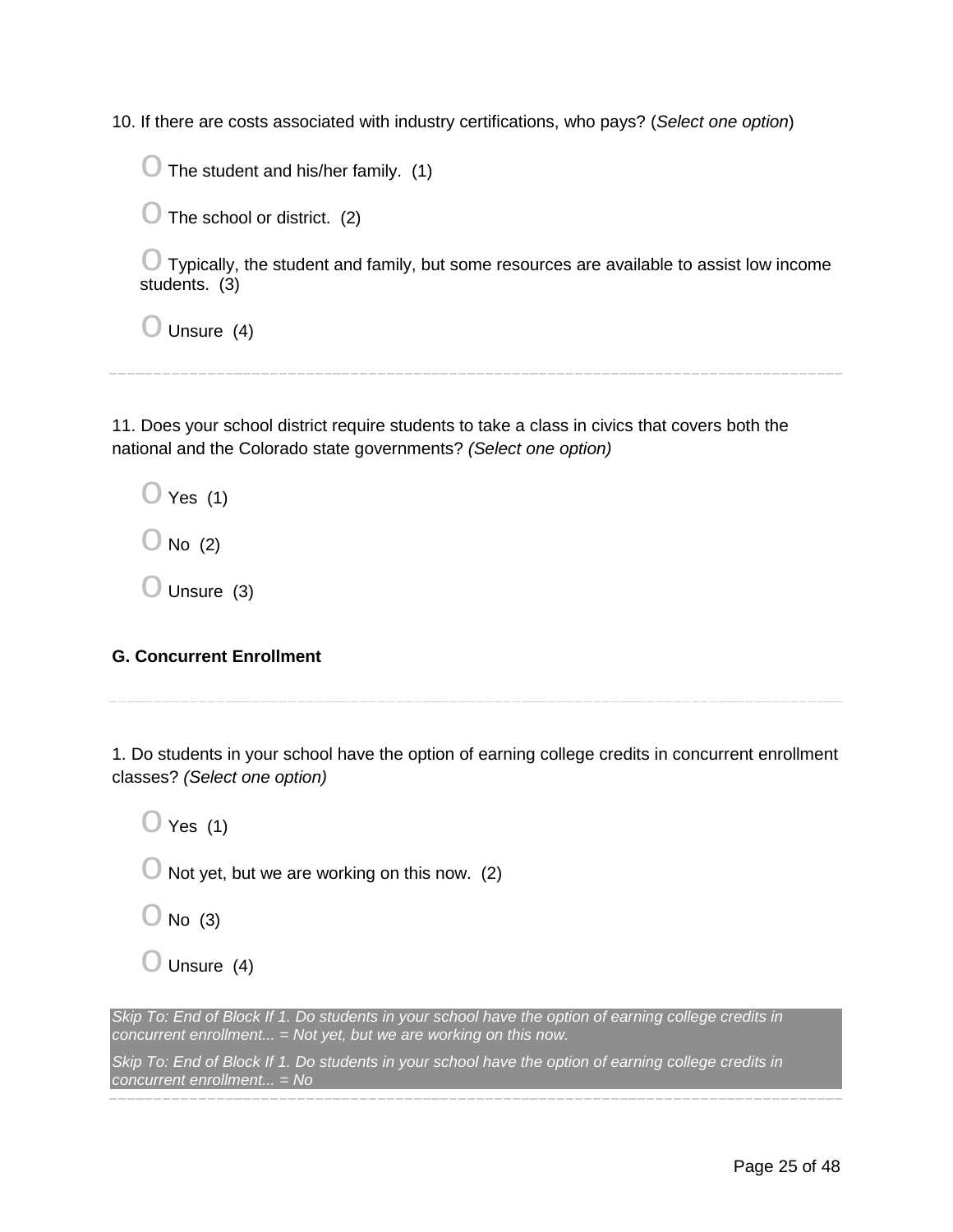2. Is there a written policy or procedure regarding eligibility and enrollment requirements for students interested in concurrent enrollment? *(Select one option)*

| ◯ Yes (1)            |  |
|----------------------|--|
| $\cup$ No (2)        |  |
| Unsure (3)<br>$\cup$ |  |

3. In our school, concurrent enrollment courses are open to students in the following grades as long as they meet prerequisites as determined by the credit-granting college. *(Check all that apply)*

| 9th (1)    |
|------------|
| 10th (2)   |
| 11th (3)   |
| 12th (4)   |
| Unsure (5) |
|            |

 $\ast$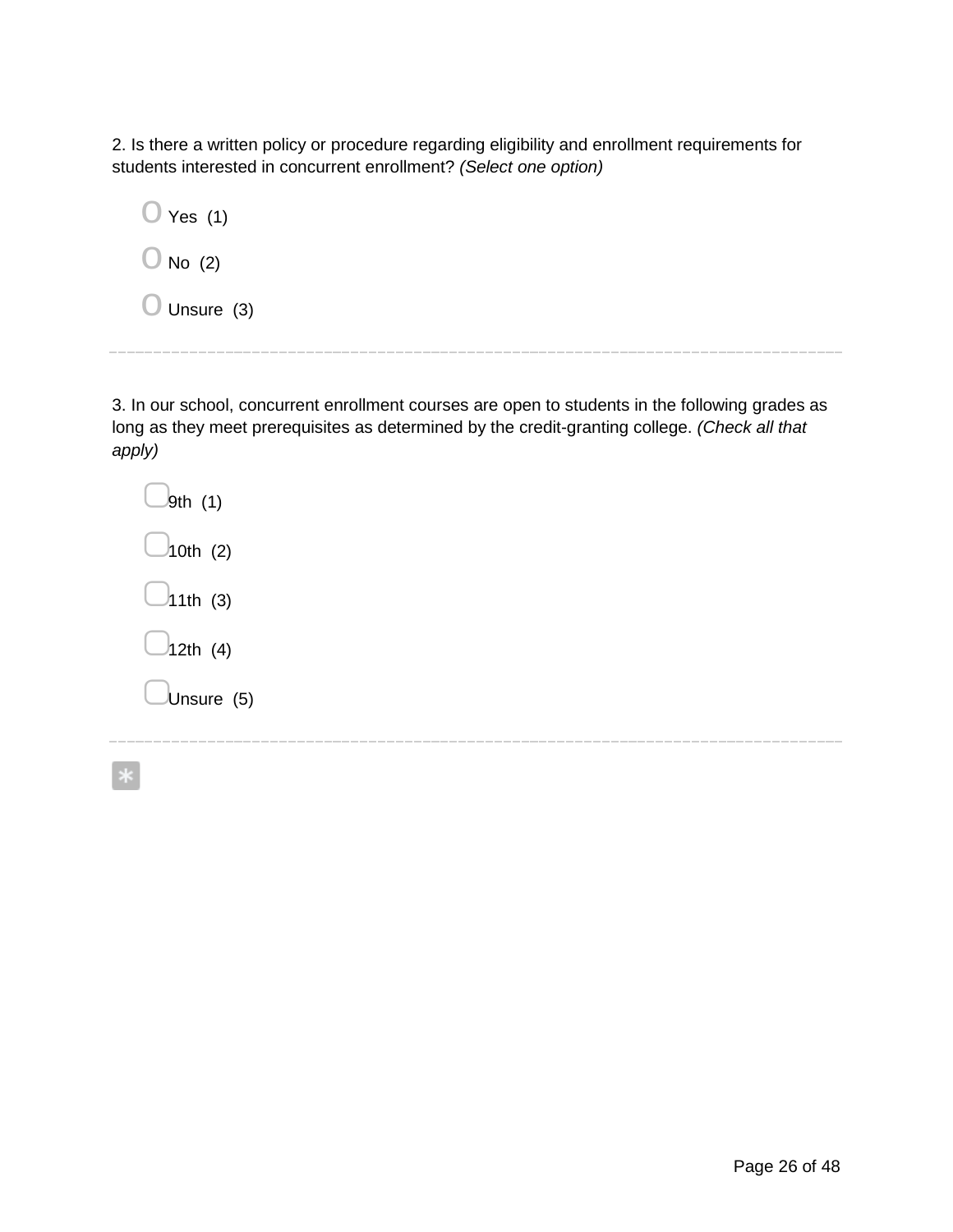4. % of students attempting at least one Career and Technical Education course *(Enter a percentage for each grade)*  $\begin{array}{c} \hline \end{array}$ 

|                | Percentage (1) |
|----------------|----------------|
| 9th grade (1)  |                |
| 10th grade (2) |                |
| 11th grade (3) |                |
| 12th grade (4) |                |
|                |                |

 $\ast$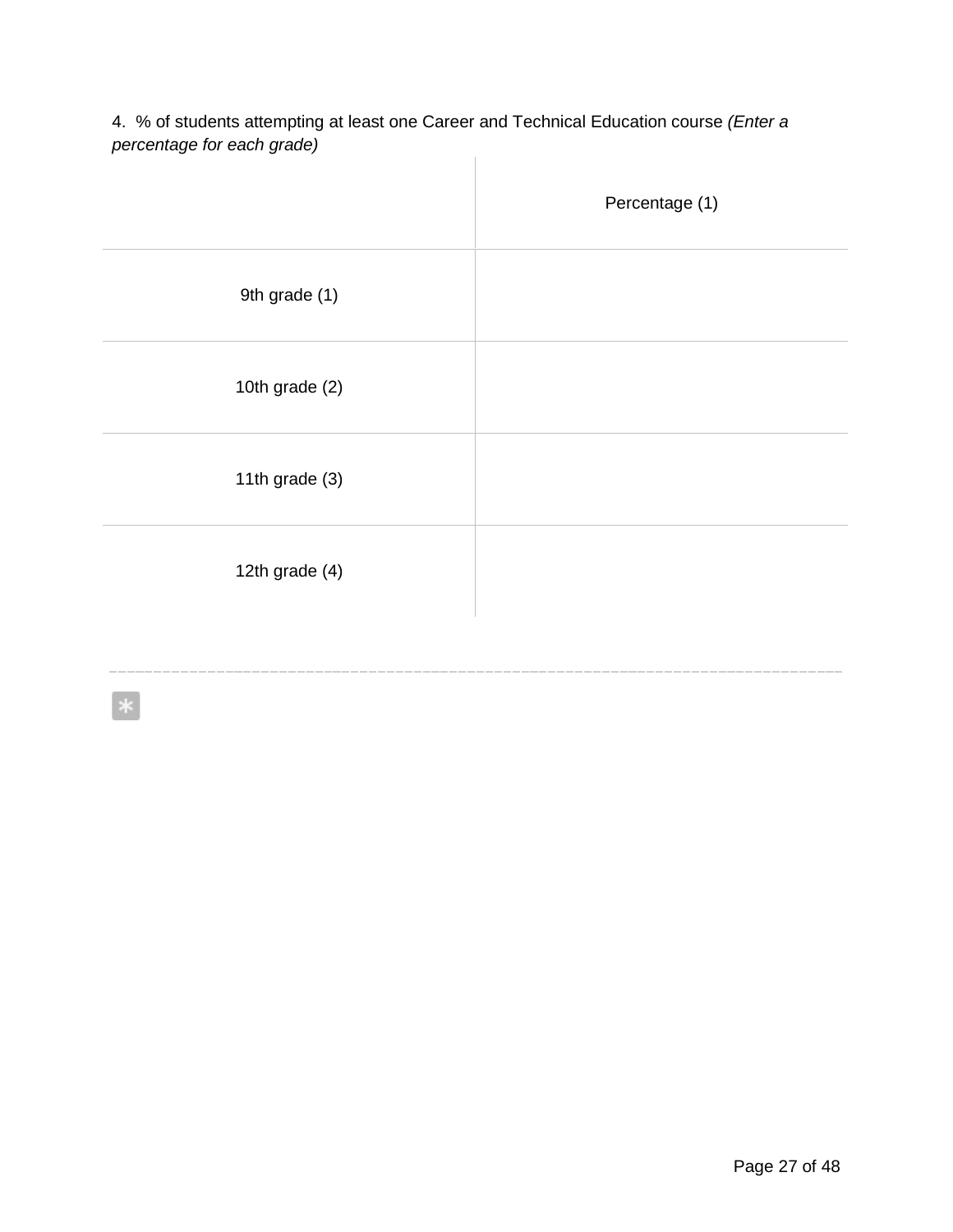5. % of students attempting at least one Concurrent Enrollment Course *(Enter percentage for each grade)*  $\begin{array}{c} \hline \end{array}$ 

|                | Percentage (1) |
|----------------|----------------|
| 9th grade (1)  |                |
| 10th grade (2) |                |
| 11th grade (3) |                |
| 12th grade (4) |                |

6. Is there a cap on the number of concurrent enrollment credits a student can earn? *(Select one option)*

| $\bigcup$ Yes, we have an official cap. (1) |  |
|---------------------------------------------|--|
| $\bigcup$ We have an unofficial cap. (2)    |  |
| $\bigcup$ No, we have no cap. (3)           |  |
| $\bigcirc$ Unsure (4)                       |  |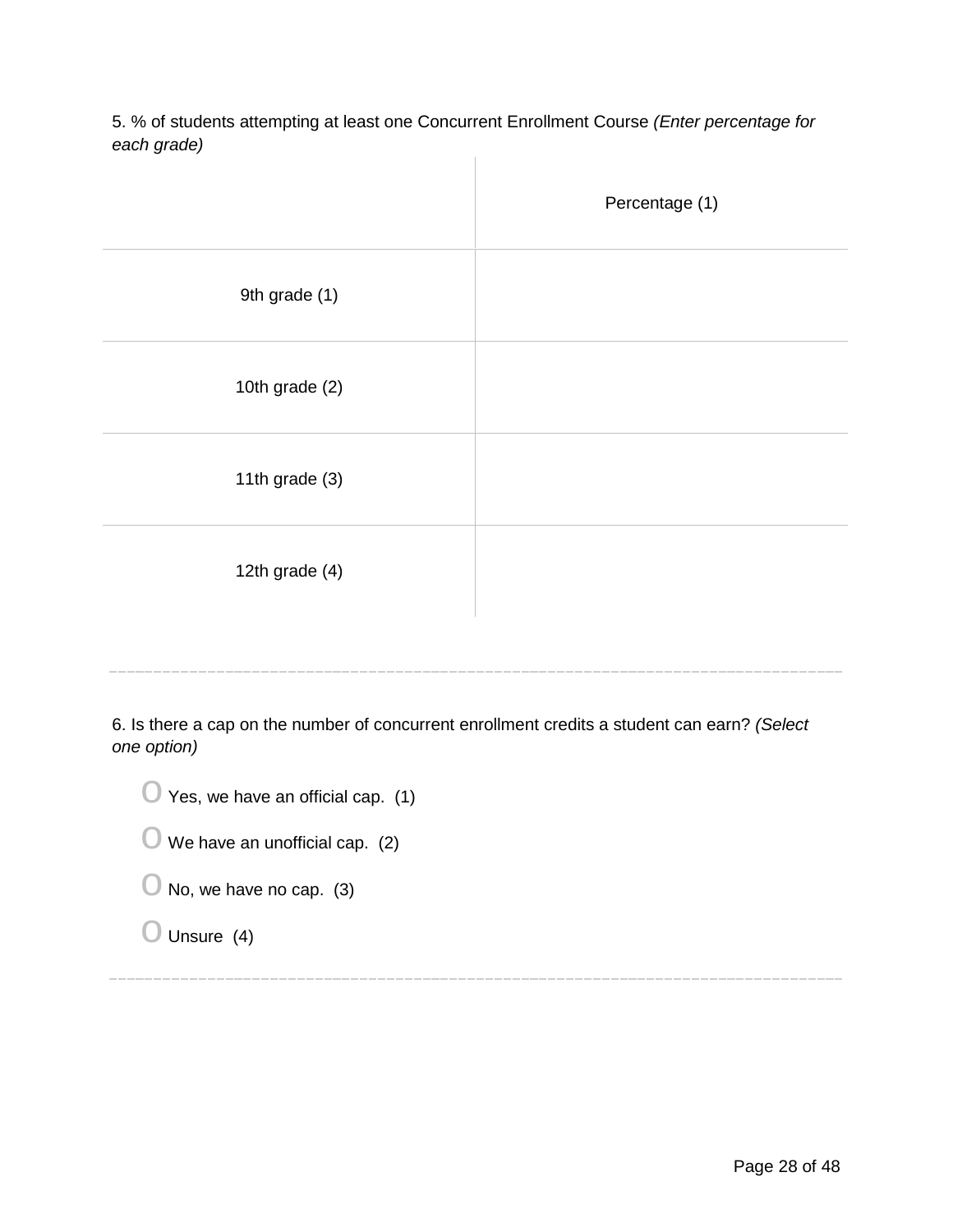7. Have you studied minority underrepresentation in enrollment in concurrent enrollment courses? *(Select one option)*

 $\bigcirc$  Yes, and we found meaningful differences. (1)  $\bigcirc$  Yes, but we found no meaningful differences. (2)  $\bigcirc$  No (3)  $\bigcirc$  Unsure (4)

8. Have you studied minority underrepresentation in enrollment in concurrent enrollment pass rates? *(Select one option)*

 $\bigcirc$  Yes, and we found meaningful differences. (1)

 $\bigcirc$  Yes, but we found no meaningful differences. (2)

 $\bigcirc$  No (3)

 $\bigcirc$  Unsure (4)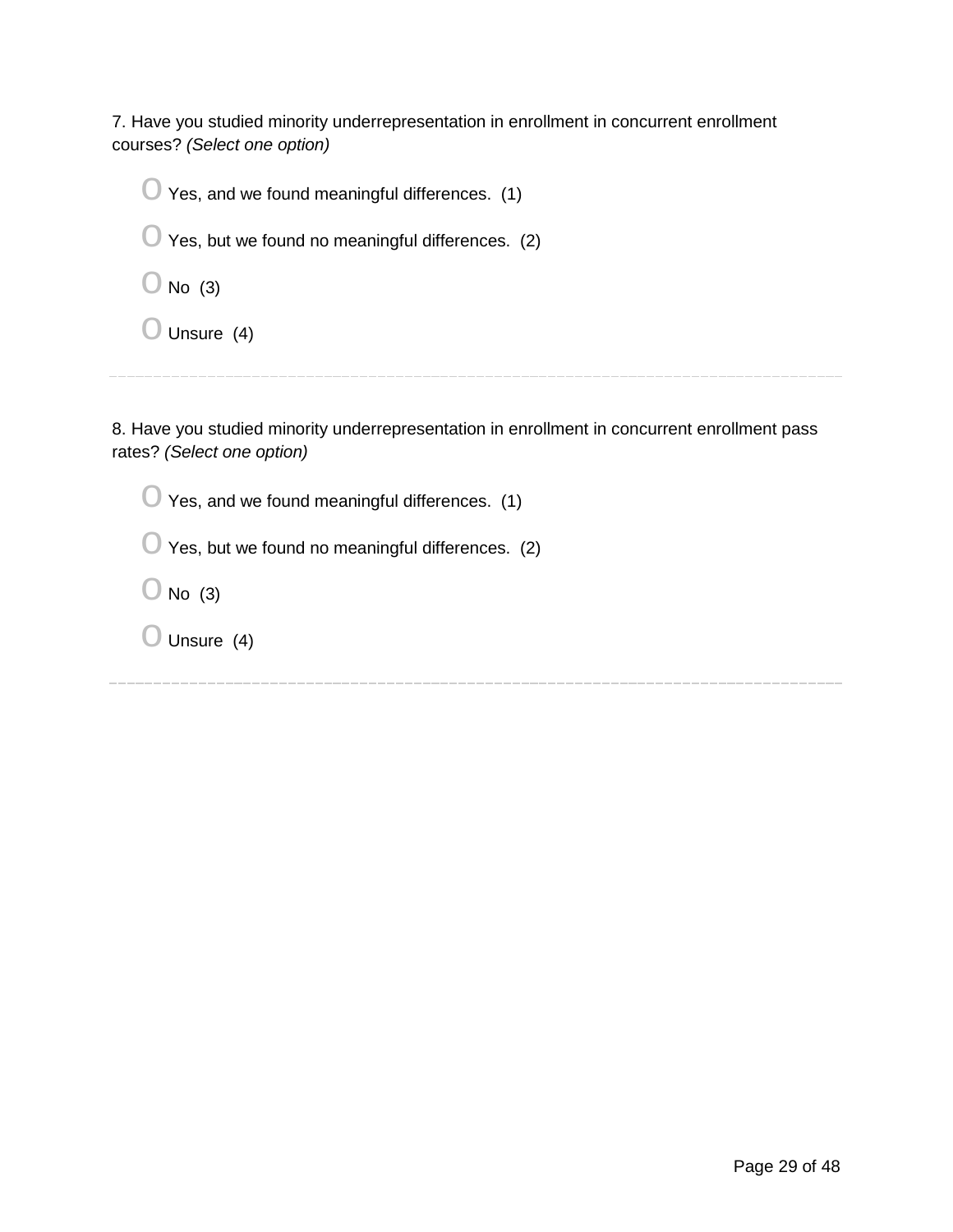|                                                                              | Yes $(1)$ | No(2) | Unsure (3) |
|------------------------------------------------------------------------------|-----------|-------|------------|
| a. How financial<br>responsibilities will be<br>shared. (1)                  |           |       |            |
| b. What courses will<br>be offered. (2)                                      |           |       |            |
| c. Where and how<br>they will be offered.<br>(3)                             |           |       |            |
| d. Who will teach the<br>courses. $(4)$                                      |           |       |            |
| e. If and how HS<br>teachers and college<br>faculty will<br>collaborate. (5) |           |       |            |
| f. Student access to<br>college facilities. (6)                              |           |       |            |
|                                                                              |           |       |            |

9. Do you have a Concurrent Enrollment Cooperative Agreement with at least one college or community college that includes the following? *(Select one option for each statement)*

10. Do you have teachers who are certified as adjunct faculty members at an affiliated college? *(Select one option)*

 $\bigcirc$  Yes (1)

 $\bigcirc$  No, but we have some teachers who are in the certification process. (2)

 $\bigcirc$  No (3)

 $\bigcirc$  Unsure (4)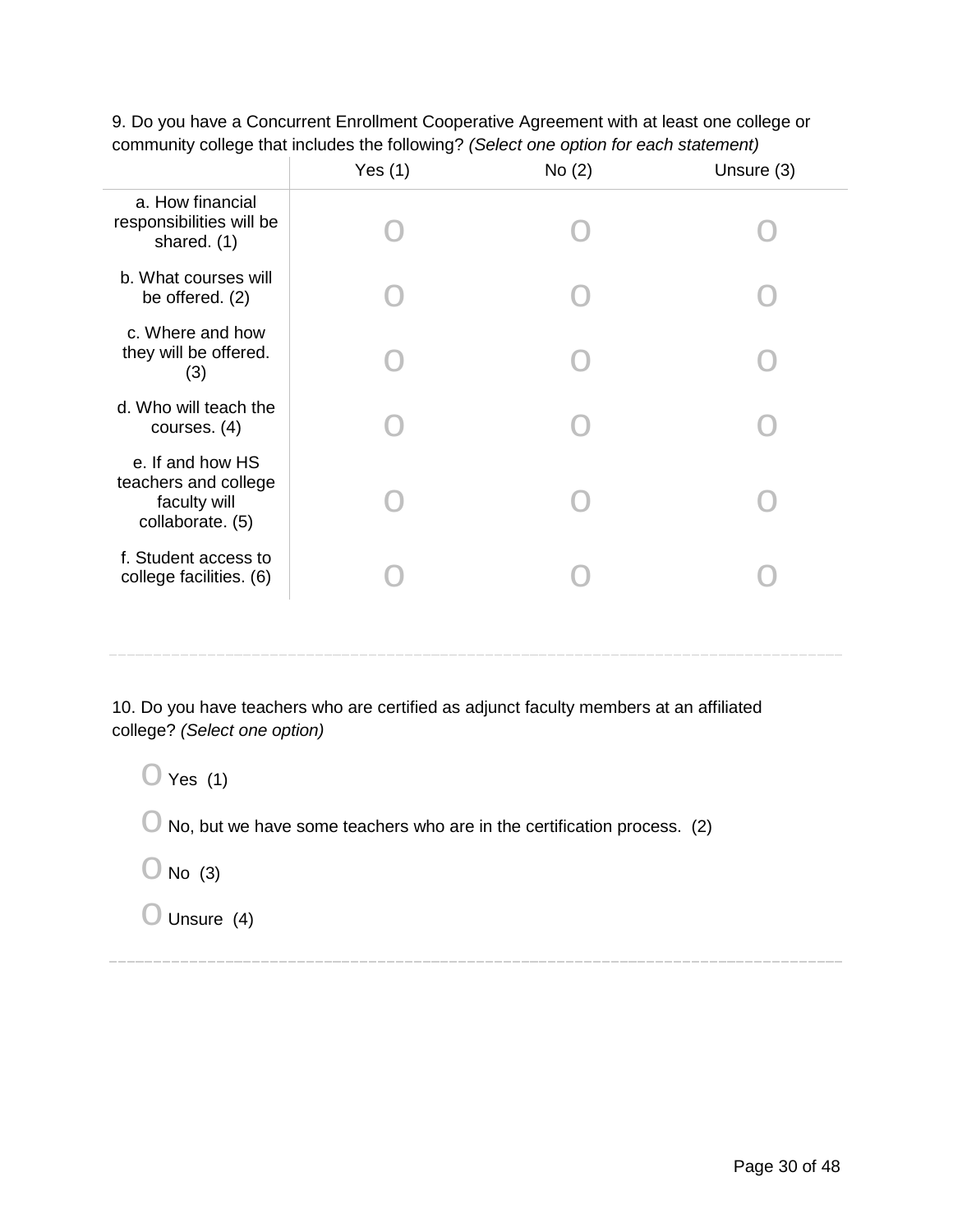11. Do you create structured opportunities for concurrent enrollment students to learn about the ways in which college classes differ from high school classes? (E.g., the ratios of in-class to out-of-class time differ, the number of assessments is fewer, etc.) *(Select one option)*

 $\bigcirc$  Yes, this instruction is mandatory for all concurrent enrollment students. (1)

 $\bigcirc$  We provide this information to concurrent enrollment students on a voluntary basis. (2)

 $\bigcirc$  No, we have no formal opportunities for this. (3)

 $\bigcirc$  Unsure (4)

12. If your students take concurrent enrollment classes on a college campus, do you have an advising program in which those students have check-ins at the high school and in which their course progress is monitored? *(Select one option)*

| $\bigcirc$ Yes, we have a formal system. (1) |  |
|----------------------------------------------|--|
|----------------------------------------------|--|

 $\bigcirc$  We do this informally. (2)

 $\bigcirc$  No, the student is responsible for his/her own progress. (3)

 $\bigcirc$  Unsure (4)

#### **H. Work-based Learning**

1. Do you offer high school credit for work-based learning experiences? *(Select one option)*

- $\bigcirc$  Yes, for all students who want it. (1)
- $\bigcirc$  Yes, for some students. (2)
- $\bigcirc$  No, or only in exceptional cases. (3)
- $\bigcirc$  Not yet, but we are working on this. (4)
- $\bigcirc$  Unsure (5)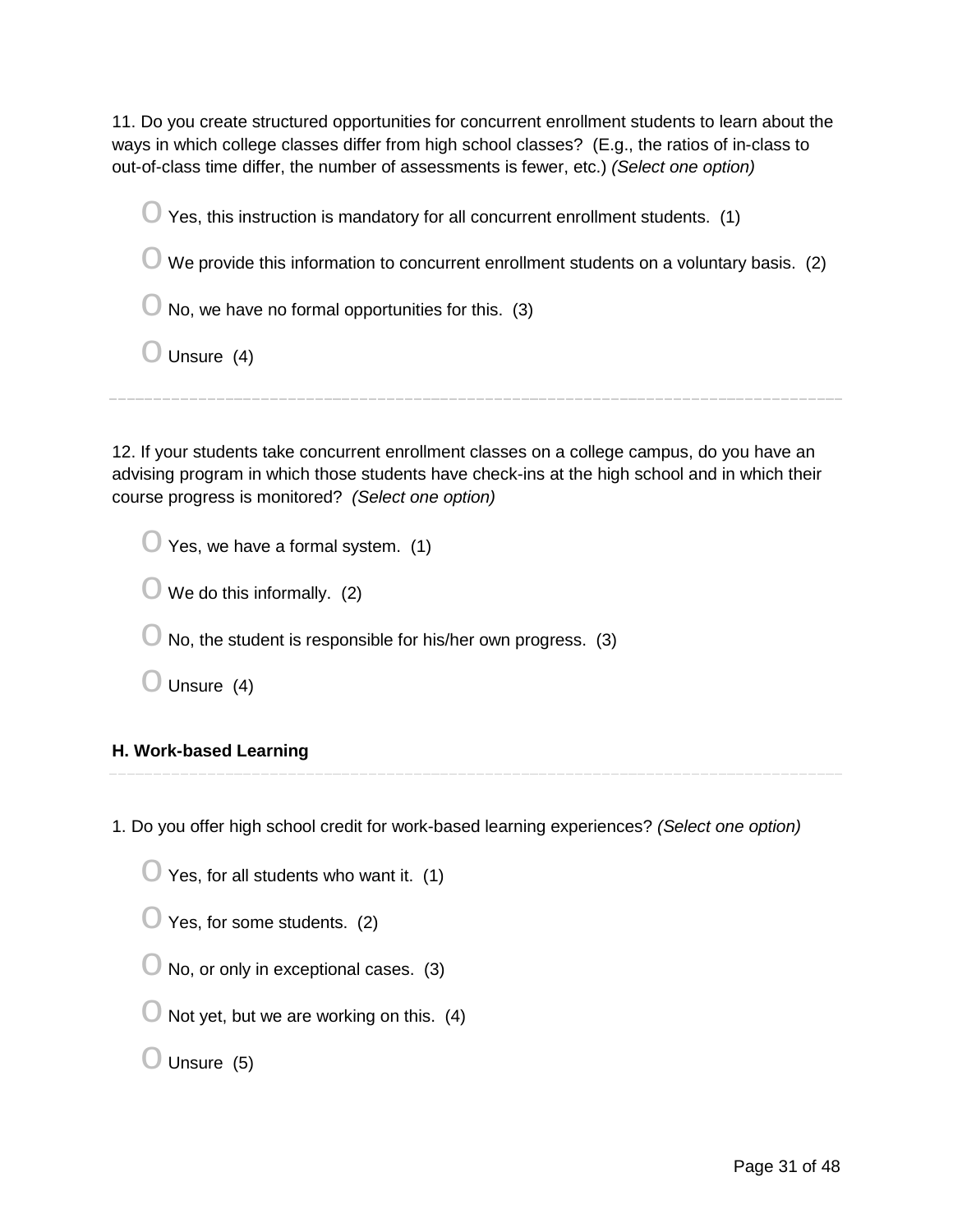*Skip To: End of Block If 1. Do you offer high school credit for work-based learning experiences? (Select one option) = No, or only in exceptional cases.*

*Skip To: End of Block If 1. Do you offer high school credit for work-based learning experiences? (Select one option) = Not yet, but we are working on this.*

2. Do you have an individual or team with the responsibility to create work-based learning opportunities for students? *(Select one option)*

| $\bigcup$ Yes, we have an individual. (1) |  |
|-------------------------------------------|--|
| $\bigcup$ Yes, we have a team. (2)        |  |
| $\bigcirc$ No (3)                         |  |
| $\bigcup$ Unsure (4)                      |  |

3. Is your work-based learning facilitator/team fully versed in the advantages and subsidies to employers who provide work-based learning opportunities? *(Select one option)*

 $\bigcirc$  Yes (1)  $\bigcirc$  Partially (2)  $\bigcirc$  No (3)  $\bigcirc$  Unsure (4)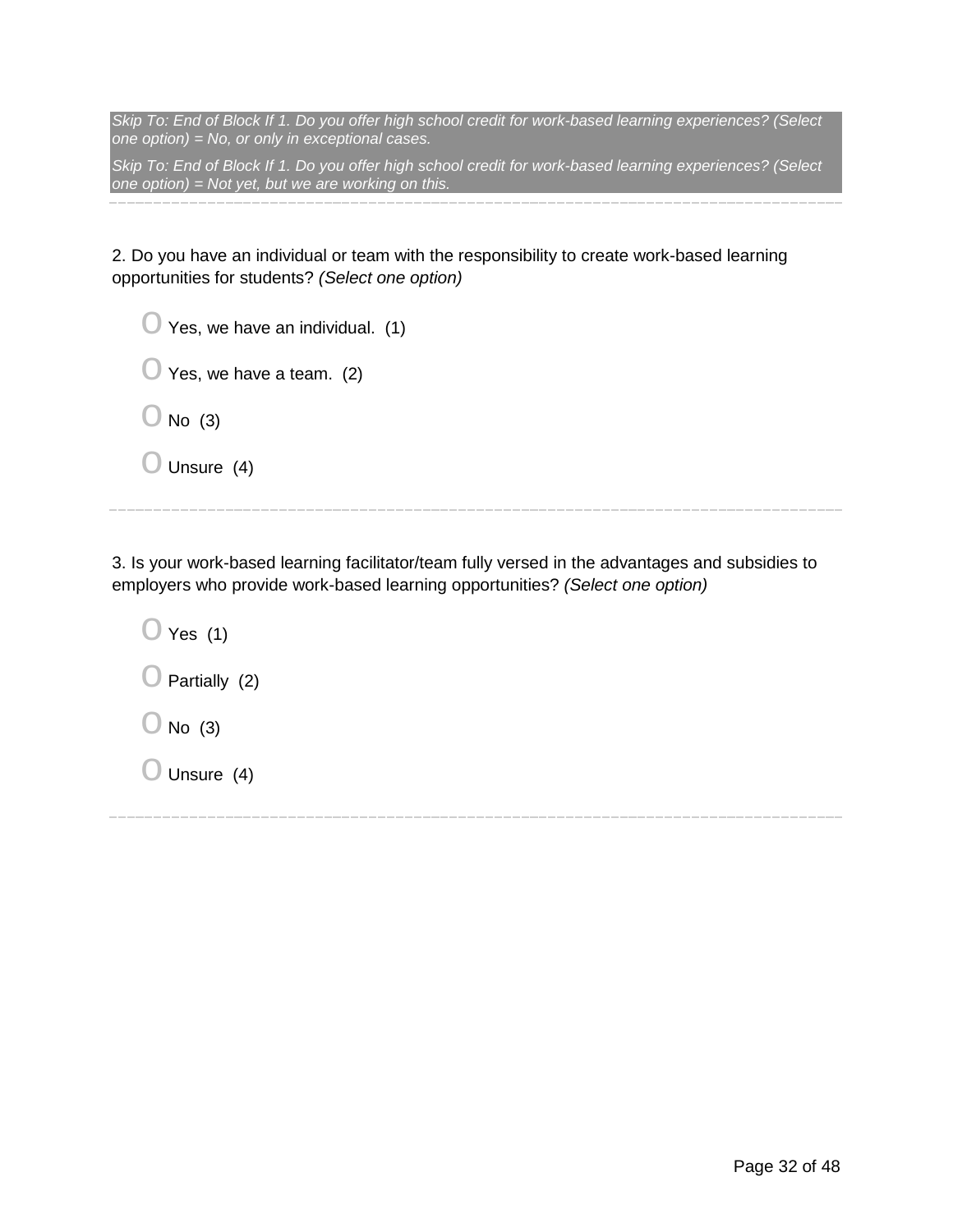4. What degree of supervision does your school exercise over work-based learning programs that take place off campus? *(Select one option)*

 $\bigcirc$  We set them up in the beginning and check in with employers and students at the end. (1)

 $\bigcirc$  We check in with the employer at designated periods, but not with each student. (2)

 $\bigcirc$  We check in with each employer and student regularly to monitor goals and progress toward meeting those goals. (3)

 $\bigcirc$  Other (please describe) (4)

 $\bigcirc$  Unsure (5)

*Display This Question:*

*If 4. What degree of supervision does your school exercise over work-based learning programs that ta... = Other (please describe)*

\_\_\_\_\_\_\_\_\_\_\_\_\_\_\_\_\_\_\_\_\_\_\_\_\_\_\_\_\_\_\_\_\_\_\_\_\_\_\_\_\_\_\_\_\_\_\_\_\_\_\_\_\_\_\_\_\_\_\_\_\_\_\_\_

\_\_\_\_\_\_\_\_\_\_\_\_\_\_\_\_\_\_\_\_\_\_\_\_\_\_\_\_\_\_\_\_\_\_\_\_\_\_\_\_\_\_\_\_\_\_\_\_\_\_\_\_\_\_\_\_\_\_\_\_\_\_\_\_

\_\_\_\_\_\_\_\_\_\_\_\_\_\_\_\_\_\_\_\_\_\_\_\_\_\_\_\_\_\_\_\_\_\_\_\_\_\_\_\_\_\_\_\_\_\_\_\_\_\_\_\_\_\_\_\_\_\_\_\_\_\_\_\_

\_\_\_\_\_\_\_\_\_\_\_\_\_\_\_\_\_\_\_\_\_\_\_\_\_\_\_\_\_\_\_\_\_\_\_\_\_\_\_\_\_\_\_\_\_\_\_\_\_\_\_\_\_\_\_\_\_\_\_\_\_\_\_\_

\_\_\_\_\_\_\_\_\_\_\_\_\_\_\_\_\_\_\_\_\_\_\_\_\_\_\_\_\_\_\_\_\_\_\_\_\_\_\_\_\_\_\_\_\_\_\_\_\_\_\_\_\_\_\_\_\_\_\_\_\_\_\_\_

**Other** 

5. Do you develop explicit learning objectives with structured activities to achieve them for each student and work-based experience? *(Select one option)*

 $\bigcirc$  Yes, we do this for all our work-based experiences. (1)

 $\bigcirc$  It depends on the teacher supervisor and the situation. (2)

 $\bigcup$  No, we usually do not do this. (3)

 $\bigcirc$  Unsure (4)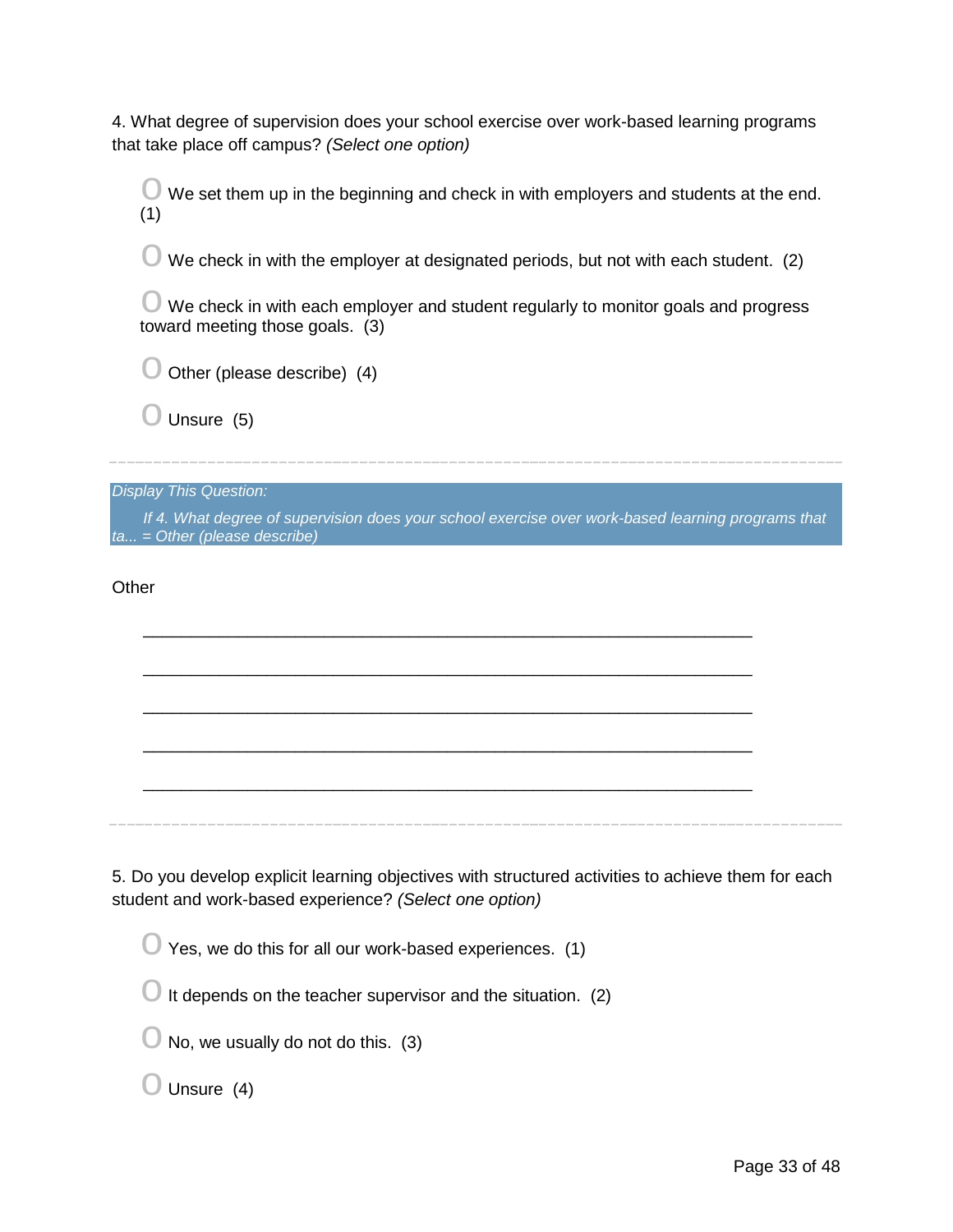| 6. When do workplace performance assessments take place? (Select one option) |  |  |
|------------------------------------------------------------------------------|--|--|
|------------------------------------------------------------------------------|--|--|

 $\bigcirc$  At the end of the designated employment or internship period. (1)

 $\bigcirc$  At regular intervals throughout the employment or internship period. (2)

 $\bigcirc$  Whenever it seems there may be a problem. (3)

 $\bigcirc$  Unsure (4)

7. Are workplace performance assessments linked to grades? *(Select one option)*

 $\bigcirc$  Yes, but these are generally sees as easy "A's." (1)

 $\bigcirc$  Yes, and we take the grading seriously. (2)

 $\bigcirc$  No, these are pass/fail. (3)

 $\bigcirc$  Unsure (4)

8. Are students carefully matched with workplace opportunities in their areas of interest? *(Select one option)*

| Yes, always or almost always. (1)                      |  |
|--------------------------------------------------------|--|
| Sometimes, when it works out. (2)                      |  |
| Students generally have to compromise quite a bit. (3) |  |
| Unsure $(4)$                                           |  |
|                                                        |  |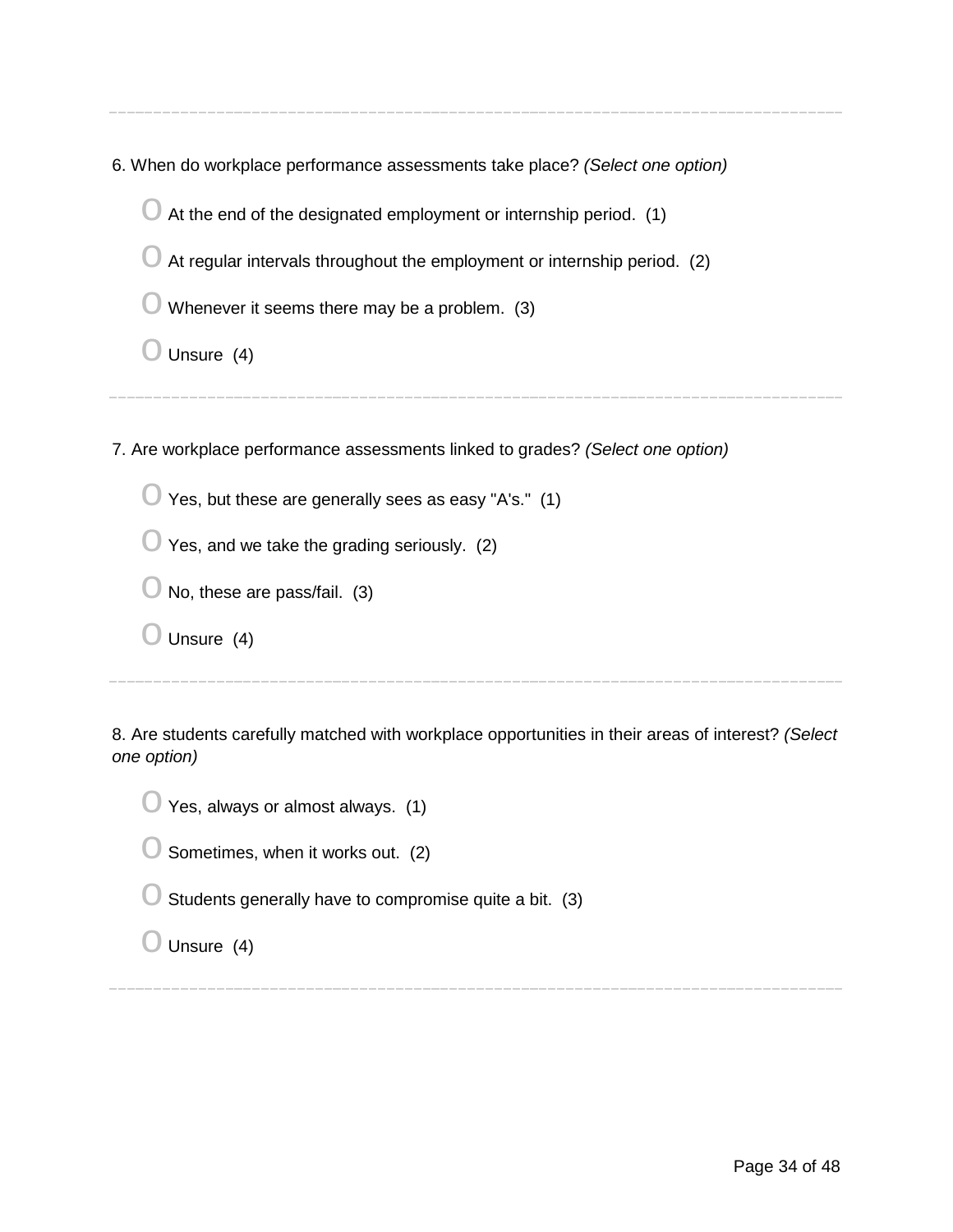9. Is there a culminating project or other demonstration of learning? *(Select one option)*

| Yes, always. (1)                                               |
|----------------------------------------------------------------|
| It depends on the staff person coordinating the placement. (2) |
| No, generally not. (3)                                         |
| Unsure $(4)$                                                   |
|                                                                |

10. Does your school or district provide transportation (either school busses, bus passes, etc.) to employment sites so that all students can participate? *(Select one option)*

| Yes, quite often. (1)                                                               |
|-------------------------------------------------------------------------------------|
| These options are limited. (2)                                                      |
| No, students are responsible for their own transportation. (3)                      |
| Unsure (4)                                                                          |
|                                                                                     |
| 1 Is professional development regarding work-based learning curricula available for |

11. Is professional development regarding work-based learning curricula available for teachers? *(Select one option)*

| $\bigcirc$ Yes, it is available to all teachers. (1) |  |
|------------------------------------------------------|--|
|------------------------------------------------------|--|

| $\bigcirc$ Yes, to the teacher-team in charge of work-based learning. (2) |  |
|---------------------------------------------------------------------------|--|
|---------------------------------------------------------------------------|--|

| $\bigcirc$ No, we have not had this. (3) |  |
|------------------------------------------|--|
|------------------------------------------|--|

 $\bigcirc$  Unsure (4)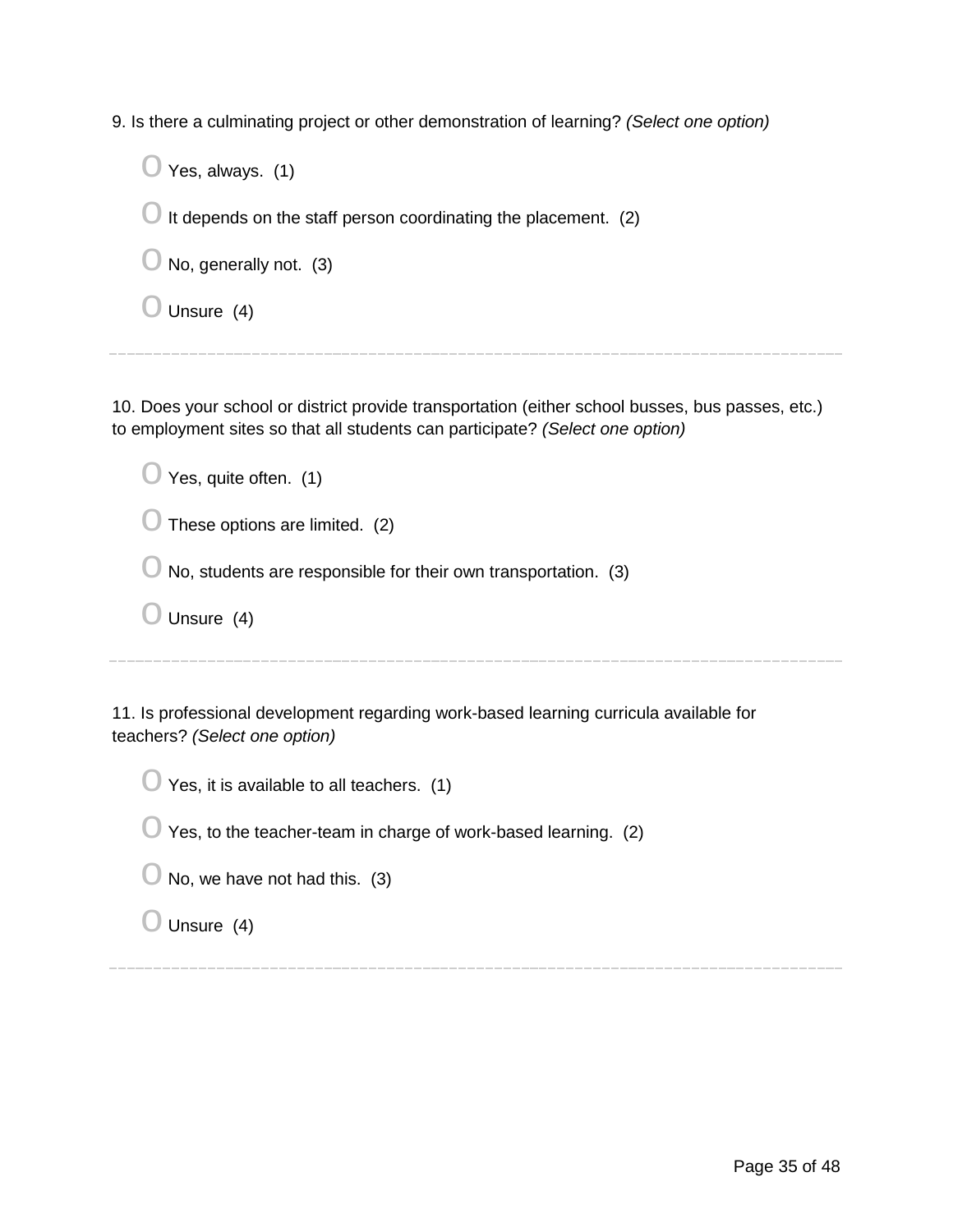12. Do you provide work-based learning opportunities for students with disabilities? *(Select one option)*

13. Do counselors and work-based learning coordinators take care to ensure that work-based learning opportunities do not substitute for higher level courses? *(Select one option)*

| ) Yes (1)                |
|--------------------------|
| $\bigcirc$ Sometimes (2) |
| $\bigcup$ No (3)         |
| $\bigcirc$ Unsure (4)    |

14. Does your school participate in (and receive the financial incentives associated with) the Career Development Success Pilot Program for students who complete a qualified industry program or AP course? *(Select one option)*

 $\bigcirc$  Yes, we have begun implementing. (1)

 $\bigcirc$  Yes, we are in the planning phase. (2)

 $\bigcirc$  We have decided not to participate yet. (3)

 $\bigcirc$  Unsure (4)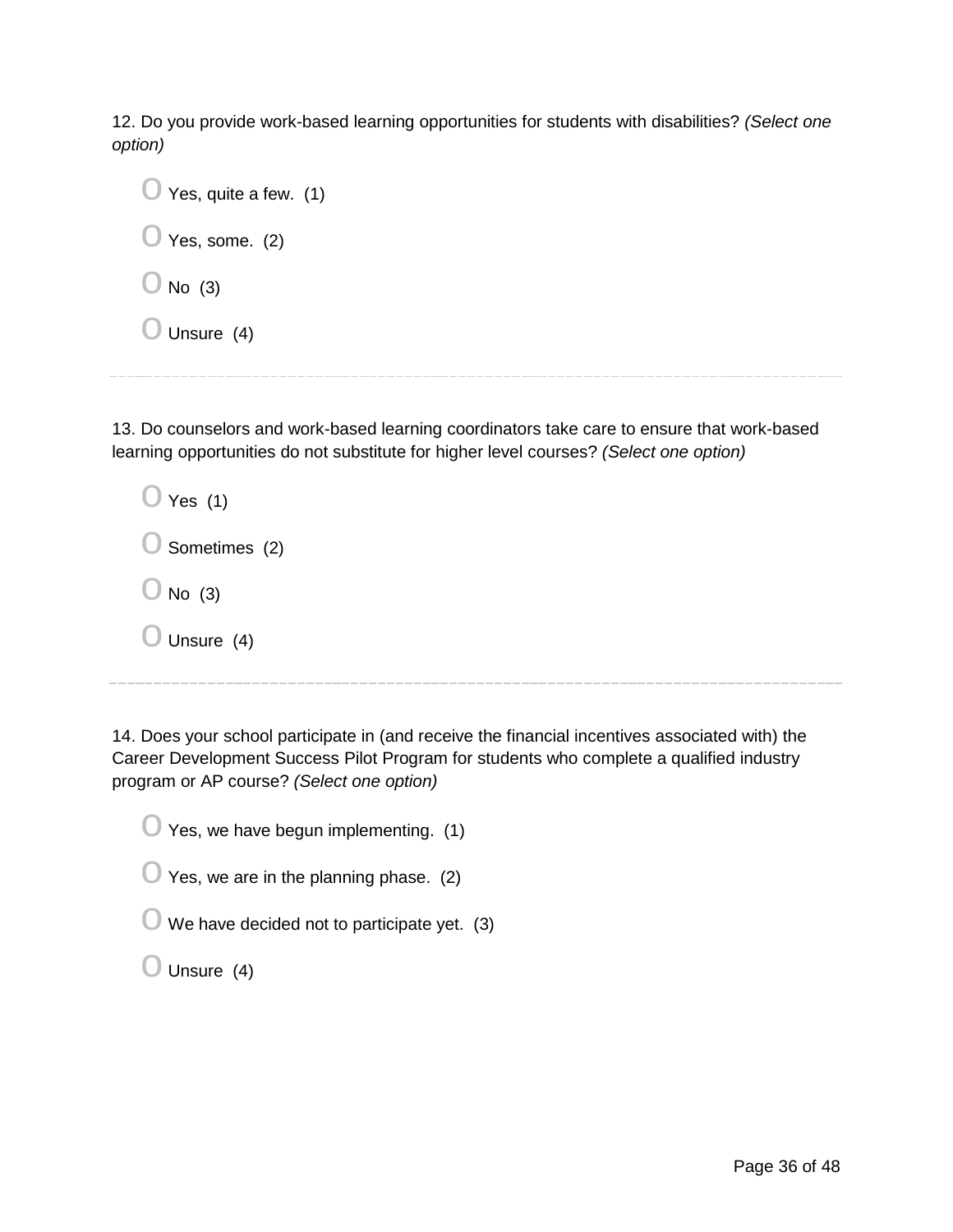#### **I. Supporting Students Academically Off-Track**

1. How many students in each grade right now are behind on credits? *(Enter a number, proportion or "unsure".)*  $\sim$  100  $\pm$  $\mathbf{L}$ 

|                                                             | Number (1) | Proportion (2) | Unsure (3) |
|-------------------------------------------------------------|------------|----------------|------------|
| a. 9th graders (1)                                          |            |                |            |
| b. 10th graders (2)                                         |            |                |            |
| c. 11th graders (3)                                         |            |                |            |
| d. 12th graders (4)                                         |            |                |            |
| e. 12th graders who<br>may not graduate this<br>year. $(5)$ |            |                |            |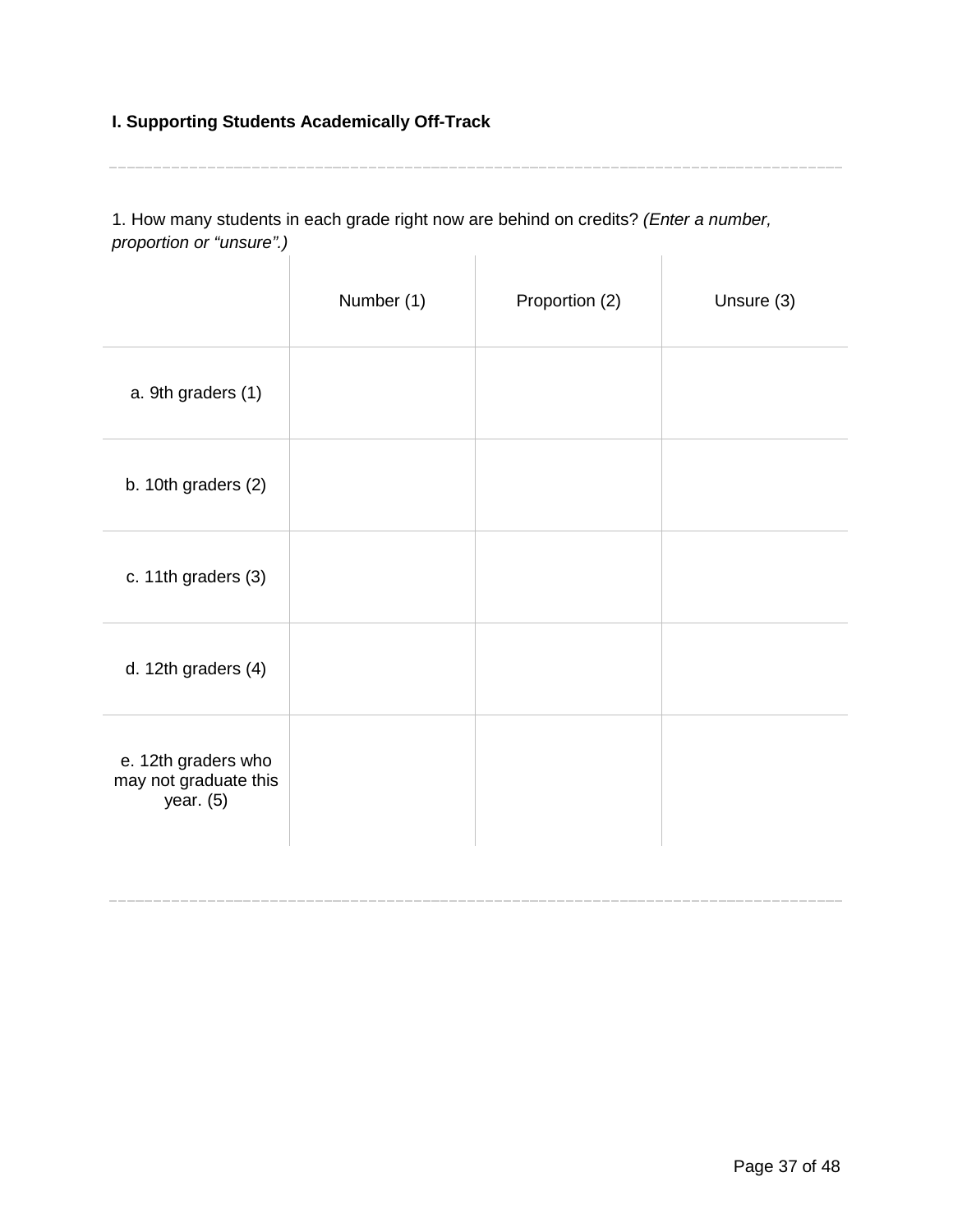2. Do you have supportive practices in place for off-track students, designed to increase their engagement in school? *(Select one option)*

| Yes $(1)$                                                                                                                  |
|----------------------------------------------------------------------------------------------------------------------------|
| Some (2)                                                                                                                   |
| Most of our interventions are punitive. (3)                                                                                |
| Unsure (4)                                                                                                                 |
|                                                                                                                            |
| 3. When students fail a class, how do they regain credit? (Select one option)                                              |
| They must take the entire class again the next semester. (1)                                                               |
| They can often regain credit via online classes, but they must repeat the entire class. (2)                                |
| They can regain credit via online classes, and they can test out of sections in which they<br>were already successful. (3) |

 $\bigcirc$  Unsure (4)

4. When transfer students are off track to graduate, do you make every effort to award credit for work and learning already accomplished? *(Select one option)*

 $\bigcirc$  Yes (1)  $\bigcirc$  Sometimes (2)  $\bigcirc$  No; we can improve. (3)  $\bigcirc$  Unsure (4)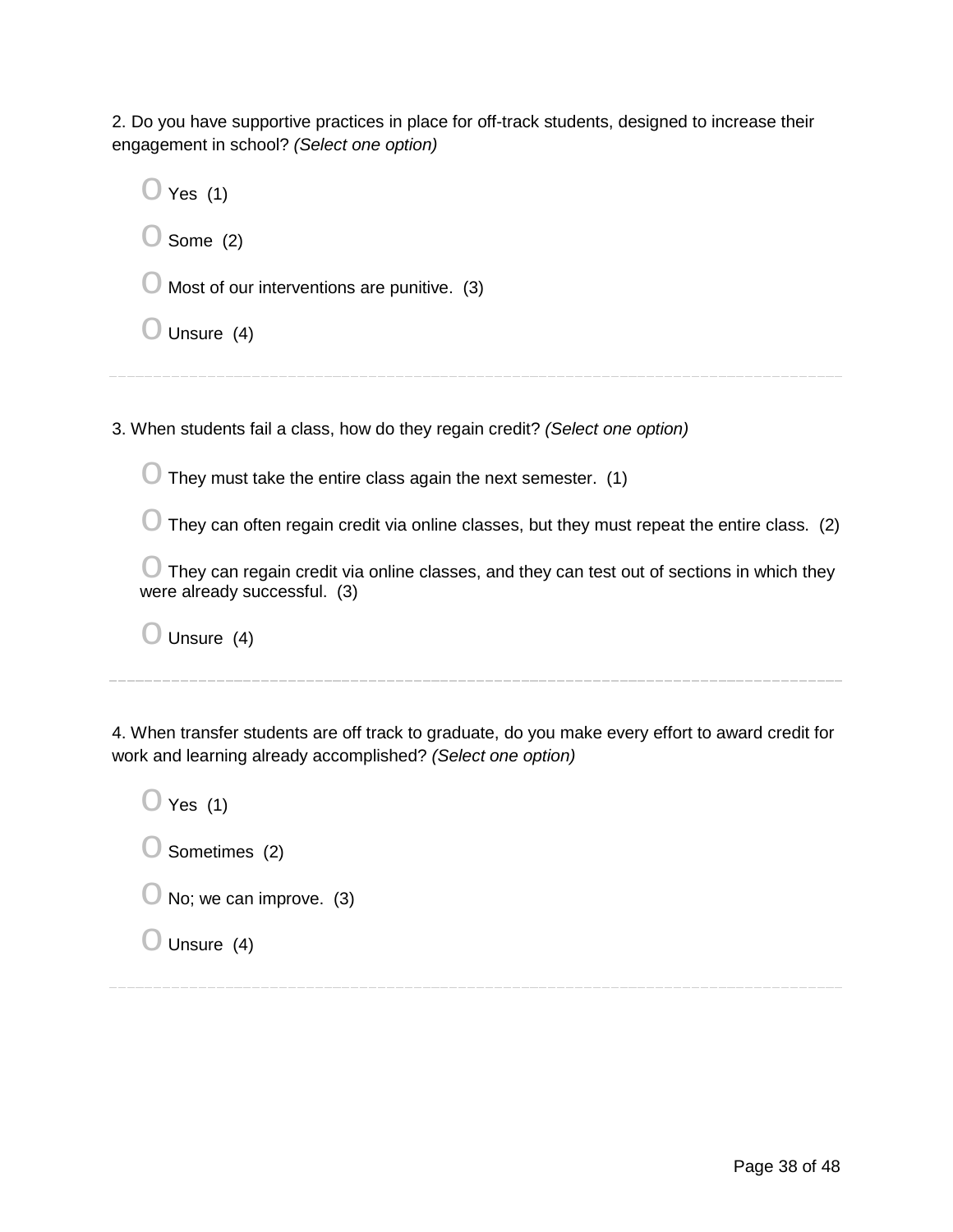5. Do you routinely target supports to 12th grade students who need just a few extra credits to graduate? *(Select one option)*

| Yes, always. (1)                                |
|-------------------------------------------------|
| If we notice the credit deficiency in time. (2) |
| Not usually; there is not much we can do. (3)   |
| Unsure (4)                                      |
|                                                 |

6. In your school, how often do you retain struggling K-8 students in order to repeat their grade level? *(Select one option)*

| $\bigcirc$ N/A We have no K-8 students. (1) |
|---------------------------------------------|
| $\bigcup$ Frequently (2)                    |
| $\bigcirc$ Sometimes (3)                    |
| $\bigcirc$ Rarely (4)                       |
| $\bigcirc$ Never (5)                        |
| $\bigcirc$ Unsure (6)                       |
|                                             |

7. In your school, if a student is promoted to the next grade although they are below proficiency, are remedial academic supports automatically put in place for that student? *(Select one option)*

 $\bigcirc$  Yes (1)  $\bigcirc$  Sometimes, but it is not automatic. (2)  $\bigcirc$  No (3)  $\bigcirc$  Unsure (4)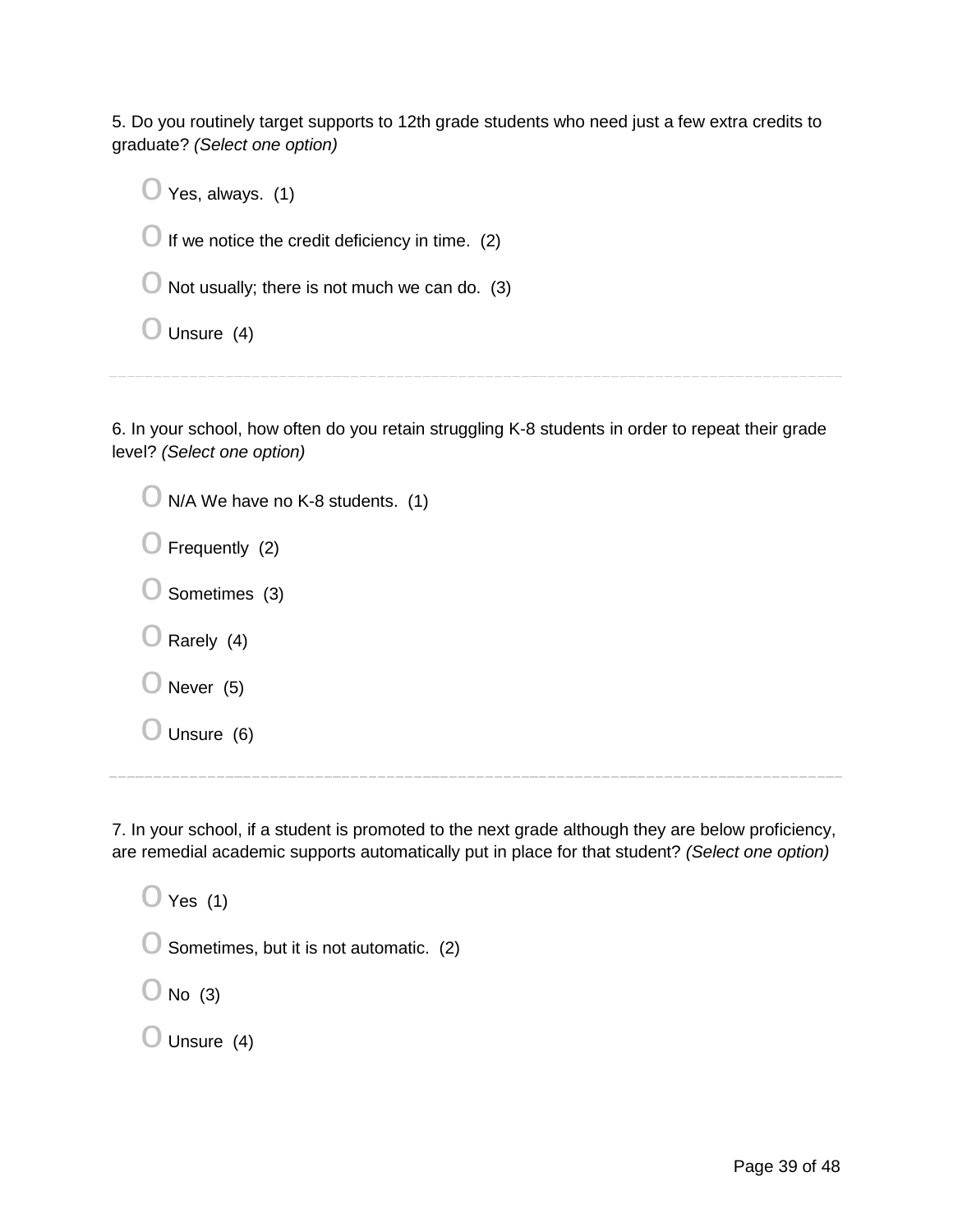#### **J. Online Learning**

1. Do the students in your school have the option of earning credit in online classes? *(Select one option)*

 $\bigcirc$  Yes (1)  $\bigcirc$  Not yet, but we are working on this now. (2)  $\bigcirc$  No (3)  $\bigcirc$  Unsure (4) *Skip To: End of Block If 1. Do the students in your school have the option of earning credit in online classes? (Select on... = Not yet, but we are working on this now. Skip To: End of Block If 1. Do the students in your school have the option of earning credit in online classes? (Select on... = No*

2. Is your online model based on achieving competency rather than seat time? *(Select one option)*

 $\bigcirc$  Yes, it is entirely about competency. (1)

 $\bigcirc$  We have both competency and seat time requirements. (2)

 $\bigcirc$  Our online courses proceed at a fixed pace, just like other courses. (3)

 $\bigcirc$  Unsure (4)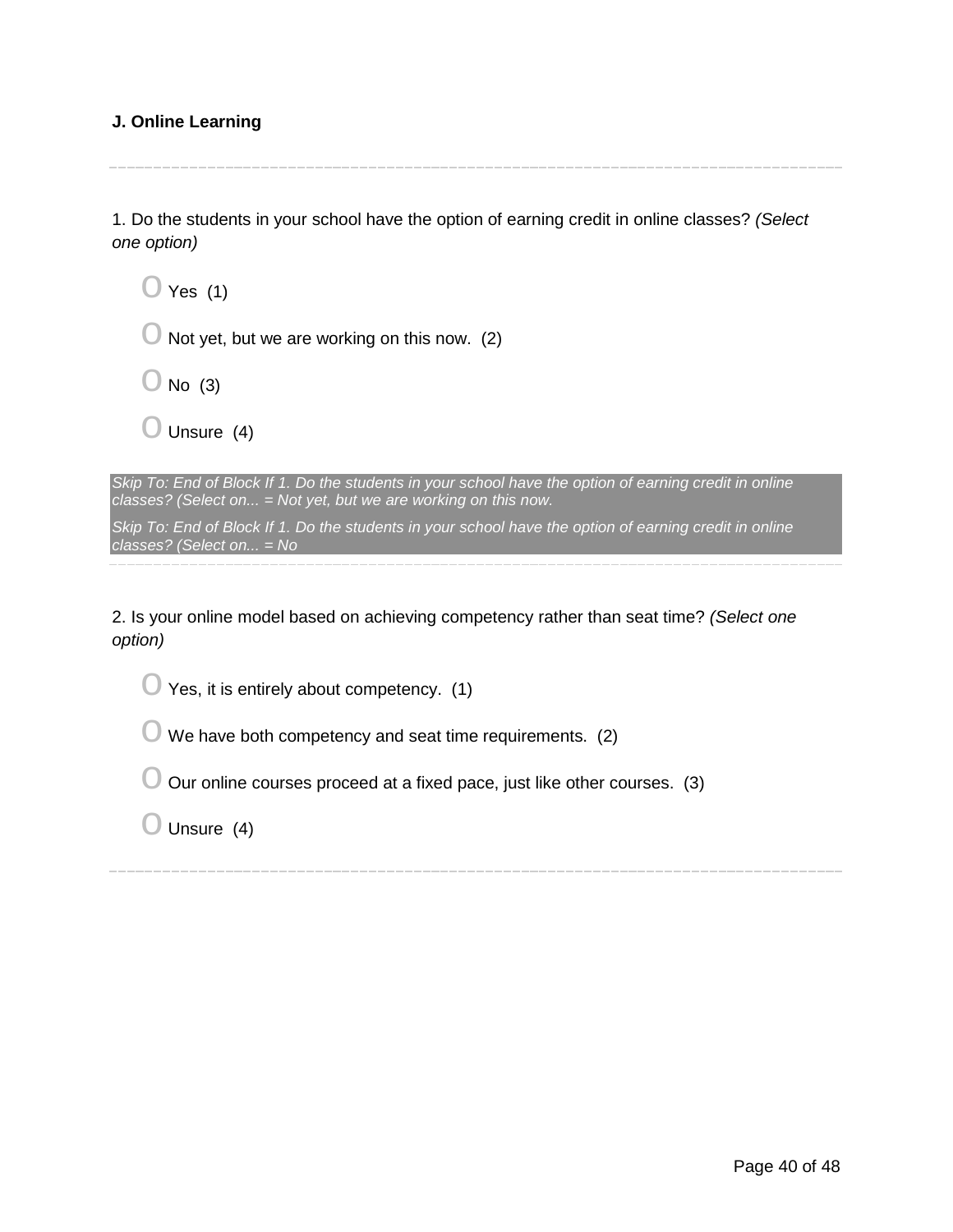3. Do you incorporate multiple forms of assessment into your online courses, e.g. oral presentations, written papers, and visual projects, rather than just online quizzes and tests? *(Select one option)*

 $\bigcirc$  Yes, we regularly utilize multiple forms of assessment. (1)  $\bigcirc$  We sometimes utilize multiple forms of assessment. (2)  $\bigcirc$  No, we rarely utilize multiple forms of assessment. (3)  $\bigcirc$  Unsure (4) 4. Are parents/guardians notified of student progress regarding online work? *(Check all that apply)*

 $\lambda$ Yes, we notify parents by email, phone call, and/or written notice. (1)

 $\Box$ Yes, it is the same website for parents as our regular courses. (2)

 $\mathcal N$ es, but parents need to log into a different website. (3)

▢There is no formal mechanism of parent notification for online courses. (4)

▢Unsure (5)

5. Do you assess student readiness to determine if online is the best educational pathway for students? *(Select one option)*

 $\bigcirc$  Yes, always or almost always. (1)  $\bigcirc$  Yes, usually. (2)  $\bigcirc$  Sometimes (3)

 $\bigcirc$  Not usually (4)

 $\bigcirc$  Unsure (5)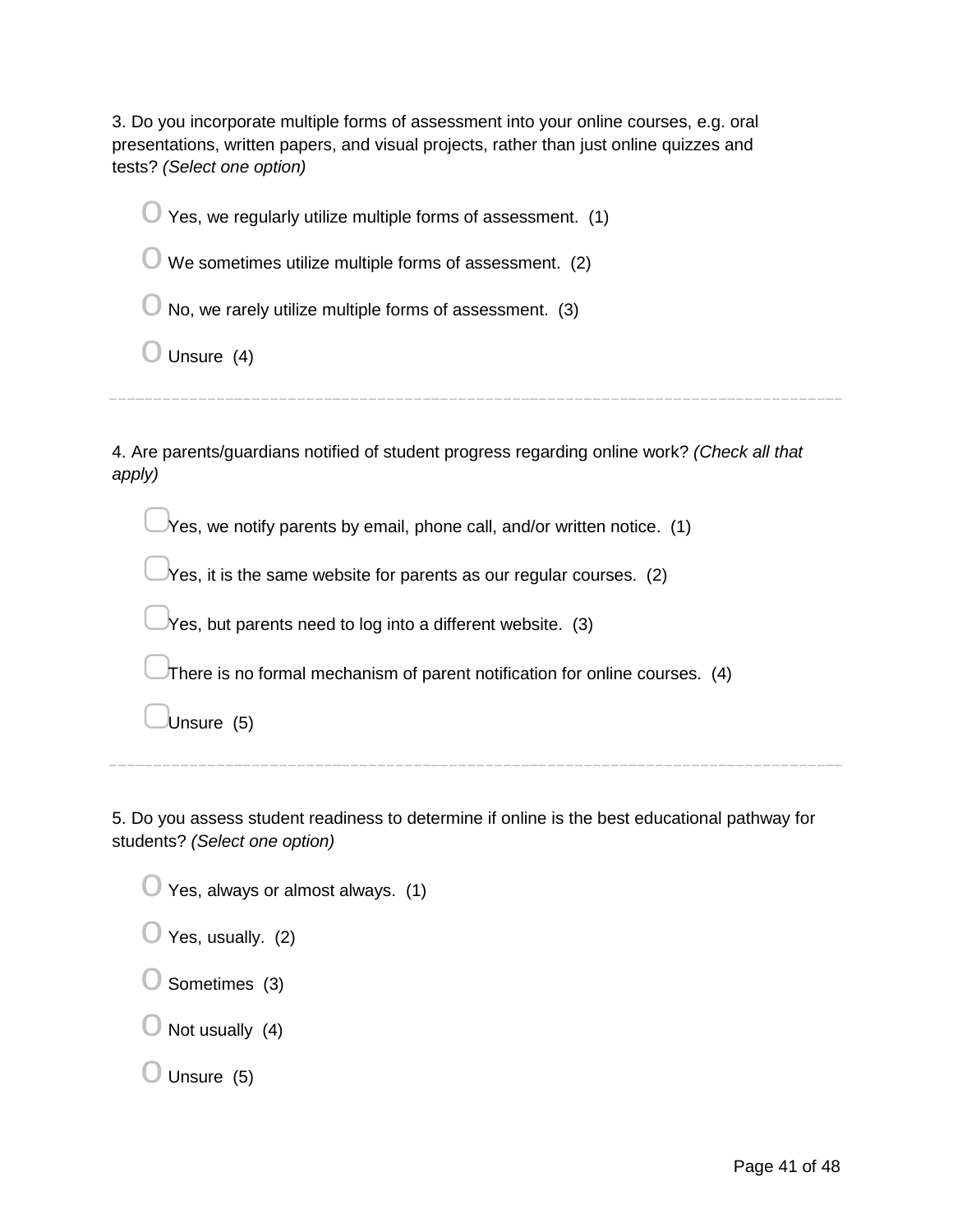6. Do you provide an orientation to students who are registering for an online class for the first time? *(Select one option)*

| Yes, always or almost always. (1)                                                                                           |
|-----------------------------------------------------------------------------------------------------------------------------|
| No, we have no orientation. (2)                                                                                             |
| Unsure (3)                                                                                                                  |
|                                                                                                                             |
| 7. For which of the following do you use online classes? (Check all that apply)                                             |
| Credit recovery (1)                                                                                                         |
| Advanced classes you would not otherwise be able to staff. (2)                                                              |
| Regular classes for any students who want them. (3)                                                                         |
| Classes for students who have difficulty getting to school (e.g. due to health needs or<br>childcare responsibilities). (4) |
| Concurrent enrollment classes (5)                                                                                           |
| Unsure (6)                                                                                                                  |
|                                                                                                                             |

8. Do you have certified teachers for each subject area (Math, Language Arts, Social Studies, Science and Electives) responsible for supporting online students? *(Select one option)*

 $\bigcirc$  Yes (1)  $\bigcirc$  In part (2)  $\bigcirc$  No (3)  $\bigcirc$  Unsure (4)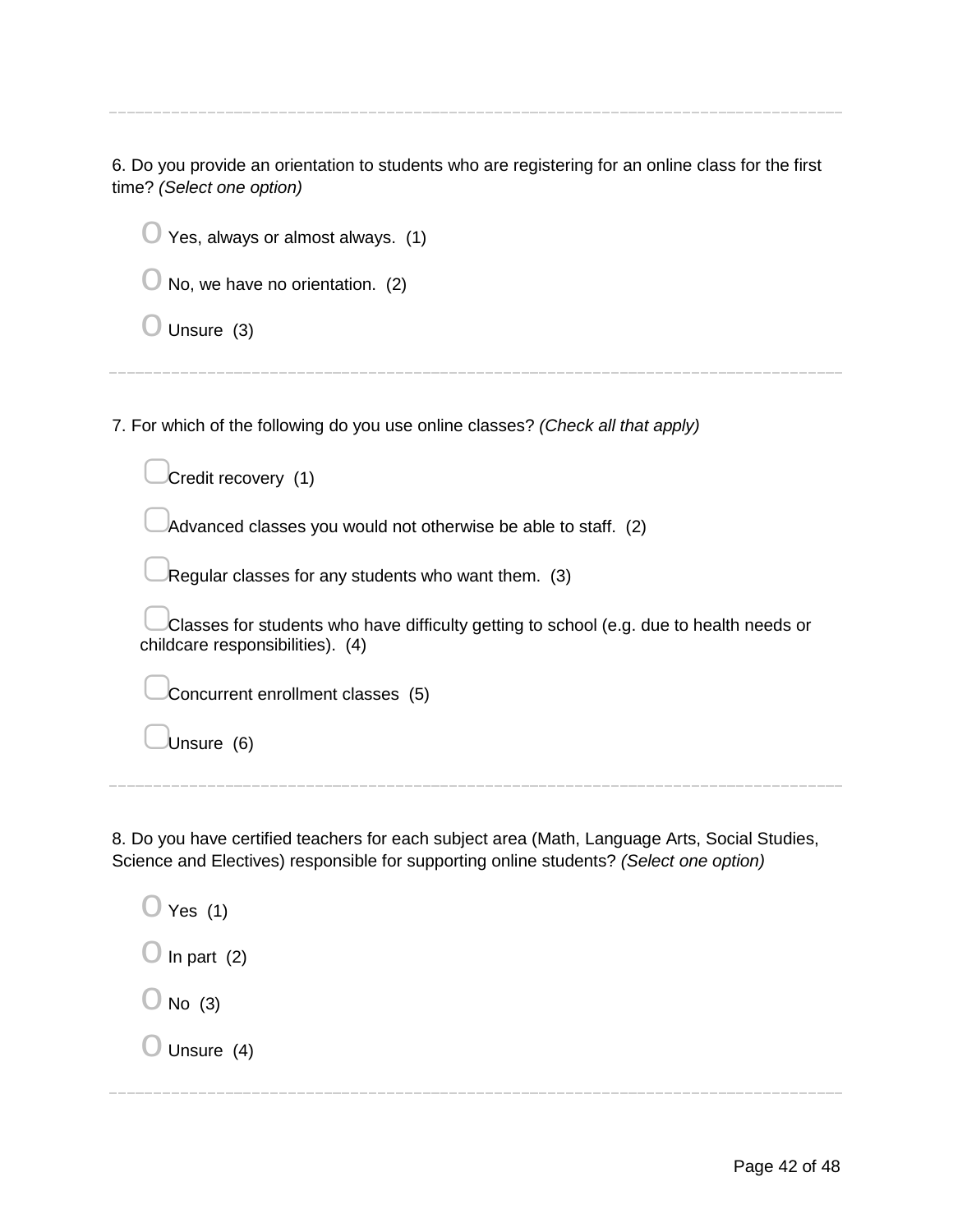9. Do you have a certified special education teacher responsible for supporting online students when needed? *(Select one option)*

| $\cup$ Yes (1)       |  |
|----------------------|--|
| $\bigcup$ No (2)     |  |
| $\bigcup$ Unsure (3) |  |

10. Do you withdraw students from online courses for non-participation (i.e. not logging on or not completing work)? *(Select one option)*

 $\bigcirc$  Yes, they are informed that it happens automatically after a certain period of time. (1)  $\bigcirc$  Yes, but we make sure they received live warnings (not emailed) ahead of time. (2)  $\bigcirc$  We rarely do this. (3)  $\bigcirc$  No (4)  $\bigcirc$  Unsure (5)

11. Do you have a tiered system of interventions for students who are not achieving or working in their online courses regularly? *(Select one option)*

| $\bigcup$ Yes, this is fully in place. (1) |
|--------------------------------------------|
| $\bigcup$ This is partially in place. (2)  |
| $\bigcirc$ No (3)                          |
| $\bigcirc$ Unsure (4)                      |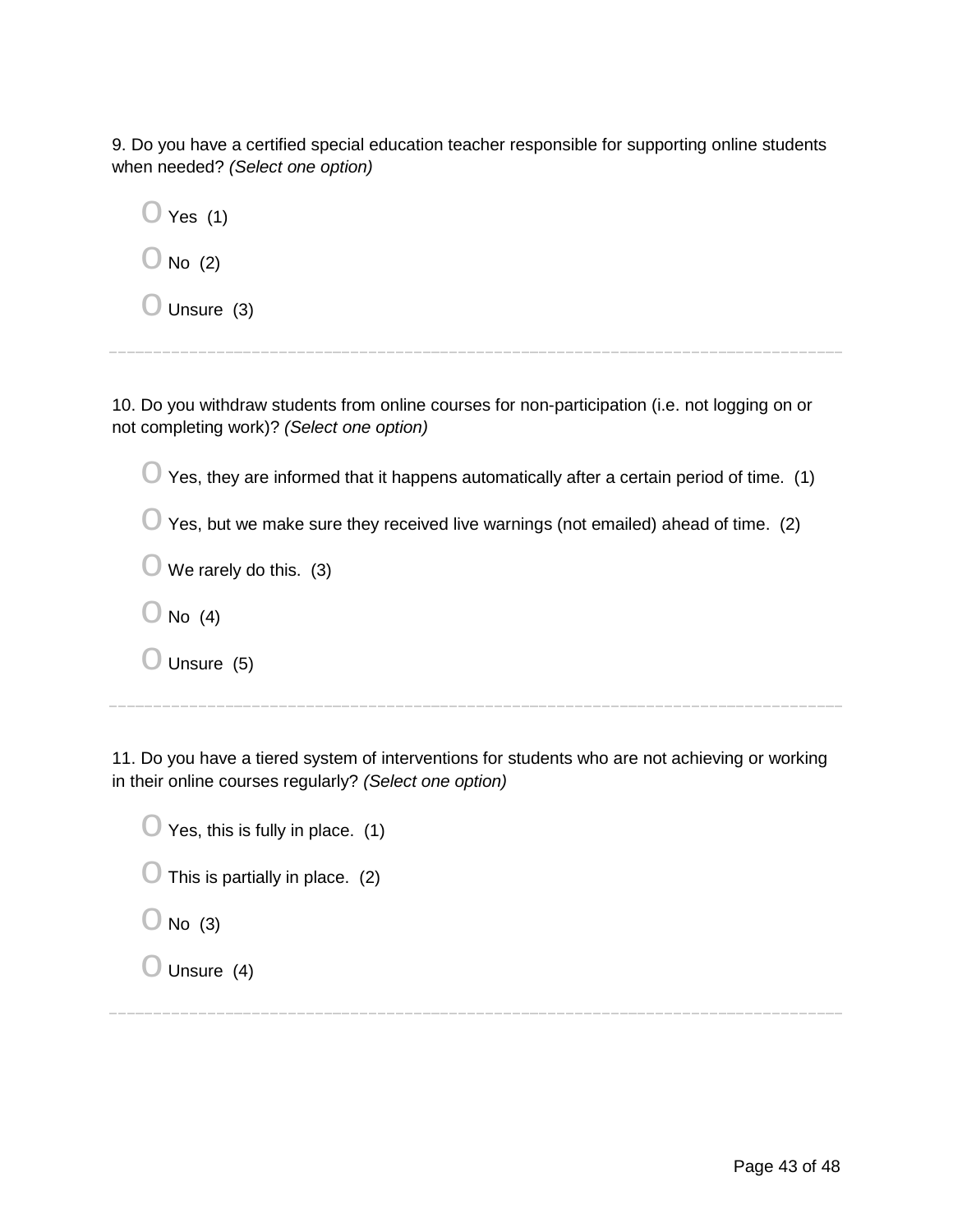12. Can students earn credit toward graduation through online learning mechanisms? *(Select one option)*

 $\bigcirc$  Yes, for all classes. (1)

 $\bigcirc$  Yes, but only for a few classes. (2)

 $\bigcirc$  No (3)

 $\bigcirc$  Unsure (4)

# **K. High School Equivalency**

1. When students withdraw from your school, stating their intent to pursue a high school equivalency degree, do you have a process to: *(Select one option per statement)*

|                                                           | Yes $(1)$ | No(2) | Unsure (3) |
|-----------------------------------------------------------|-----------|-------|------------|
| Verify that they enroll<br>in preparatory<br>program. (1) |           |       |            |
| Track their progress<br>in the program. (2)               |           |       |            |
| Record their<br>successful<br>completion. (3)             |           |       |            |
|                                                           |           |       |            |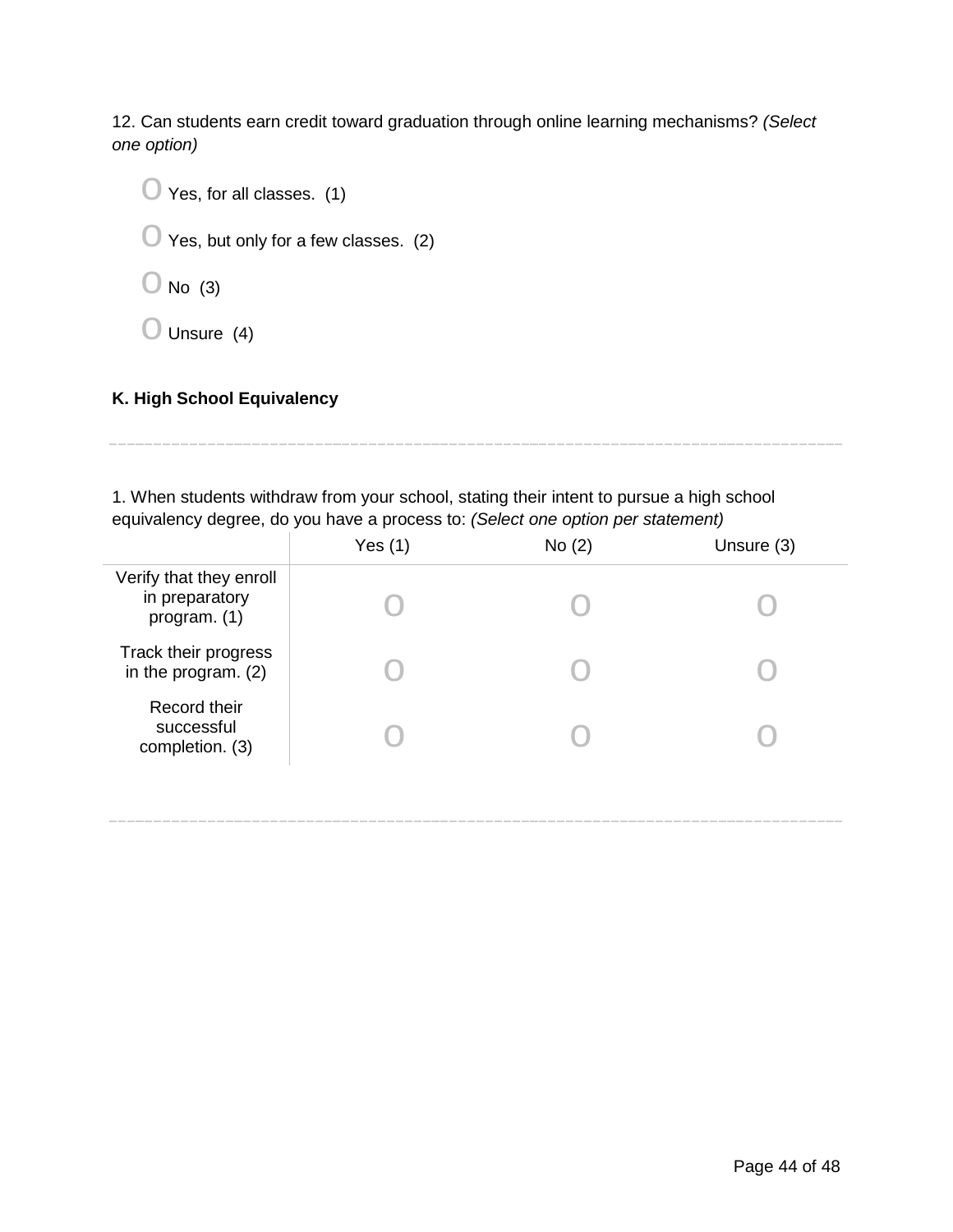2. The Colorado State Board of Education made a determination in 2016 to recognize two new high school equivalency tests - the TASC and the HiSET - as suitable to demonstrate high school equivalency. For which of the assessments do you offer preparatory classes? *(Check all that apply)*

| $\bigcup$ GED (1)  |  |  |
|--------------------|--|--|
| Hiset(2)           |  |  |
| $\bigcup$ TASC (3) |  |  |
| None of these. (4) |  |  |
|                    |  |  |

3. To which of the tests do you refer students? *(Check all that apply)*

| $\bigcup$ GED (1)  |
|--------------------|
| $\Box$ HiSet (2)   |
| $\bigcup$ TASC (3) |
| None of these. (4) |
|                    |

4. Have you, or has someone in your school, investigated the pros and cons of the three assessments? *(Select one option)*

 $\bigcirc$  Yes (1)  $\bigcirc$  No (2)  $\bigcirc$  Our school is working on this now. (3)  $\bigcirc$  Unsure (4)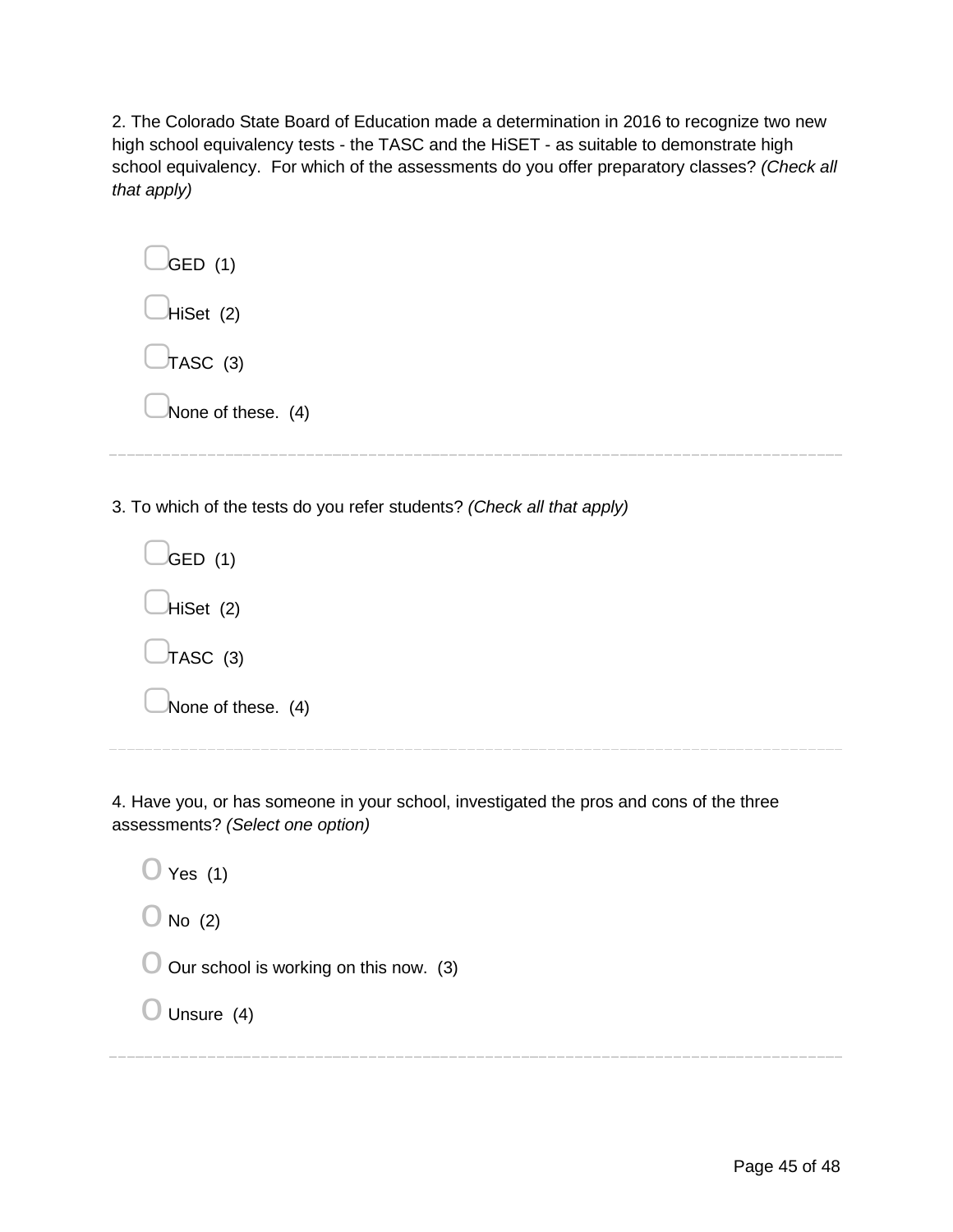5. Have you, or has someone in your school, examined the content of all three assessments? *(Select one option)*

| Yes $(1)$                                         |  |
|---------------------------------------------------|--|
| $\bigcirc$ No (2)                                 |  |
| $\bigcirc$ Our school is working on this now. (3) |  |
| $\bigcirc$ Unsure (4)                             |  |
|                                                   |  |

6. In your school, are students struggling with attendance, behavior or academics advised to seek a high school equivalency degree? *(Check all that apply)*

Never, as long as they are still enrolled. (1)

Sometimes, if they are persistently disruptive. (2)

Sometimes, if they need to work. (3)

Sometimes, if they struggle academically. (4)

Sometimes, if they are unable to change their attendance patterns after repeated interventions. (5)

Sometimes, if they have already attempted other alternative educational options. (6)

Sometimes, if they are significantly overage and under-credited. (7)

▢No (8)

Unsure (9)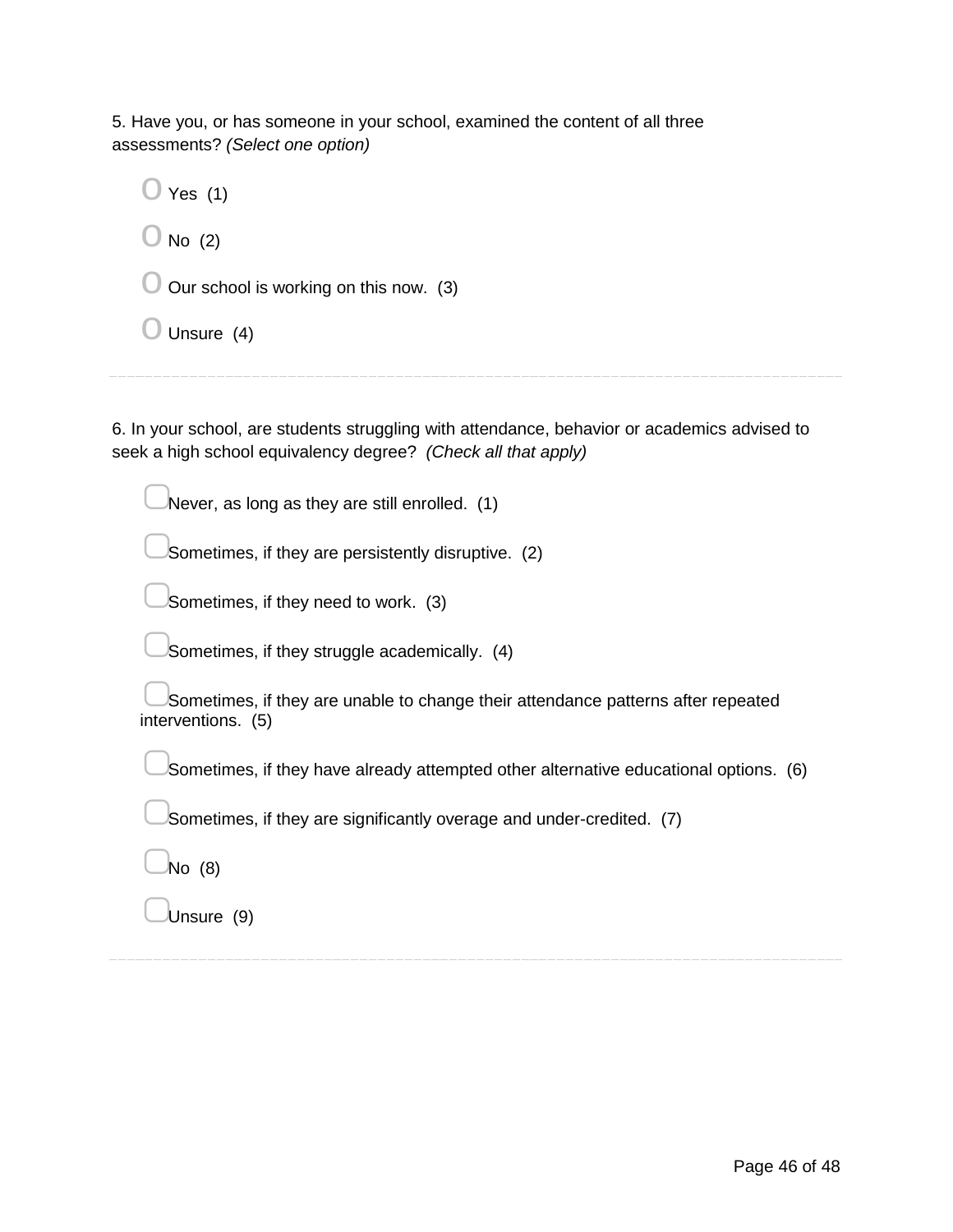7. Is there a written policy or procedure to address how and when to advise students to seek a high school equivalency degree? *(Select one option)*

| $\bigcup$ Yes (1)     |  |
|-----------------------|--|
| $\bigcup$ No (2)      |  |
| $\bigcirc$ Unsure (3) |  |

8. As a school, how do you typically respond to students who are unlikely to graduate on time but can graduate with additional time, such as a 5th year or 6th year? *(Select one option)*

 $\bigcirc$  We always counsel the student to stay and complete a regular high school degree if he/she is willing. (1)

 $\bigcirc$  Those students are rarely able to finish, so the best thing we can do is refer them to an equivalency program. (2)

 $\bigcirc$  We refer them to another local program where they can get a regular high school degree. (3)

 $\bigcirc$  Unsure (4)

9. Do you have equivalency degree testing centers at your school, and if so, have they been approved as designated testing centers by CDE? *(Select one option for each statement)*

|                | No centers (1) | Yes, CDE approved<br>(2) | Yes, but not CDE<br>approved (3) |
|----------------|----------------|--------------------------|----------------------------------|
| a. GED (1)     |                |                          |                                  |
| b. HiSet $(2)$ |                |                          |                                  |
| c. TASC $(3)$  |                |                          |                                  |
|                |                |                          |                                  |